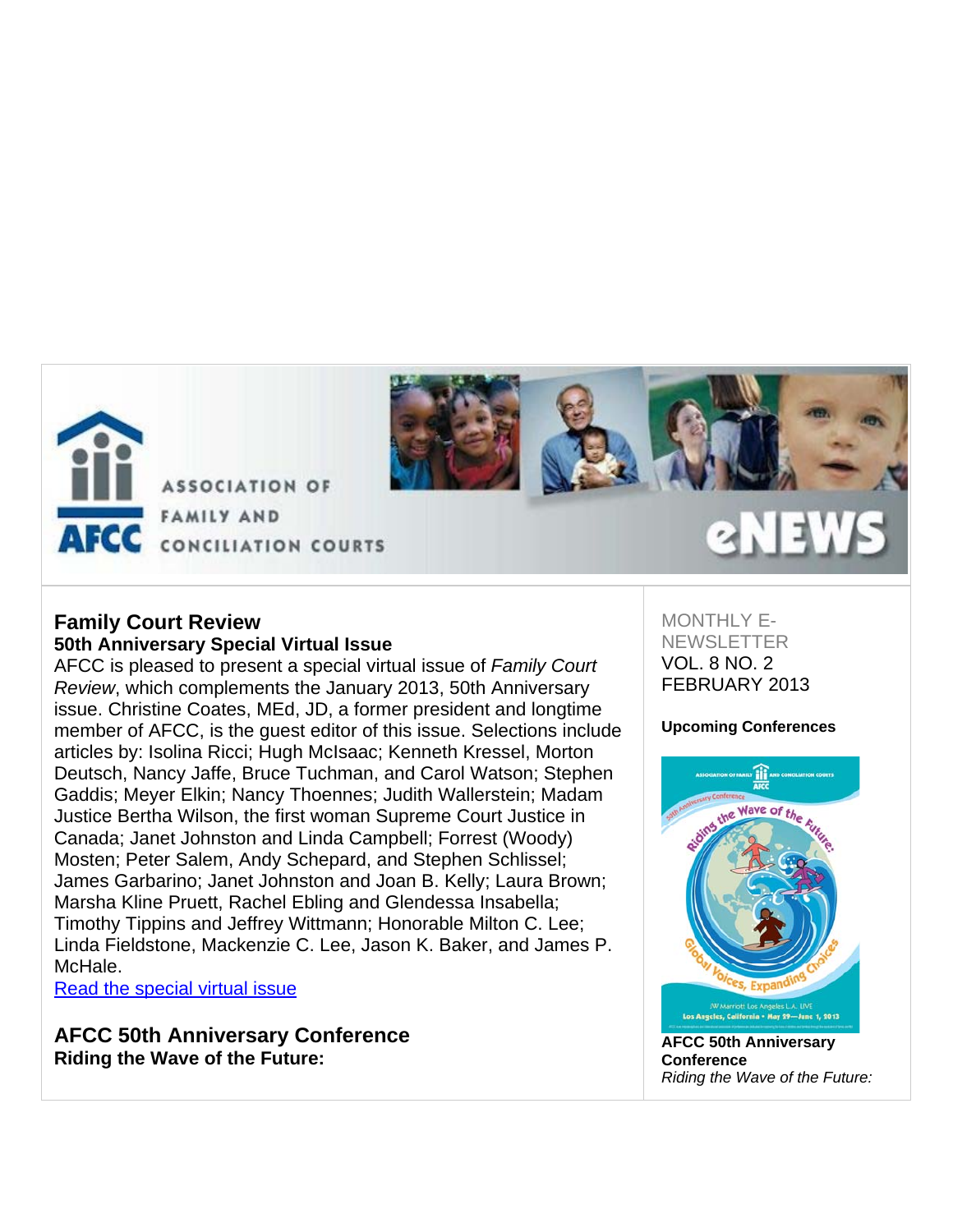## **Global Voices, Expanding Choices May 29–June 1, 2013, JW Marriott Los Angeles L.A. LIVE Los Angeles, California**

You won't want to miss the conference plenary session, *Shared Parenting: The Next 50 Years*. The session continues more than a decade of AFCC discussions and *Family Court Review* articles on shared parenting and features presenters who were participants in the January 2013 AFCC Think Tank, *Closing the Gap: Research, Practice, Policy and Shared Parenting*. Presenters will explore areas of consensus and controversy in research, practice, and policy communities; how these issues result in a field often working at cross-purposes; and provide a framework for productive conversations in the future. Hon. Dianna Gould-Saltman, Dr. Joan B. Kelly, Dr. Bernie Mayer and Stacy Platt, JD will lead the discussion. More information

## **Conference Deadlines**

Last year's annual conference sold out in March. Now is the time to make your plans to attend this year. Register and make sure your payment is received by March 8 to take advantage of early registration discounts. AFCC members can save up to \$160 by registering early. The last day to apply for a scholarship to the conference is March 1. A record number of scholarships will be awarded this year in celebration of AFCC's 50th Anniversary. The deadline to submit a proposal to present a poster at the conference is March 15, and the deadline to nominate a colleague for an AFCC award is also March 15.

Register online More information

## **AFCC Hosts Shared Parenting Think Tank**

AFCC convened 34 leading family law researchers, practitioners and policymakers in Chicago, Illinois for two and a half days of discussion around issues related to shared parenting after separation and divorce. Participants in the think tank, *Closing the Gap: Research, Practice, Policy and Shared Parenting*, examined the issues practical, political and ideological—related to shared parenting controversies, including overnights and young children and presumptions of equal or shared care and decision making. The interdisciplinary group examined areas of controversy and consensus in the research literature as well as the policy implications and politics involved in the shared parenting debate. Read more

*Global Voices, Expanding Choices* May 29–June 1, 2013 JW Marriott Los Angeles L.A. LIVE Los Angeles, California Conference brochure Register online More information Apply for a scholarship

## **Conference Platinum Sponsors**







**AFCC–AAML Conference** September 26–28, 2013 Gaylord National Resort Washington, DC Metro Area

**AFCC Regional Training Conference** November 7–9, 2013 The Westin Crown Center Kansas City, Missouri More information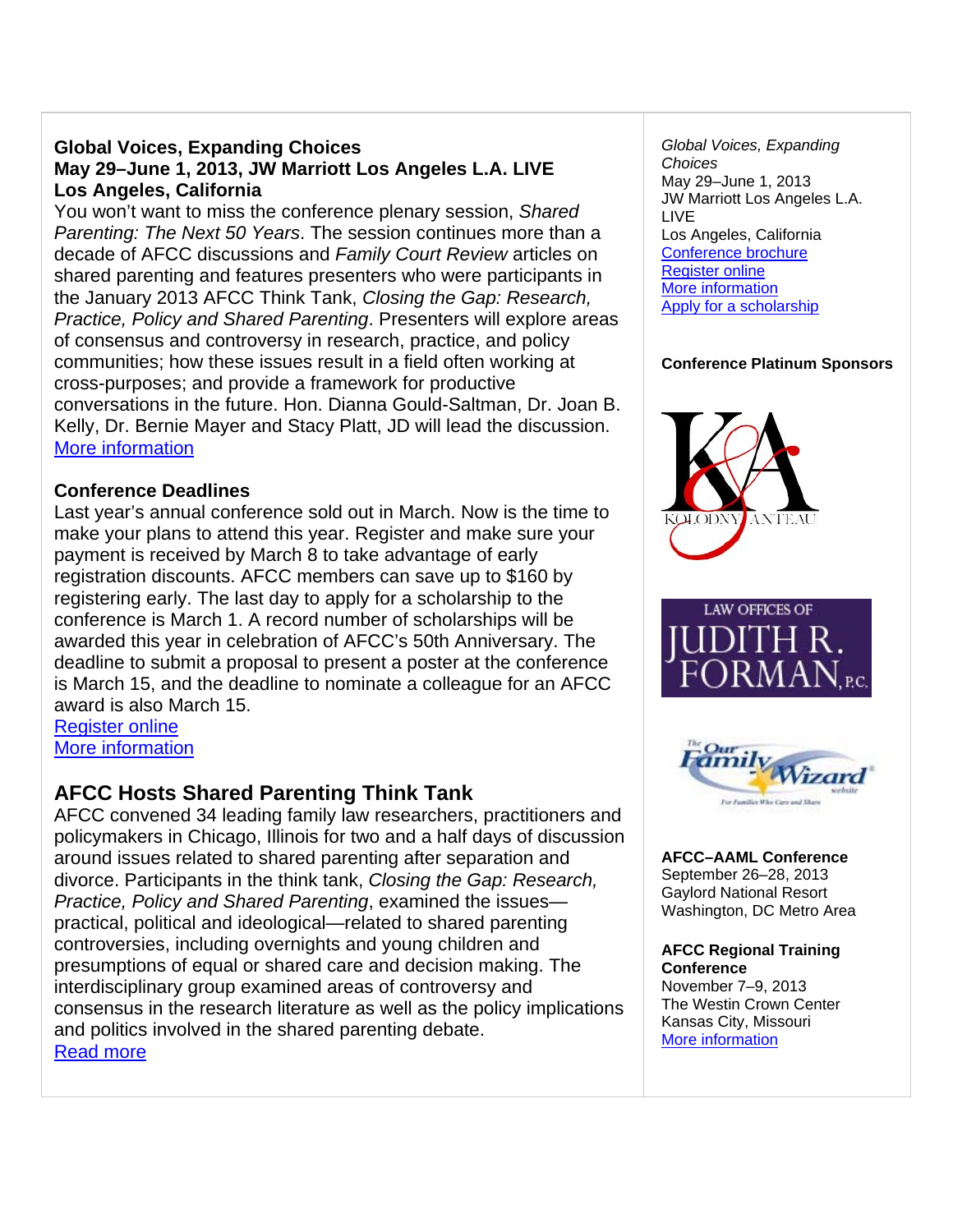## **Joint Custody Laws and Policies in the Fifty States**

*By J. Herbie DiFonzo, JD, PhD, Hempstead, New York* The AFCC Think Tank on *Closing the Gap: Research, Practice, Policy and Shared Parenting* was held in Chicago, Illinois on January 24-26, 2013. Legal and mental health professionals participated in an exploration of the many issues surrounding shared parenting. A Summary Memorandum was prepared for the think tank to provide the statutory and case law context for joint custody determinations as an aid in considering some of the contemporary controversies on parenting for divorcing, separated and never-married parents. That Memorandum has been revised through February 7, 2013; the authors welcome updates regarding important new statutes or case law on these issues. Please email these items to J. Herbie DiFonzo at lawjhd@hofstra.edu.

Click here to read the Memorandum

## **Member Profile**

**JoAnne L. Pedro-Carroll, PhD, MA, MEd, Rochester, New York** AFCC member JoAnne Pedro-Carroll, Ph.D is working on what she calls "one of the most gratifying and rewarding experiences" of her professional life, serving as an advisor to Sesame Workshop's new initiative, *Little Children, Big Challenges: Divorce*. The toolkit on divorce provides resources for families with young children, aged 2- 8, as they transition though divorce. It was through JoAnne's involvement that AFCC became a partner for this project. Read more

## **Ten Tips for Doing Forensic Addictions Evaluations**

*Bob Lang LPC, LAC, MAC, SAP, Delta, Colorado* Forensic addiction evaluations come in different varieties, from federally regulated Department of Transportation (DOT) Substance Abuse Professional (SAP) evaluations to court ordered custody and parental fitness evaluations. Although these serve different purposes, there are common elements that need to be included to make the evaluation process a success. The following ten tips are the common elements needed to provide an effective forensic addictions evaluation.

Read more

**AFCC Regional Training Conference There's No Place Like Two Homes: The Complexities of Separation, Divorce and Co-parenting November 7-9, 2013, Westin Kansas City at Crown Center**

### **AFCC Training Programs**



#### *Nuts and Bolts of Parenting Coordination: Helping High Conflict Parents Resolve Disputes*

Joan B. Kelly, PhD March 4–5, 2013 Loyola University Chicago Philip H. Corboy Law Center Chicago, Illinois More information

#### *When Nuts are Loose and Bolts Don't Fit: Advanced Practices in Parenting Coordination*

Debra K. Carter, PhD March 6–7, 2013 Loyola University Chicago Philip H. Corboy Law Center Chicago, Illinois More information

### **AFCC Chapter Events**

#### **Louisiana Chapter Annual Conference**

*Collateral Damage: Addressing the Hidden Costs to Families and Professionals*  March 7–8, 2013 Hampton Inn & Suites New Orleans, Louisiana More information

**Florida Chapter Annual**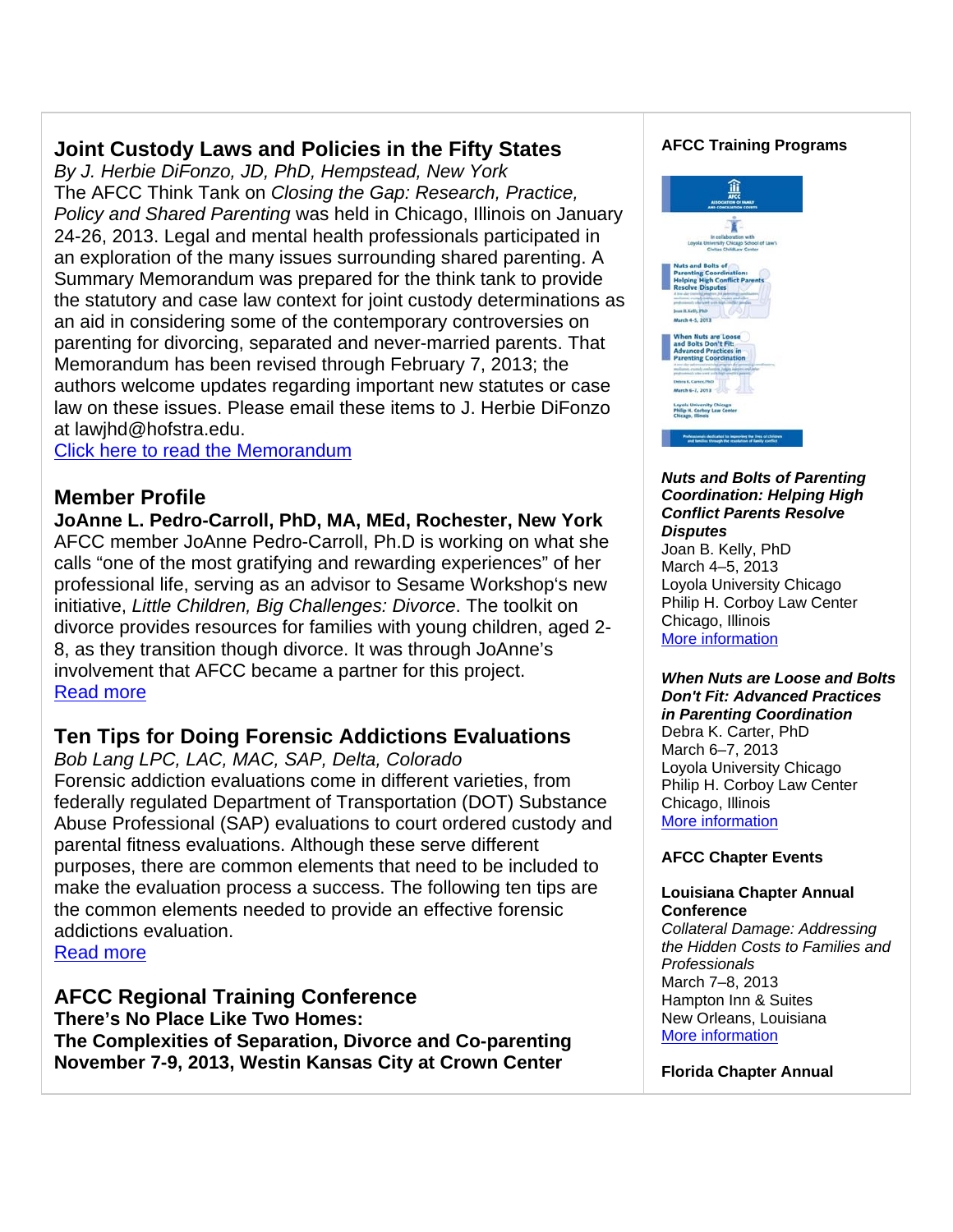## **Kansas City, Missouri**

AFCC is accepting proposals for three-hour training workshops on the complex issues related to separation, divorce and co-parenting, including: relocation, domestic violence, special needs children, same-sex parenting, abuse allegations, and the child's voice. Workshop proposals should combine a focus on research and theory with skill development to incorporate into practice. The deadline to submit a proposal is May 16, 2013. More information

## **Parenting Coordination Training Programs in Chicago**

AFCC, in collaboration with Loyola University Chicago School of Law's Civitas ChildLaw Center, is holding two new training programs on parenting coordination. Join Joan B. Kelly, PhD, March 4-5, for a two-day core training and Debra Carter, PhD, March 6-7, for an advanced training. Both training programs will be held at Loyola University Chicago in the Philip H. Corboy Law Center. Each two-day training program is eligible for 12 hours continuing education for psychologists and 12 NBCC-approved clock hours for counselors; approval for 12 CE credits for social workers in Illinois is pending, as is approval by the Illinois MCLE Board for 12 CLE credits. Register online

More information

## **Member News**

## **RSI Blog wins Best Electronic Media about ADR Award from CPR Institute**

Resolution Systems Institute's *Just Court ADR* blog won the "Best Electronic Media About ADR Award" from the International Institute for Conflict Prevention & Resolution (CPR Institute). The award is presented annually to "a company, group, or individual that has produced exceptional electronic media that was focused on the field of ADR."

## **AFCC Staff Changes**

**Carly Wieman** has been promoted to program coordinator. Carly began working at AFCC in April 2012. We welcome **Shawn Werner** to the AFCC staff as the new program assistant. Shawn is a recent graduate of University of Wisconsin-Madison. **Nola Risse-Connolly** has left AFCC after ten years. We wish her well in the next phase of her career.

#### **Conference**

*Creating Our Future: One Family at a Time* March 14–16, 2013 The Rosen Center Orlando, Florida More information

#### **Colorado Chapter Annual Conference**

with BIDC and MDIC *Children Who Resist Post-Separation Contact with a Parent...* March 22, 2013 Omni Interlocken Hotel Broomfield, Colorado More information

#### **New Jersey Chapter Annual Meeting**

*Parental Alienation– Understanding the Issues and Getting Results…* April 3, 2013 Woodbridge Renaissance Iselin, New Jersey More information

#### **Minnesota Chapter Annual Conference**

*Autism...The Coming Tsunami of Family Court: What Every Lawyer Needs to Know* April 4, 2013 University of Minnesota More Information

#### **Massachusetts Chapter Annual Conference**

*Behind the Scenes: Mental Health Consultation in Child Custody Cases* April 5, 2013 Regis College Weston, Massachusetts More information

## **Washington Chapter**

**Conference** *Pinnacles of Practice in Times of Challenge* April 6, 2013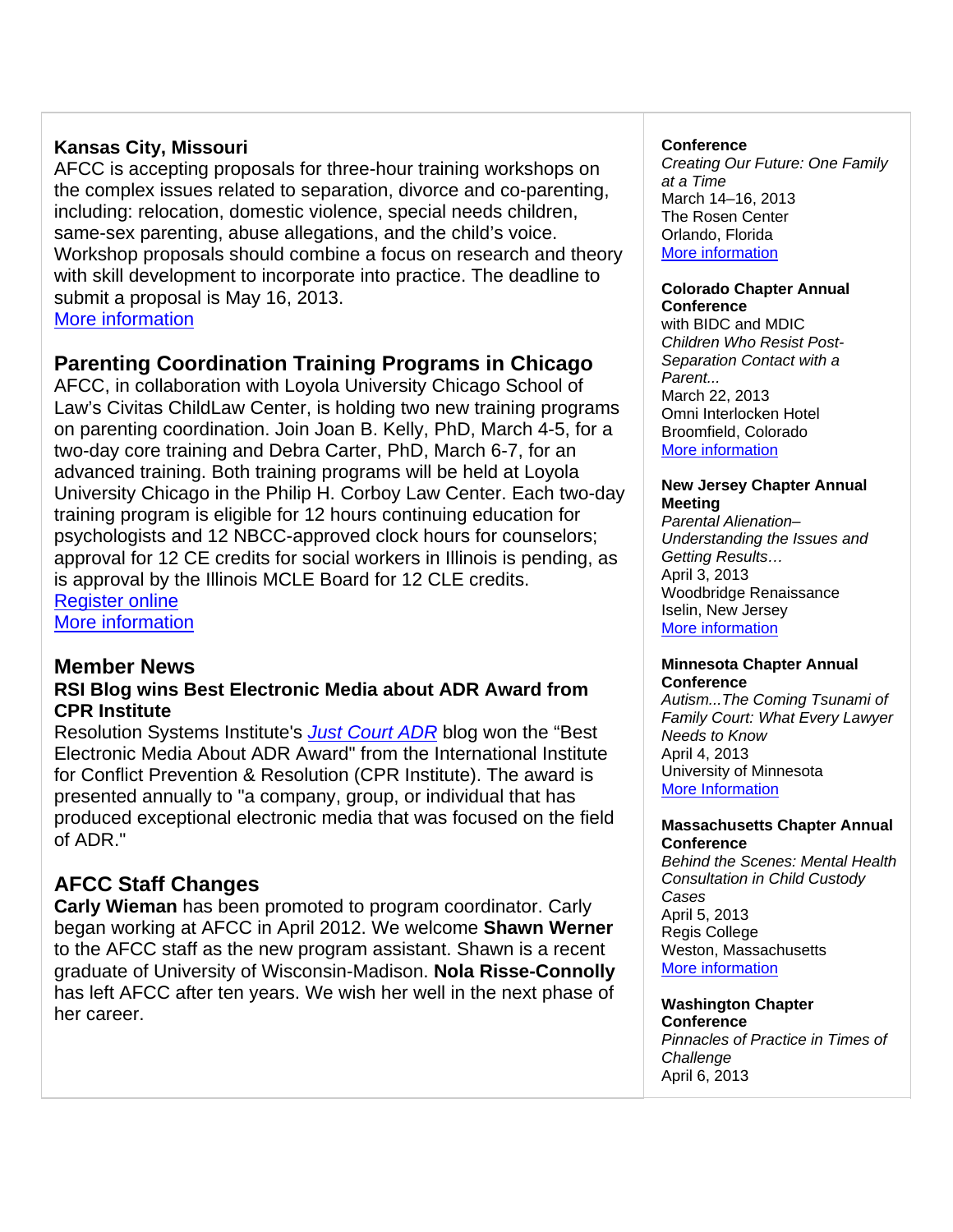

## **Ten Tips for Doing Forensic Addictions Evaluations**

*Bob Lang LPC, LAC, MAC, SAP*

Forensic addiction evaluations come in different varieties, from federally regulated Department of Transportation (DOT) Substance Abuse Professional (SAP) evaluations to court ordered custody and parental fitness evaluations. Although these serve different purposes, there are common elements that need to be included to make the evaluation process a success. Different from clinical treatment-driven and diagnostically-oriented addictions assessment, these types of evaluations need a more objective, substantiated and confirmatory orientation to hold their weight. The following ten tips are common elements needed to provide an effective forensic addictions evaluation.

#### **1. Cover all bases.**

Disclosures, disclaimers, client rights and responsibilities, and confidentiality statements should be the starting point for any forensic evaluation. Legal safeguards such as these can provide a layer of protection in the litigious arena of forensic evaluations and act as an educational guide post for the evaluative process. Do these documents really protect you from liability? This type of question is best referred to legal experts, but the purpose of these papers is largely to document your informing the client and the subject of the evaluation of the process. It is better to have a record of this if you ever have to justify or defend your role as an expert witness or forensic evaluator in court.

#### **2. Find the gaps.**

Biopsychosocial formats assist in establishing a well-rounded foundation for the evaluation process. There are many structured interviewing formats, first outlined by Engel (1977), that provide a broad sample of the overall level of functioning. These should include the three primary life domain areas that can be impacted by an addiction: the biological sphere, including medical and disease history, surgeries, medication use, current treatment, illnesses and family history of illness; the sociological sphere including family history, living arrangements, relationships, finances, work, school, home life, hobbies and activities; and the psychological sphere including psychiatric and treatment history, environmental stressors, mental status exams, and all other risk factors. As the interview progresses, be sure to highlight problem areas that might be attributed to an addiction that you can revisit later. It's helpful to have a clinical view of the client before you begin the addictions evaluation.

#### **3. Test the waters.**

Prescreening and screening questions provide a good way to transition into the addictions assessment. As the evaluation starts to unfold, this information can be used to highlight any discrepancies in the client's narrative. Using reliable and valid addiction screening tools is imperative. The eight questions created by combining the four Screening, Brief Intervention, and Referral to Treatment/ Alcohol, Smoking and Substance Involvement Screening Test (SBIRT/ASSIT) and four CAGE-Adapted to Include Drugs (CAGE-AID) screening questions provide a normed and standardized set of questions that set the stage for the developing addictions evaluation. The screening process portion of the evaluation can be expanded by using other addiction screening tools like the Alcohol Use Disorders Identification Test (AUDIT) for alcohol and Drug Abuse Screening Test (DAST) for drugs.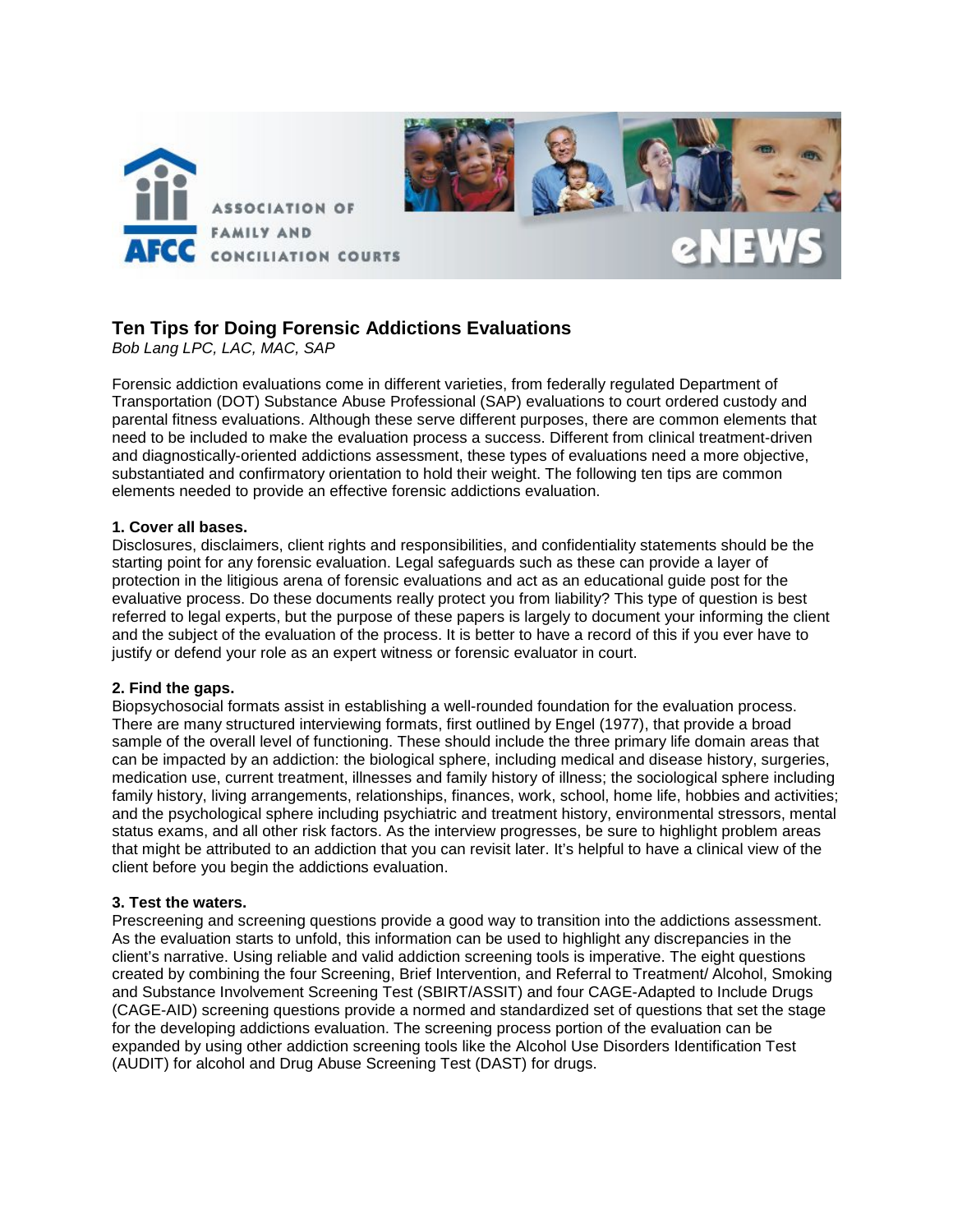#### **4. Fill in the gaps.**

Standardized addictions interviewing formats assure an objective and thorough evaluation process. The Addictions Severity Index (ASI) is the most commonly used addictions assessment tool and was the first standardized assessment tool of its kind to measure the multiple dimensions of substance abuse. There is also a "lite" shorter version of the assessment tool that can be used. Addictions can be assessed across seven different life domains with this tool, including alcohol and drug use, psychiatric status, employment status, medical status, legal status, and family/social relationships.

#### **5. Take a closer look.**

After the foundation for the addictions evaluation has been established, it's time for a closer look at the details. Testing the depth, breadth, clarity and content of the addiction requires more substantive measures. The Minnesota Multiphasic Personality Inventory-2 (MMPI-2) may be used for this process. It has three substance abuse scales, which along with the validity scale may be used effectively as part of a more comprehensive evaluative process. The Substance Abuse Subtle Screening Inventory (SASSI) and Stages of Change, Readiness, and Treatment Eagerness Scale (SOCRATES) are two effective addiction testing tools are. Make sure you know the tests you use, as well as the research that backs them up, inside and out.

#### **6. Investigate the facts.**

Any evaluative process worth its weight backs up the evidence with collateral sources and this holds true for addictions assessments, as well. Talking with friends, family, employers, and professional contacts can shed light on areas of the addictions evaluation that are at times over looked by screenings, selfreporting and testing. This process helps to corroborate and validate the findings; collateral reports are rarely contrary to the information gathered during the evaluation. When they are, this provides additional information about the underlying addictive processes. Structured and standardized formats such as the Collateral Interview Form (CFI), outlined by Miller and Marlatt (1984), can be useful to get the most information from your questions. Remember that being prepared is the key for successfully interviewing collateral sources.

#### **7. Build the report.**

When crafting the evaluation it's important to understand the audience and to tailor the report to their needs. Addiction evaluative reports can be written to serve many different agencies that often have varying needs. Make sure you know the referral sources and that you build these collaborative relationships so you can develop an understanding of what information different agencies need to have included in the report.

#### **8. Do the research.**

Back up your report with relevant and current research. The integrity of the report comes from your ability to link your findings with the corroboration from collateral sources and support it with objective measures that are substantiated by research. Professional, peer-reviewed journals are a valuable asset in the addictions evaluation process. Much of this research can be accessed online; just be sure you evaluate the source, and, as with any research, make sure that the methodology is sound. The National Institute on Drug Abuse (NIDA), the Substance Abuse and Mental Health Service Administration (SAMHSA), and the Association for Addictions Professionals (NAADAC) are all valuable resources for current research on addictions.

#### **9. Double-check the details.**

It is critical to review your findings and conclusions. Evaluations should follow a standard where the logic model builds on the information gathered and links this information to other sources, then substantiates the findings and uses these findings to formulate conclusions. Evaluations that overlook this process are full of surprises and the outcomes often feel out of place. A good addictions evaluation should have a smooth, steady flow that can be easily followed; even a non-expert should understand how the conclusions were reached. Make sure all pieces of the evaluation fit together and formulate a solid clinical picture of the addiction process. Eliminate free floating conclusions or recommendations that are not supported by the details of the evaluation. All of the results of the evaluation must to be supported by the evidence—the backbone of a good evaluation.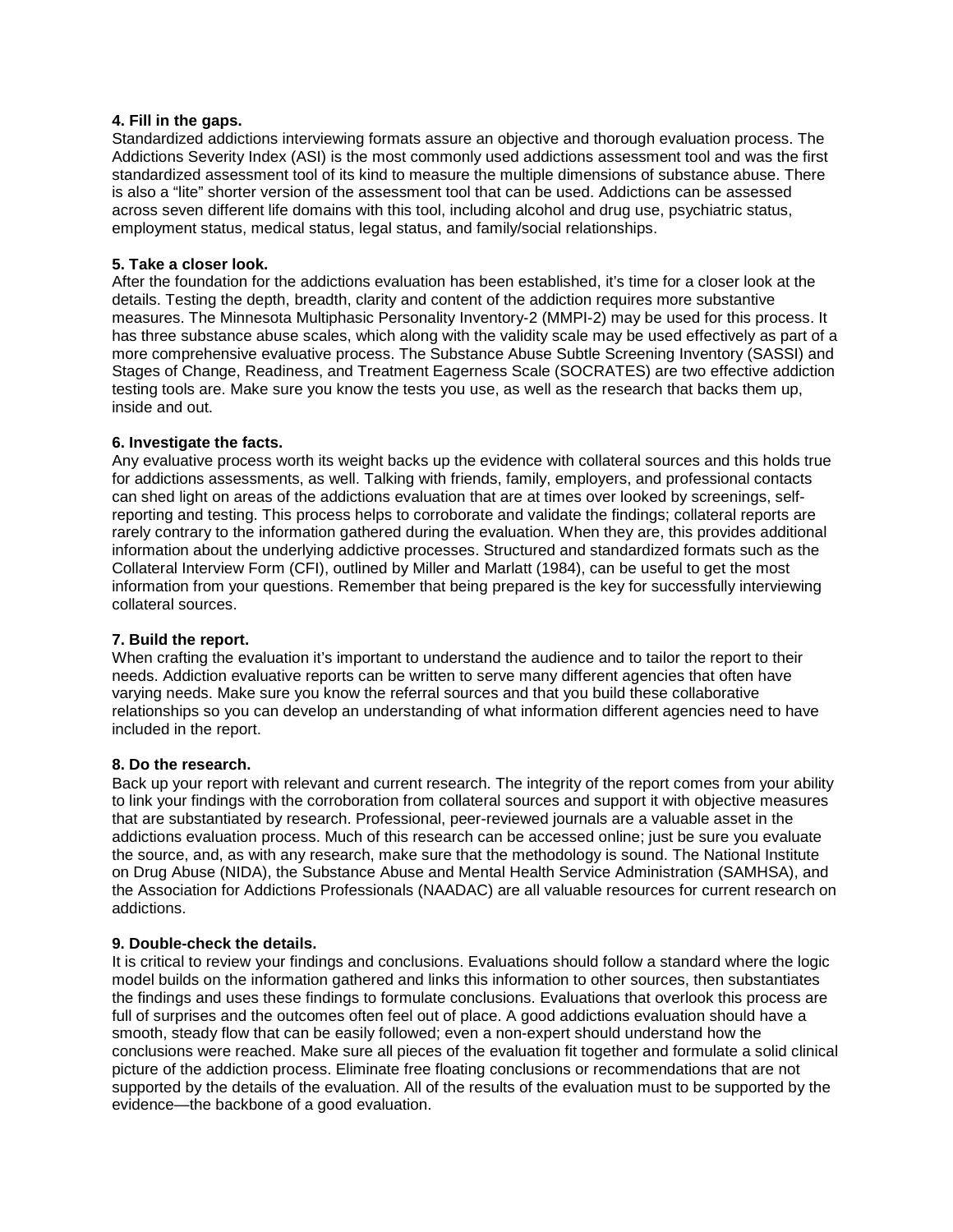#### **10. Account for individual differences.**

When writing the report it's important not to lose sight of the fact that each individual is unique. While all addictions may have similar clinical components, using a "one size fits all" approach to the complexities of each evaluation can lead the process down a slippery slope. While the above tips are based on empirical research and sound procedures, there are cases that may fall outside these parameters. Successful addictions evaluations should be able to account for variables while ensuring that the report is individualized for its purpose. While we should look for commonalities and themes, we must also consider that not all addictions or individuals are alike.

*Bob Lang, LPC, LAC, MAC, SAP is a co-occurring forensic expert who conducts addictions evaluations, custody evaluations, mediations, and clinical services. He is a professor of Social and Behavioral Sciences at Colorado Mesa University in Grand Junction. Bob has over 30 years of experience as a cooccurring specialist, trainer and educator. He has published articles in the areas of divorce, loss and addiction, and has published a new book titled,* Becoming a Better Parent: Ten Things We Need to Know About Parenting*.* 

#### **References and Resources**

Addiction Severity Index (ASI) [http://adai.washington.edu/instruments/pdf/Addiction\\_Severity\\_Index\\_Baseline\\_Followup\\_4.pdf](http://adai.washington.edu/instruments/pdf/Addiction_Severity_Index_Baseline_Followup_4.pdf)

The Association of Addictions Professional (NAADAC)<http://naadac.org/>

Alcohol Use Disorder Identification Test (AUDIT) [http://www.integration.samhsa.gov/AUDIT\\_screener\\_for\\_alcohol.pdf](http://www.integration.samhsa.gov/AUDIT_screener_for_alcohol.pdf)

Brown, R. L. & Rounds, L. A. (1995). "Conjoint Screening Questionnaires for Alcohol and Drug Abuse." *Wisconsin Medical Journal* 94:135-140.

#### CAGE-AID

[http://www.hopkinsmedicine.org/johns\\_hopkins\\_healthcare/downloads/CAGE%20Substance%20Screeni](http://www.hopkinsmedicine.org/johns_hopkins_healthcare/downloads/CAGE%20Substance%20Screening%20Tool.pdf) [ng%20Tool.pdf](http://www.hopkinsmedicine.org/johns_hopkins_healthcare/downloads/CAGE%20Substance%20Screening%20Tool.pdf)

Collateral Interview Form (CFI)<http://casaa.unm.edu/inst/CIF.pdf>

Department of Transportation (DOT) Substance Abuse Professional (SAP) <http://www.dot.gov/sites/dot.dev/files/docs/ODAPC%20SAP%20Guide%20Aug09.pdf>

Drug Abuse Screening Test (DAST) [http://www.emcdda.europa.eu/attachements.cfm/att\\_61480\\_EN\\_DAST%202008.pdf](http://www.emcdda.europa.eu/attachements.cfm/att_61480_EN_DAST%202008.pdf)

Engel, G. L. (1977). "The Need for a New Medical Model: A Challenge for Biomedicine. *Science*. Apr 8; 196(4286):129-36.

Screening Brief Intervention and Referral to Treatment (SBIRT) <http://www.integration.samhsa.gov/clinical-practice/sbirt/screening-page>

Lang, R. L. (2010). *Becoming a Better Parent: Ten Things We Need to Know About Parenting.* Langco Publishing, CO. <http://www.unhookedbooks.com/Becoming-A-Better-Parent-p/book424.htm>

Lazowski, L. E. & Miller, F.G. (1997). "Estimates of the Reliability and Criterion Validity of the Adult SASSI-3. *The SASSI Institute.* Springville, IN.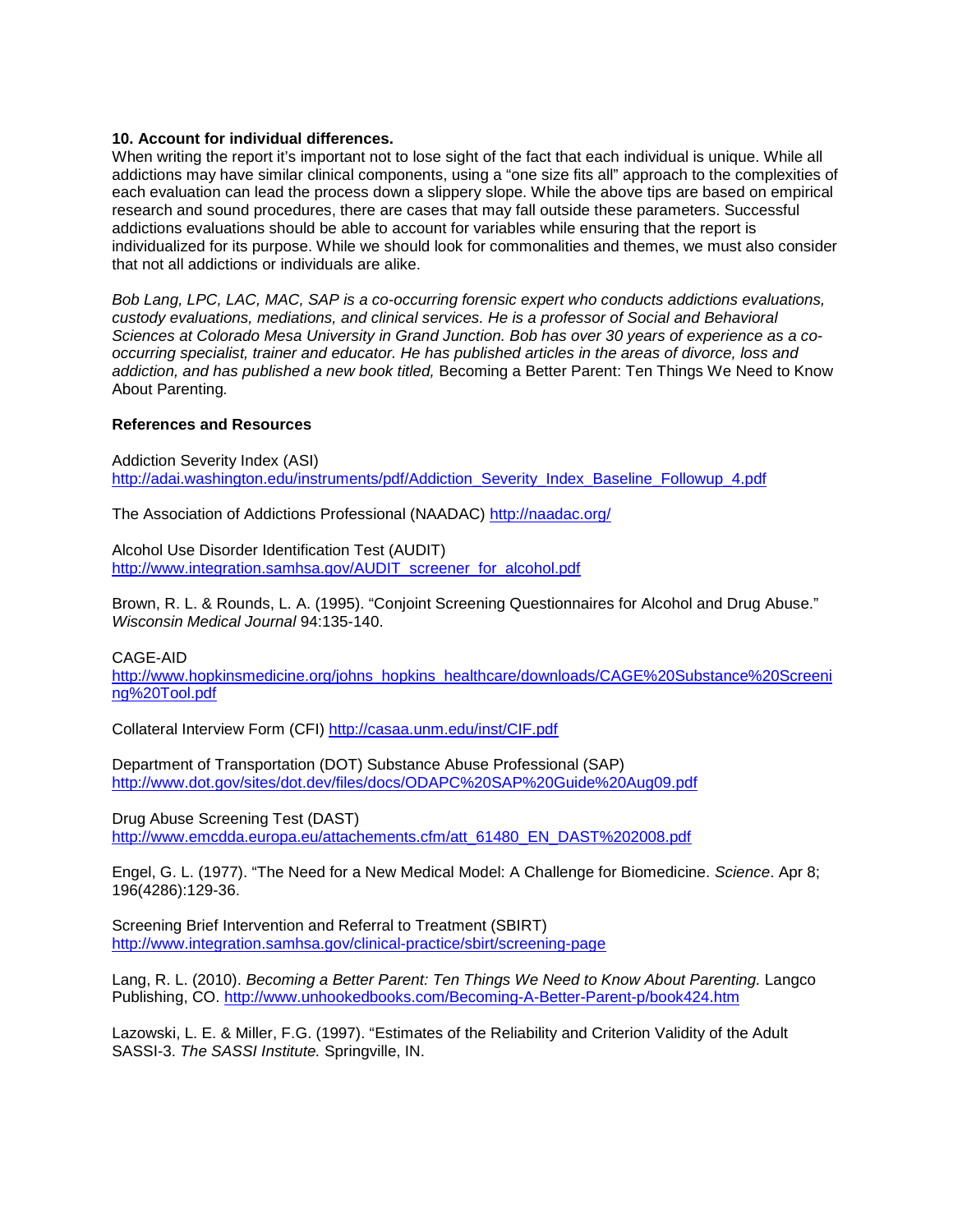McLellan, A. T., Kushner, H., Metzger, D., Peters, R., Smith, I., Grissom, G., Pettinati, H., Argeriou, M. (1992). "The Fifth Edition of the Addiction Severity Index." *Journal of Substance Abuse and Treatment.*  9(3):199-213.

Miller, W. R., & Marlatt, G. A. (1987). "Manual Supplement for the Brief Drinker Profile, Follow-up Drinker Profile, and Collateral Interview Form. *Psychological Assessment Resources*. Odessa, FL.

Migneaulti, J. P., Adams, T. B., & Read, J. P. (2005). "Application of the Transtheoretical Model to Substance Abuse: Historical Development and Future Directions. *Drug and Alcohol Review*. September, (24): 437-448.

National Institute on Drug Abuse (NIDA)<http://www.drugabuse.gov/>

Rouse, S. V., Butcher, J. N., & Miller, K. B. (1999). "Assessment of Substance Abuse in Psychotherapy Clients: The Effectiveness of the MMPI-2 Substance Abuse Scales." *American Psychological Association.* March, Vol. 11(1): 101-107.

Stages of Change Readiness and Treatment Eagerness Scale (SOCRATES) <http://casaa.unm.edu/inst/SOCRATESv8.pdf>

Substance Abuse and Mental Health Service Administration (SAMHSA)<http://www.samhsa.gov/>

Substance Abuse Subtle Screening Inventory (SASSI)<http://www.sassi.com/>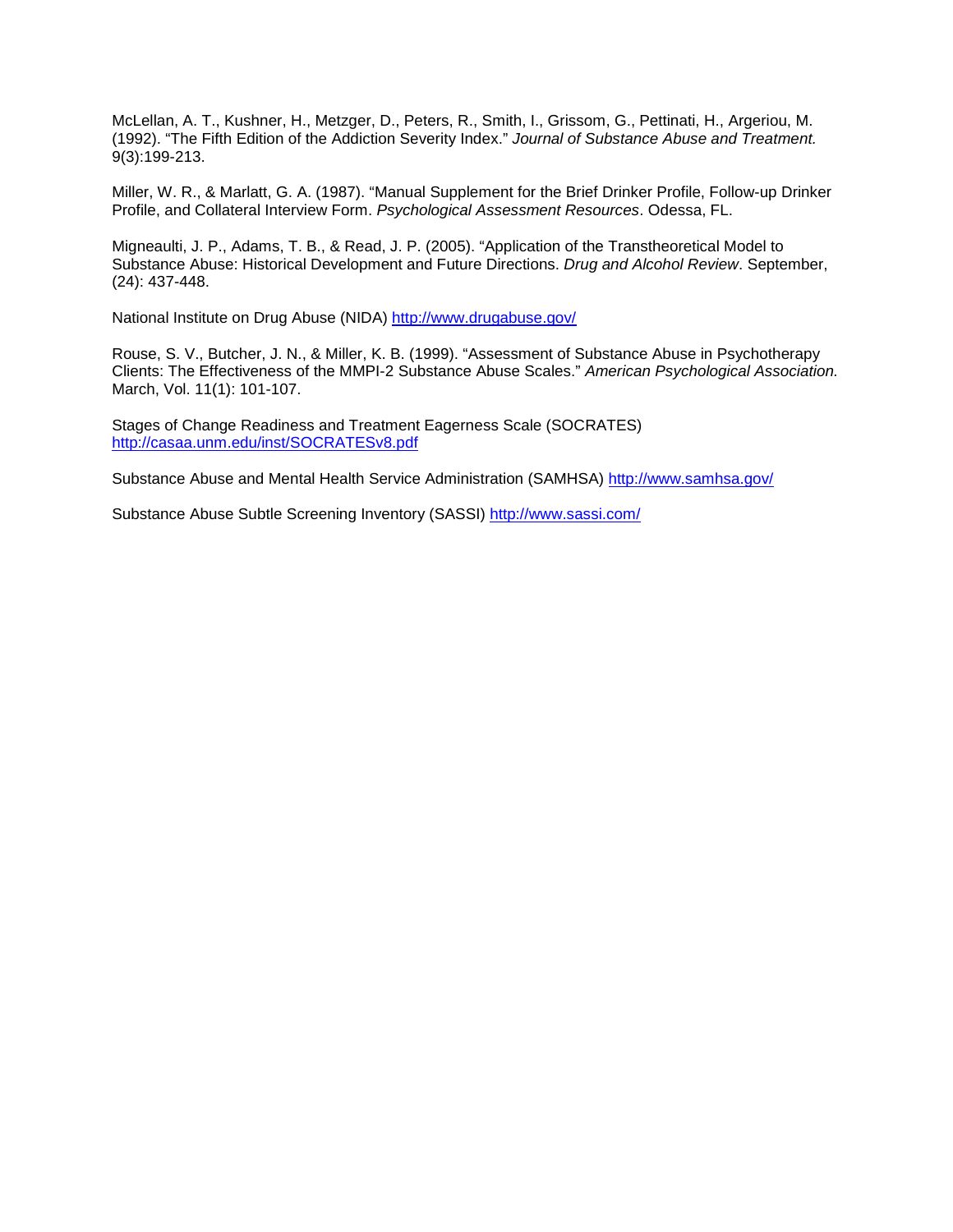

## **AFCC Hosts Shared Parenting Think Tank**

AFCC convened 34 leading family law researchers, practitioners and policymakers in Chicago, Illinois for two and a half days of discussion around issues related to shared parenting after separation and divorce. Participants in the think tank, entitled *Closing the Gap: Research, Practice, Policy and Shared Parenting,*  examined the issues—practical, political and ideological—related to shared parenting controversies including overnights and young children and presumptions of equal or shared care and decision making. The interdisciplinary group examined areas of controversy and consensus in the research literature as well as the policy implications politics involved in the shared parenting debate. Results from the discussions will be made available in a Report by co-reporters Professor Marsha Kline Pruett, PhD, MLS, Smith College for Social Work, and Professor J. Herbie DiFonzo, JD, PhD, Hofstra Law School. A special issue of *Family Court Review* in 2014 will include the Report, commentary and related articles. Future AFCC conferences will explore these issues in greater depth.

Participants in the think tank were:

Arnold Shienvold, PhD, AFCC President (Co-chair) Peter Salem, MA, AFCC Executive Director (Co-chair) Marsha Kline Pruett, PhD, MLS, Smith College for Social Work (Co-reporter) J. Herbie DiFonzo, JD, PhD, Hofstra Law School (Co-reporter) Bernie Mayer, PhD, Werner Institute at Creighton University (Facilitator) Loretta Frederick, JD, Battered Women's Justice Project (Steering Committee) Hon. Ramona Gonzalez, La Crosse, Wisconsin (Steering Committee) Stacey Platt, JD, Loyola Chicago School of Law (Steering Committee) Kyle Pruett, MD, Yale Child Study Center (Steering Committee) Nicholas Bala, JD, LLM Queen's University Faculty of Law Lawrence Jay Braunstein, JD, Braunstein & Zuckerman Margaret F. Brinig, JD, PhD, Notre Dame Law School Milfred "Bud" Dale, PhD, JD, Topeka, Kansas Robin Deutsch, PhD, Massachusetts School of Professional Psychology Hon. Grace Dickler, Circuit Court of Cook County, Illinois Leslie Drozd, PhD, Newport Beach, California Robert E. Emery, PhD, University of Virginia William Fabricius, PhD, Arizona State University Linda Fieldstone, MEd, Family Court Services, Miami, Florida Jonathan W. Gould, PhD, Charlotte, North Carolina Hon. Dianna Gould-Saltman, Los Angeles, California Grace Hawkins, MSW, Pima County Family Center of the Conciliation Court, Arizona Leslye Hunter, MA, AFCC Associate Director Janet R. Johnston, PhD, San Jose State University Joan B. Kelly, PhD, Corte Madera, California Hon. William Fee, Angola, Indiana Jennifer McIntosh, PhD, Alphington, Victoria, Australia Anne Menard, National Resource Center on Domestic Violence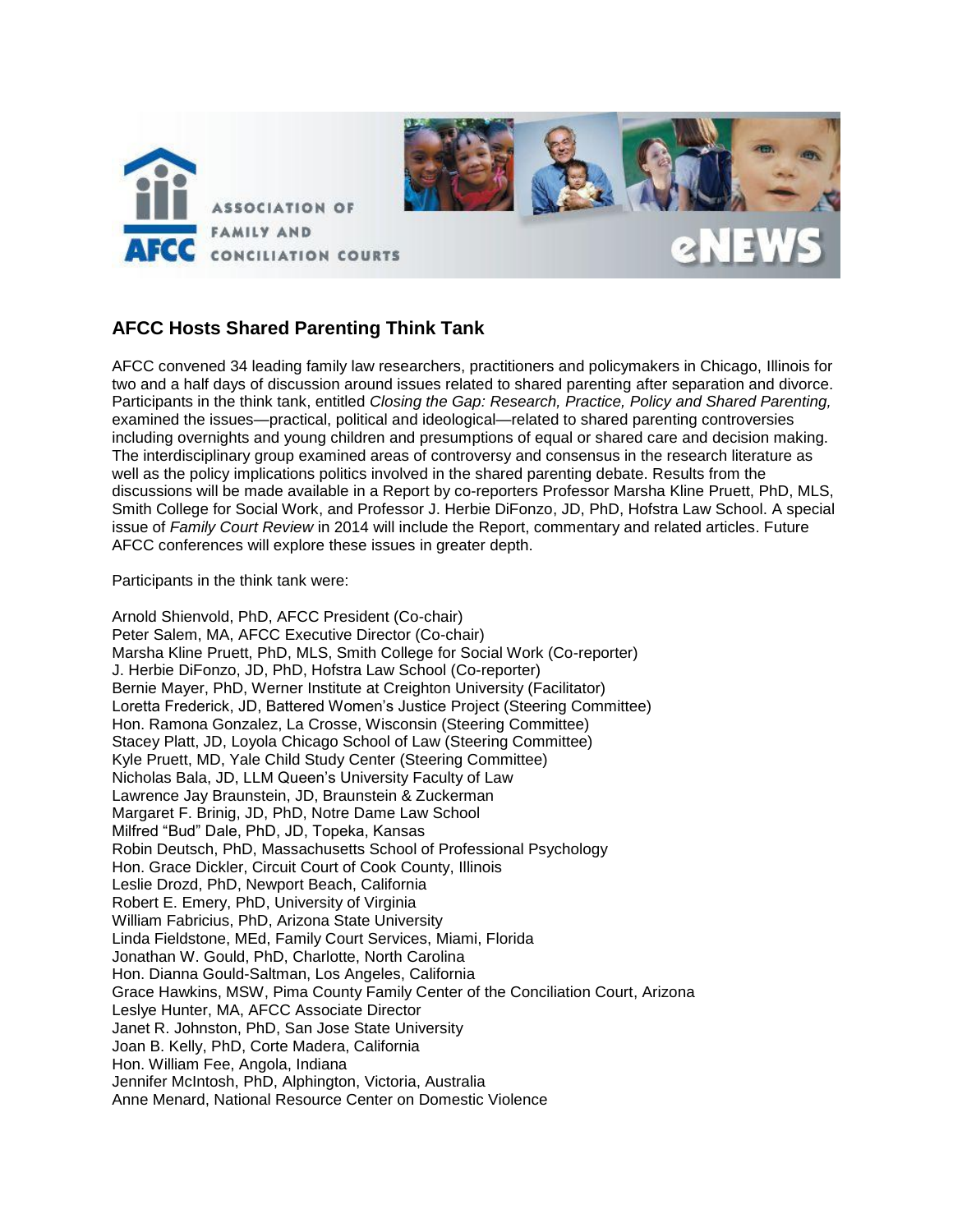Irwin Sandler, PhD, Arizona State University Andrew Schepard, JD, Hofstra Law School Nancy Ver Steegh, JD, MSW, William Mitchell College of Law Hon. R. James Williams, Halifax, Nova Scotia, Canada Richard A. Warshak, PhD, University of Texas Southwestern Medical Center

Invited but unable to participate:

Chief Justice Diana Bryant, Family Court of Australia Justice Rebecca Kourlis, Institute for the Advancement of the American Legal System Michael Lamb, PhD, University of Cambridge Robert Marvin, PhD, University of Virginia Leslie Ellen Shear, JD, Los Angeles, California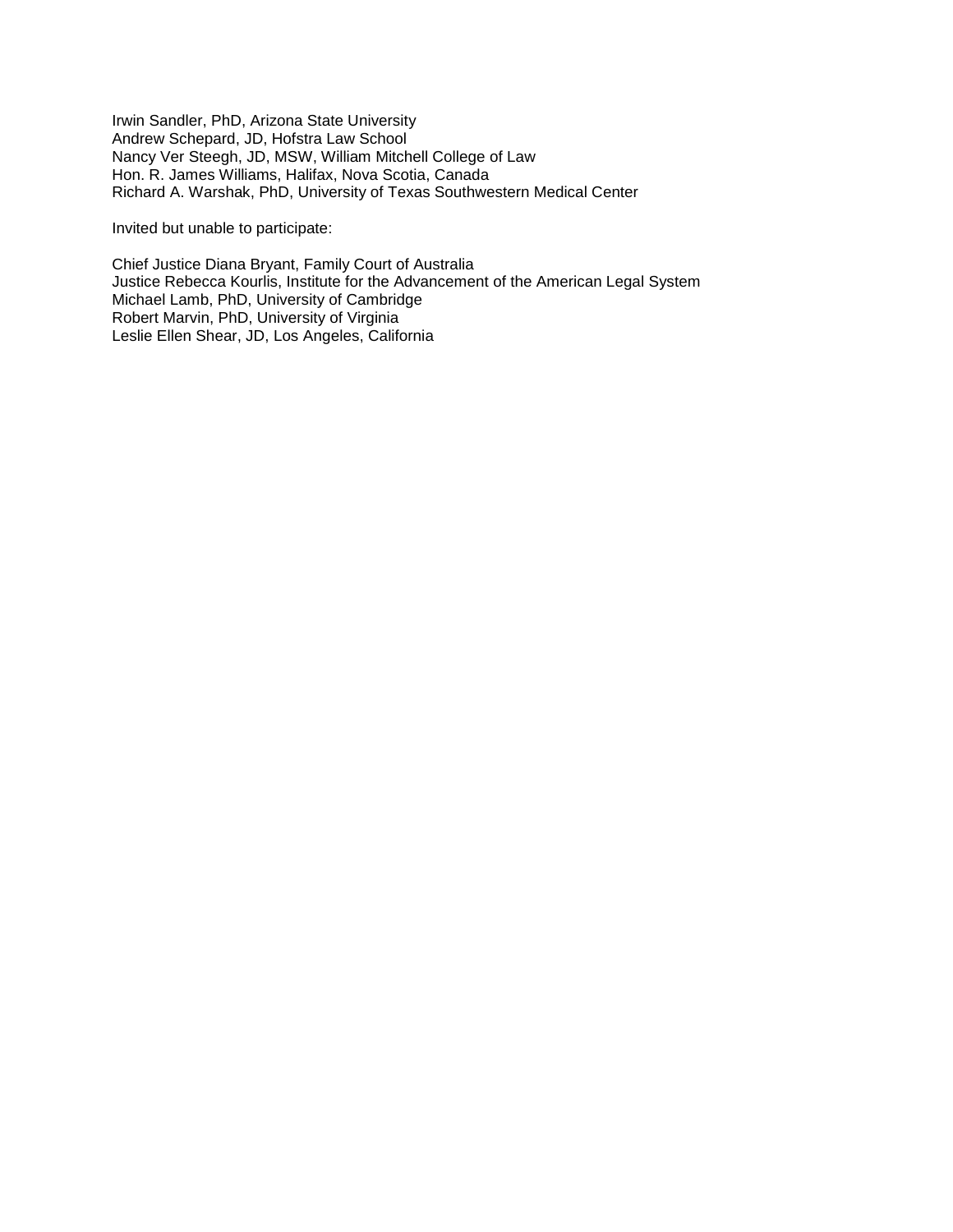

## **Member Profile JoAnne L. Pedro-Carroll, PhD, MA, MEd, Rochester, New York**



AFCC member JoAnne Pedro-Carroll, PhD is working on what she calls "one of the most gratifying and rewarding experiences" of her professional life, serving as an advisor to Sesame Workshop's new initiative, *Little Children, Big Challenges: Divorce*. As part of Sesame Workshop's resilience initiative, the project aims to help children build self-confidence, problem-solving skills and the emotional tools they need to cope with adversity. The toolkit on divorce, available on the [AFCC website,](http://www.afccnet.org/resourcecenter/resourcesforfamilies/categoryid/1) provides resources for families with young children, aged 2-8, as they transition though divorce. It was through JoAnne's involvement that AFCC became a partner for this project.

A clinical and research psychologist, author and mother of seven children and stepchildren, JoAnne grew up in a small town in Ohio in a large close-knit Italian family. JoAnne greatly admired her grandmother, from whom she experienced unconditional love and learned the importance of talking about conflict. Although her grandmother did not fully understand JoAnne's determination to pursue higher education instead of an early marriage (at 18!), it was she who inspired JoAnne's passion for working with children and families. JoAnne went on to earn her BA and MEd from the University of Cincinnati, and her MA and PhD in clinical and community psychology from the University of Rochester.

In the mid-1990s, JoAnne became involved with AFCC through Andy Schepard, current editor of *Family Court Review*. She was then developing a parent education program in New York, presented at an AFCC conference, and was hooked. Referring to AFCC as her "professional family," JoAnne said, "My favorite aspects [of the organization] are the focus on the healthy resolution of conflict and meeting the great people in the organization at conferences, which has led to valuable collaborations with other professionals."

JoAnne held faculty positions in psychology and psychiatry at the University of Rochester for 25 years and was a Senior Researcher at the Children's Institute in Rochester, where she co-founded A.C.T.\* For the Children (\*Assisting Children through Transition), a court-endorsed parent education program. She also founded and directed the award-winning Children of Divorce Intervention Program (CODIP), an evidence based program for children that is now used worldwide. JoAnne's book, *Putting Children First: Proven Parenting Strategies for Helping Children Thrive Through Divorce,* was published in 2010 and served as a key resource for the Sesame Street project.

Her involvement with Sesame Workshop began about two years ago, but throughout her career JoAnne has worked to empower and educate parents, which is why the Sesame Workshop project is particularly meaningful. "Providing evidence-based information and early intervention is key to the power of prevention. If we can reach parents early, they are less likely to end up entrenched in high conflict and complex issues that take a toll on children's wellbeing. Parents are powerful in shaping their children's lives," said JoAnne.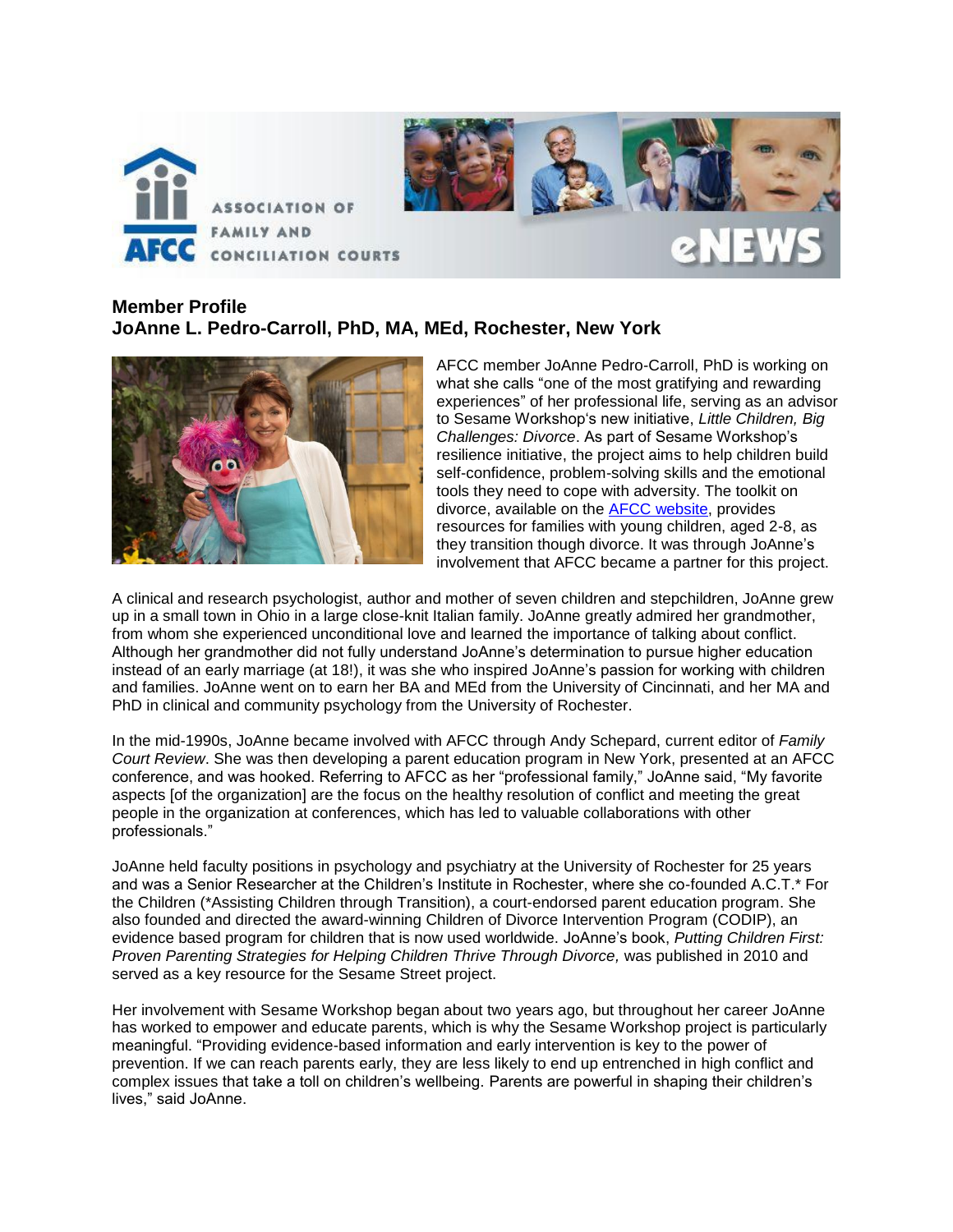This theme can be seen in all of JoAnne's work including the Sesame Street project. "It was a wonderful team to work with," she said, "The research base was used to create educational content that explains risk factors and protective factors for resiliency, while also being enjoyable and creatively appealing to young children. So much work and careful consideration went into what you see in the end result." AFCC presenter Dr. Robert Hughes was also an advisor on the project.

"Young children experience emotions they cannot express," JoAnne continued. "For instance they may worry that if one parent could leave, the other parent might leave them, too. They lack the emotional vocabulary to express their fears and demonstrate it through clingy behaviors or meltdowns. Those fears of abandonment and worries need to be addressed and the Sesame program does that by using a safe, child-friendly way of explaining 'grown-up' problems and that divorce is not children's fault. Children need reassurance that the kind of love parents have for them is the kind that never ends—no matter what. She went on to say, "The Sesame program seeks to help children understand what will change and also, what will remain the same. The segment 'Two Hug Day' shows how it is normal to have more than one feeling about the same thing, like going back and forth between homes."

The retrospective approach taken in the Sesame Street video segment is key to showing a coping model of how things can get better over time with the support of caring adults. JoAnne explained, "Abby Cadabby, the main character Muppet in the scene, is vulnerable and endearing. Since Abby's parents' divorce has already occurred, she can discuss how she'd had fears and questions, but also that she got through it by talking about her feelings with trusted adults and friends. This message of hope, that it will eventually feel better, is really important, as is the message to children that they are not alone, that their family is not "broken" or defective."

Through the many rewarding projects JoAnne has been involved in, she is especially pleased with the Sesame Street initiative. "What better way to share this information with millions of parents and children who need it? Parents are powerful in shaping their children's adjustment to family changes. It is so important that parents understand that what they do matters in preventing children's problems. Quality parenting from even one parent can contribute to children's resilience. Sesame Street has an incredible ability to reach people, and they have partnered with AFCC to be sure the resources created for *Little Children, Big Challenges: Divorce* will have the greatest impact when disseminated through AFCC members to the families who will benefit most."

Although JoAnne's work and travel commitments keep her very busy, she remains deeply devoted to her family and, on occasion, visits her extended family in Italy, including her second cousins who have been married for 70 years. JoAnne and her husband, Roger, and their children enjoy outdoor activities, such as hiking, biking and camping. Both JoAnne and her husband are licensed pilots and enjoy flying small planes together.

JoAnne has blogged for Sesame Street about *Little Children, Big Challenges: Divorce*. [Click here](http://www.sesameworkshop.org/our-blog/2013/02/05/divorce/) to read the post. Her book, *Putting Children First: Proven Parenting Strategies for Helping Children Thrive Through Divorce*, will be available at the AFCC conference in Los Angeles. More information about JoAnne and her book is available on her [website](http://pedro-carroll.com/) and through her new blog, [Helping Children Thrive,](http://helpingchildrenthrive.wordpress.com/) where she also provides timely information for parents in transition.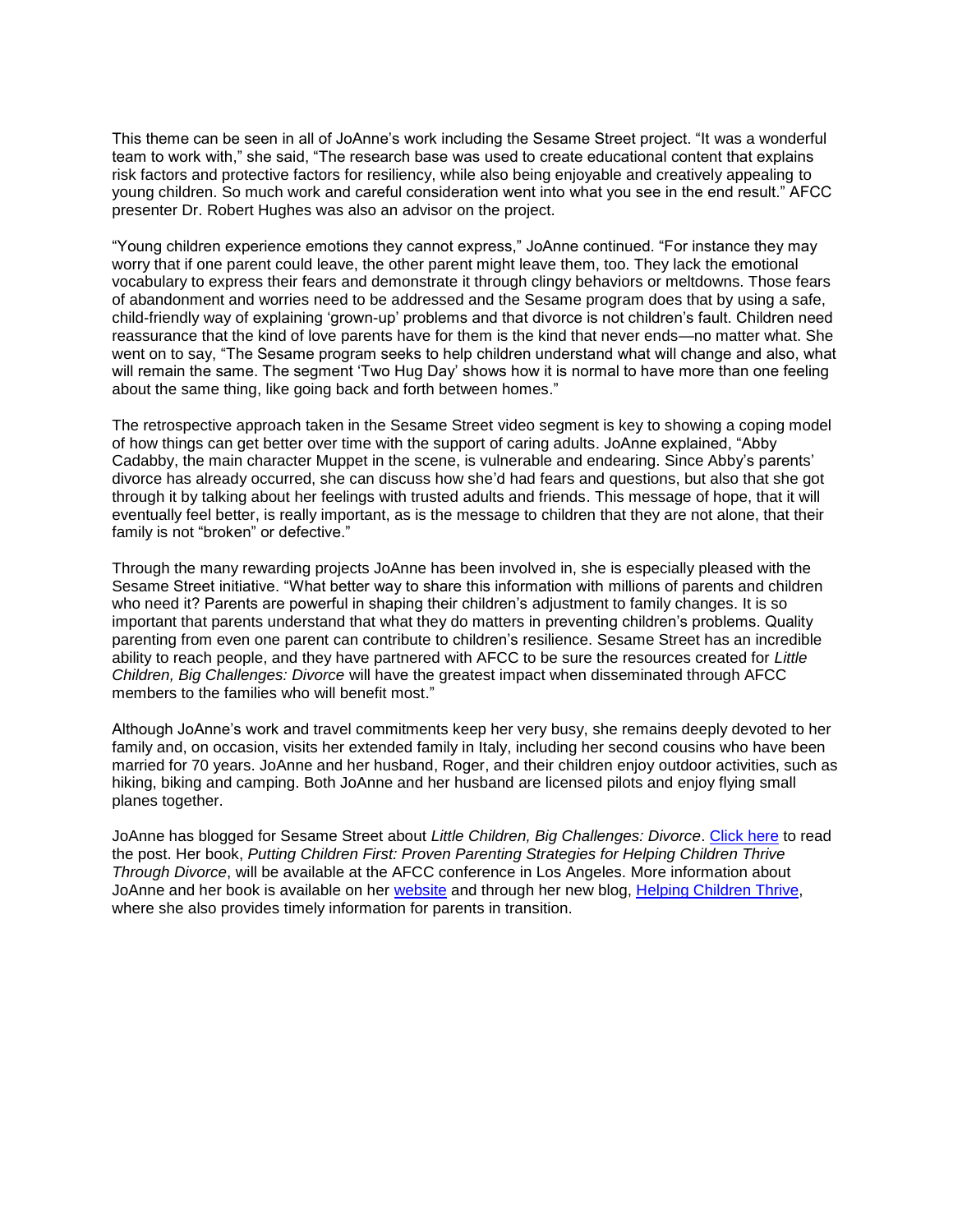# **Joint Custody Laws and Policies in the Fifty States: A Summary Memorandum**

**J. Herbie DiFonzo, Kristin Pezzuti, Nicole Guliano, and Diana Rivkin**

### **I. Introduction**

 $\overline{a}$ 

This Memorandum summarizes the legal principles that guide courts in the determination of joint custody issues throughout the United States. It was originally prepared for the AFCC Think Tank on *Closing the Gap: Research, Practice, Policy and Shared Parenting*, held in Chicago, Illinois on Jan. 24-26, 2013. The Memorandum is intended to provide the statutory and case law context for joint custody determinations as an aid in considering some of the contemporary parenting controversies for divorcing, separated, and never-married parents. It analyzes principles at play in the United States; the authors will present a similar summary of the joint custody doctrines and practices in selected Anglophone countries at a later time.

Please note that this Memorandum consists of a general summary of the legal trends in deciding joint legal and physical custody; it is not a comprehensive compilation. As a work-inprogress, the authors welcome notices of important new statutory and case law developments. Kindly email these references to Prof. J. Herbie DiFonzo at <u>lawjhd@hofstra.edu</u>. Please note that this Memorandum is current as of February 7, 2013.

<sup>\*</sup> J. Herbie DiFonzo (*lawihd@hofstra.edu*) is Professor of Law, Maurice A. Deane Law School at Hofstra University. Kristin Pezzuti is a third-year law student, and Nicole Guliano and Diane Rivkin are second-year law students, all at the Maurice A. Deane Law School, Hofstra University. While Prof. DiFonzo's name is listed first, his three student research assistants are primarily responsible for the data and conclusions presented in this Memorandum. We thank Patricia Kasting, Hofstra's law librarian *extraordinaire*, for her unbounded assistance. We also thank the participants in the AFCC Think Tank for their comments on an earlier draft of this Memorandum and its associated presentation at the Think Tank.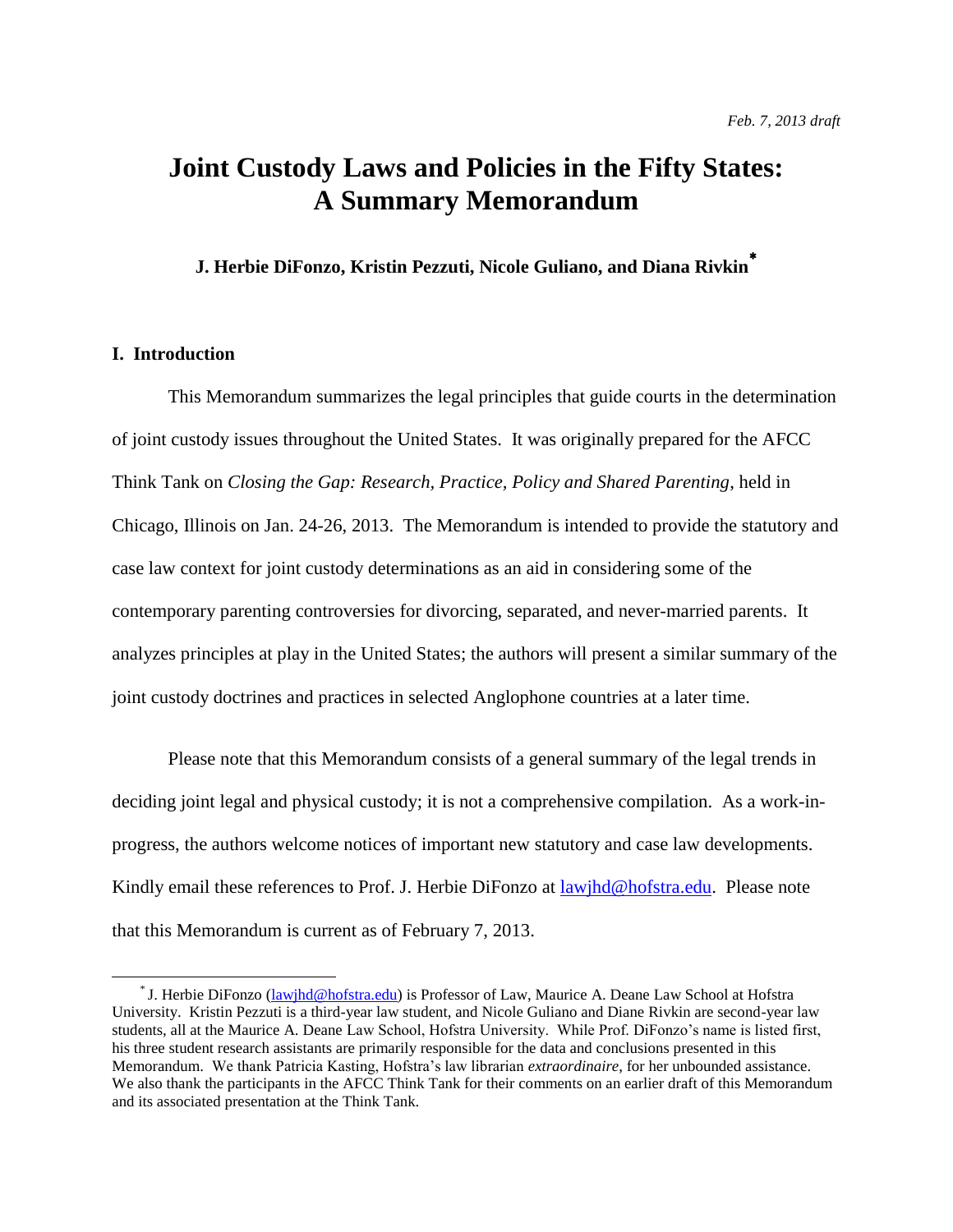There is no current consensus among the states regarding the applicability,

appropriateness, or even the definition of joint custody. Given the wide variety of principles and practices, generalizations must be taken as approximations with numerous exceptions. This Summary Memorandum organizes research on the fifty states' legal policies regarding joint custody. We identify interstate similarities and discrepancies in joint custody determinations, as well as emerging trends that may suggest future lines of agreement.

The term "joint custody" has often been used rather loosely and confusingly in both popular journals and professional publications, including statutes and judicial opinions. Joint custody has described a number of permutations: that both parents have legal custody (decisionmaking) but only one parent has physical custody (residence); that the parents share both legal and physical custody in approximately equal proportions; and that the parents share legal custody but one parent predominates in the residential custody of their child. This last scenario resembles the traditional sole custody award to one parent with visitation rights to the other. Even decreeing that joint physical custody will be equally shared opens the door to other questions: will the child spend alternate weeks (or fortnights or months or longer set periods) with each parent; will the child live with one parent on weekend and holidays while residing during school days with the other; or—a rare option—will the child stay in one residence while each parent lives in the home during alternating time periods.

In light of this multiplicity of arrangements, the joint custody-sole custody distinction is best viewed along a continuum, not as a sharp divide. Given the lack of terminological rigor in the field, we have endeavored to separate our analysis into joint legal and joint physical custody,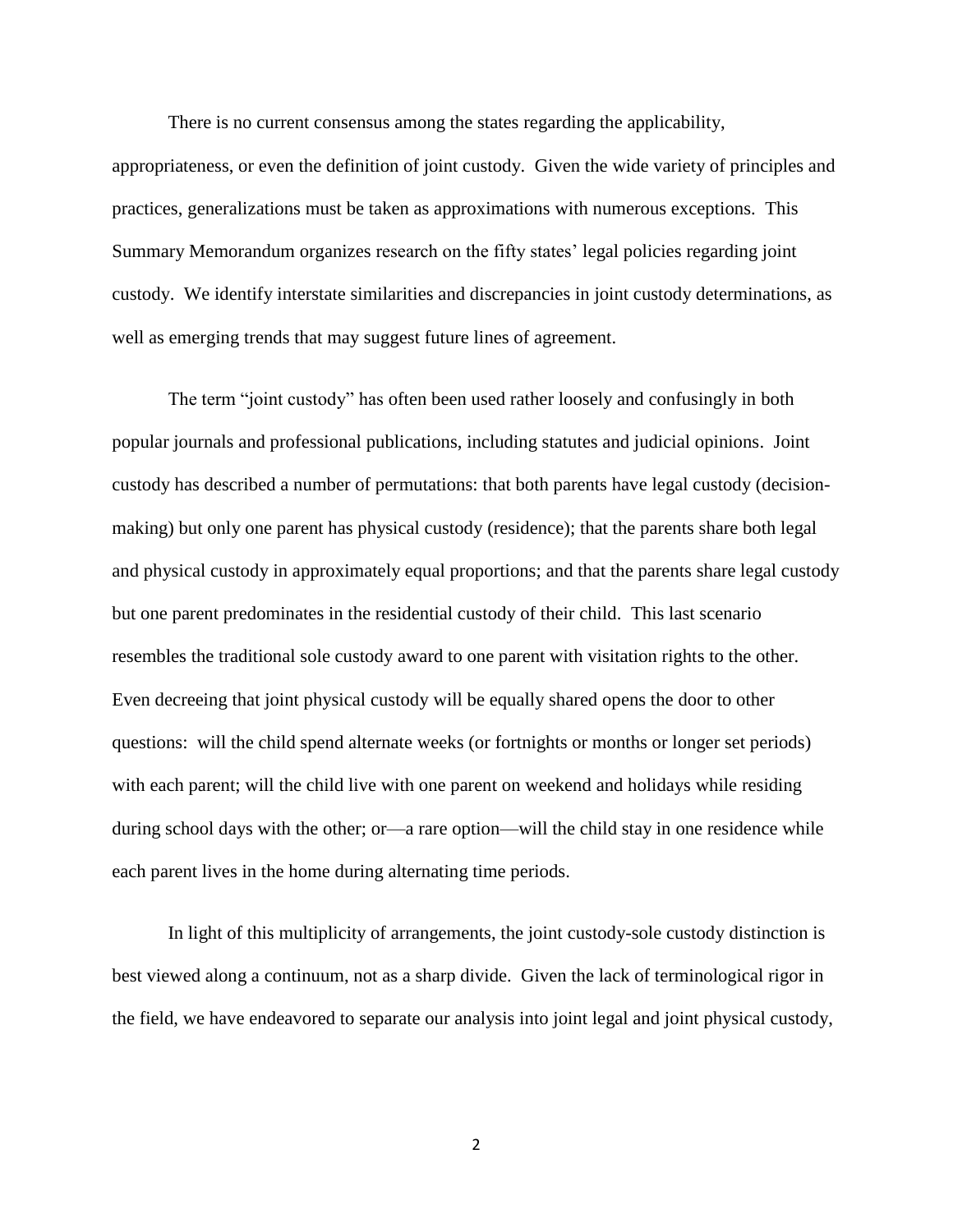indicating as appropriate any deviations from the standard definitions.<sup>1</sup> In most states, joint custody determinations distinguish between joint legal and joint physical custody, allocating to the former category the rights and responsibilities of child-raising decisions, and to the latter the amount of time the child is to reside with each parent. The states will often allow one without the other, most frequently joint legal custody without joint physical custody. In addition, most states agree that allocating custody to the parents in their joint capacity does not necessarily imply an equal sharing of residential time or decisional rights.

Our legal system has also evolved several presumptions and preferences that have a substantial impact on the child custody decision. These include preferences for and against joint custody itself. Also noteworthy are the archaic-though-not-extinct tender years presumption (favoring maternal custody for very young children); and the nearly universal presumption against awarding custody to a perpetrator of domestic violence. Custody laws also often contain provisions that express or imply a preference for the child's primary caretaker.

Finally, the Memorandum will summarize the emerging trend in the states seeking to reroute custody proceedings from contested hearings onto alternative resolution pathways. Some legislatures have changed the traditional nomenclature in an effort to induce the parties to shift

Code of Virginia § 20-124.1.

l

<sup>&</sup>lt;sup>1</sup> The semantic swamp is not a recent phenomenon. Joint custody was characterized in 1979 as afflicted with a "frightful lack of linguistic uniformity." D. Miller, *Joint Custody,* 13 Fam. L.Q. 345, 376 (Fall 1979). The Maryland Court of Appeals complained a few years later that "[t]he inability of courts and commentators to agree on what is meant by the term 'joint custody' makes difficult the task of distilling principles and guidelines from a rapidly growing body of literature and case law. What one writer sees as an amorphous concept another sees as a structured legal arrangement." Taylor v. Taylor, 508 A.2d 964, 966 (Md. 1986). The miasma has by no means dissipated. For instance, the current Virginia statutory definition is a model of inclusiveness which sacrifices terminological clarity in the name of preserving broad judicial discretion:

<sup>&</sup>quot;Joint custody" means (i) joint legal custody where both parents retain joint responsibility for the care and control of the child and joint authority to make decisions concerning the child even though the child's primary residence may be with only one parent, (ii) joint physical custody where both parents share physical and custodial care of the child, or (iii) any combination of joint legal and joint physical custody which the court deems to be in the best interest of the child.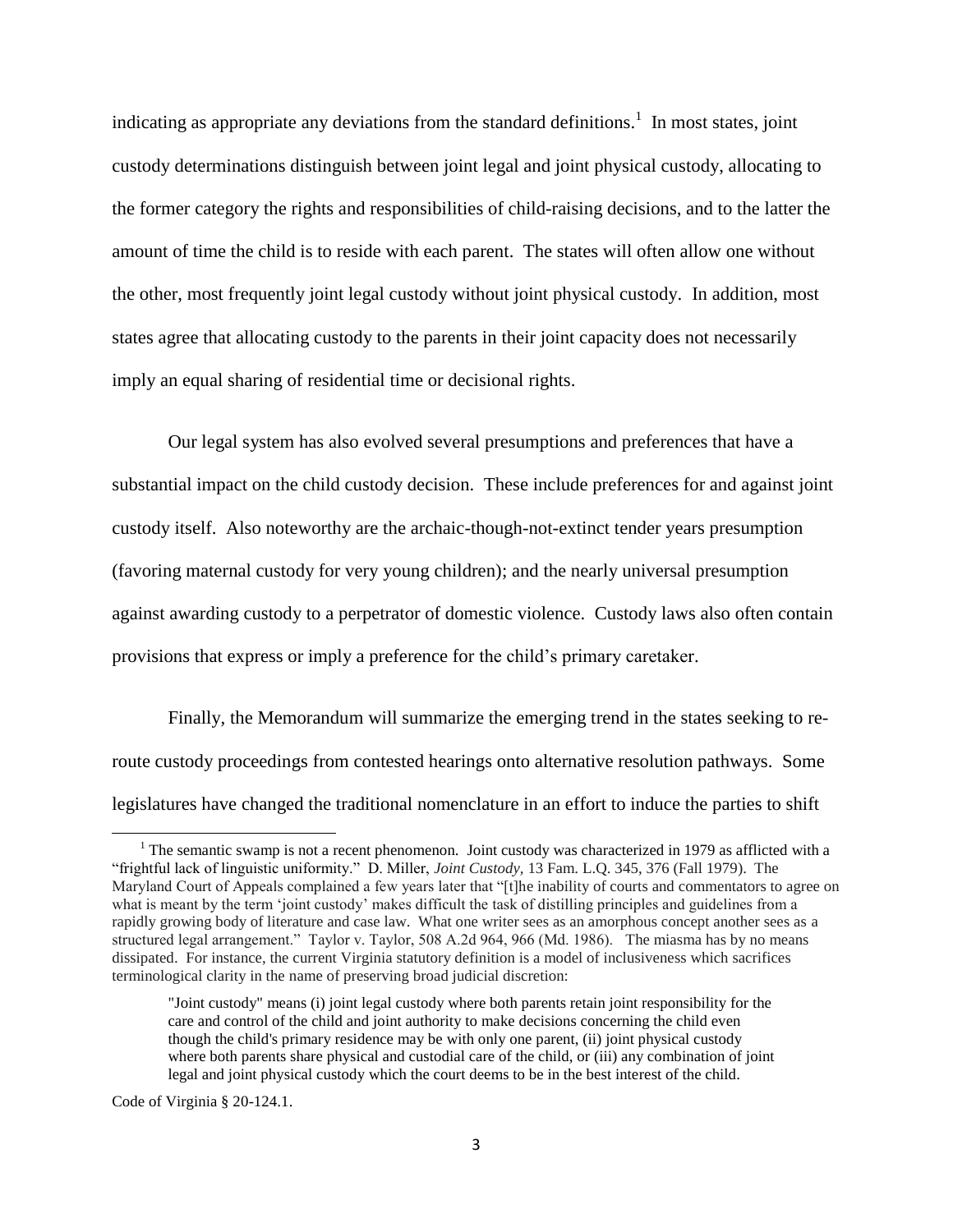from an adversarial focus to one centered on best providing for the needs of the child. For example, Colorado has converted the traditional child custody lawsuit to a proceeding "concerning allocation of parental responsibilities."<sup>2</sup> The same statute refers to a "[d]etermination of parenting time" in lieu of physical custody, and substitutes "[a]llocation of decision-making responsibility" for legal custody.<sup>3</sup> In many states, legislative provisions and court procedures, as well as a raft of scholarship and popular commentary, is nudging the legal system away from custody litigation toward the drafting and implementation of parenting plans.<sup>4</sup> Almost half the states provide for parenting plans. These plans are strong indicia of the social desirability of substantial involvement by both parents in post-separation child rearing. Parenting plans have been required as the preferred method to achieve the public policy goal expressed by quite a few state legislatures: that children have "frequent and continuing contact" with both parents.<sup>5</sup>

#### **II. Joint Legal Custody**

Until the 1970s, courts regularly refused to order any sharing of custody between divorcing parents. As the Maryland Court of Appeals noted in 1934, the traditional objection to joint custody was that it "that it divided the control of the child, which is to be avoided,

l

<sup>2</sup> Colo. Rev. Stat. § 14-10-123.

 $3$  *Id.* at § 14-10-124 (1.5).

<sup>&</sup>lt;sup>4</sup> See, e.g., In re Marriage of Littlefield, 940 P.2d 1362, 1368 (Wa. 1997) ("The key advantage of the parenting plan concept over the former law's custody concept is the parenting plan's ability to accommodate widely differing factual patterns and to allocate parental responsibility accordingly."); AMERICAN LAW INSTITUTE, PRINCIPLES OF THE LAW OF FAMILY DISSOLUTION § 2.05 Parenting Plan: Proposed, Temporary, And Final (2002). ANDREW I. SCHEPARD, CHILDREN, COURTS, *AND* CUSTODY: INTERDISCIPLINARY MODELS FOR DIVORCING FAMILIES 49 (2004).

<sup>5</sup> In re Marriage of Littlefield, *supra*, 940 P.2d at 1367 (citing statutes).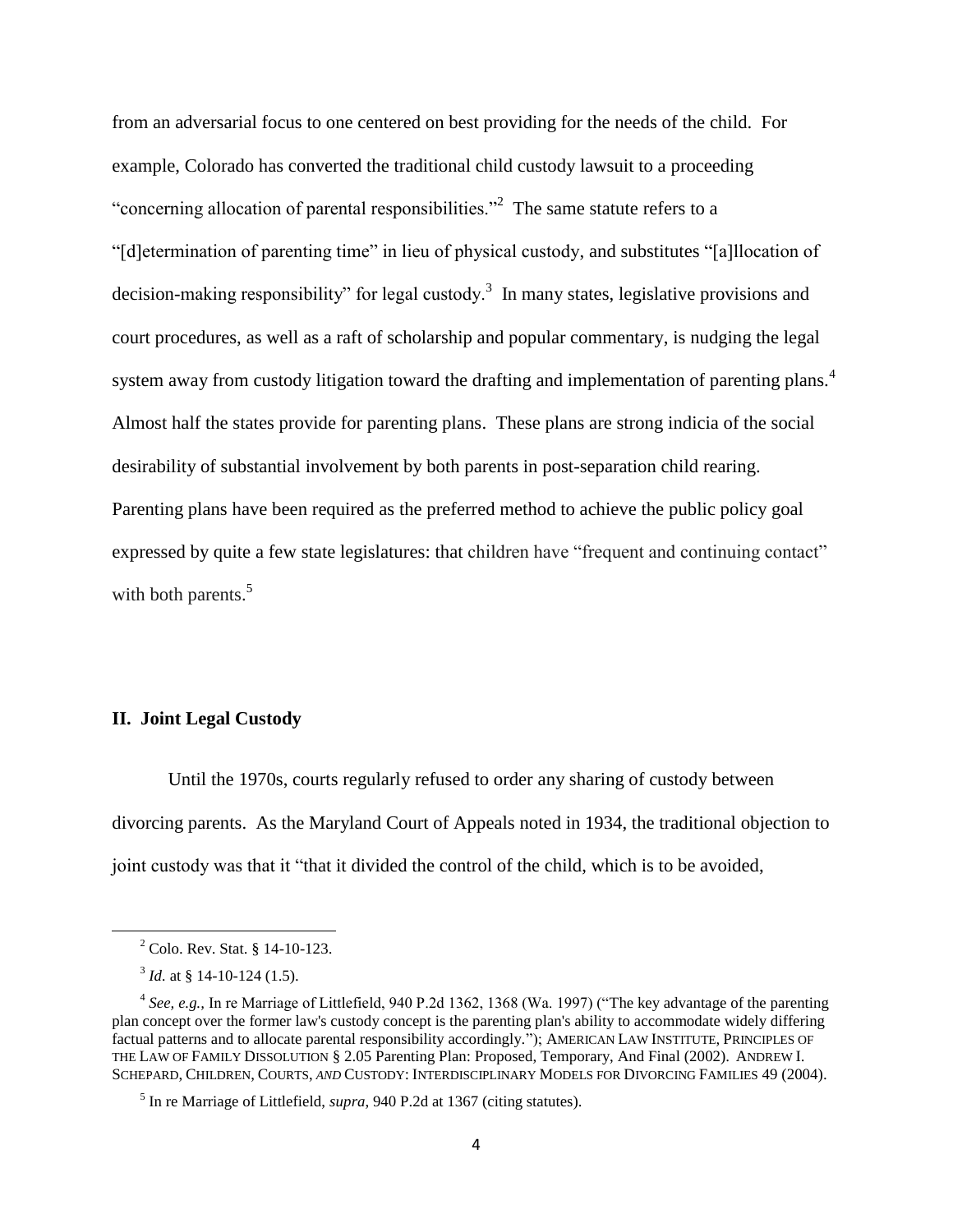whenever possible, as an evil fruitful in the destruction of discipline, in the creation of distrust, and in the production of mental distress in the child."<sup>6</sup> But in the 1970s, joint custody became widespread "because parents began assuming more equal parenting responsibilities and it served to avoid the 'win-lose' mentality of child custody disputes."<sup>7</sup> In 1975, only North Carolina had a joint custody law. Within a decade, 30 states had adopted legislation permitting joint custody.<sup>8</sup> At the same time, courts also began authorizing joint custody even without express statutory mandate.<sup>9</sup> Many courts rapidly developed a favorable view of this parental arrangement "for relatively stable, amicable parents behaving in mature civilized fashion.<sup>"10</sup>

While definitions vary, the core concept of joint legal custody encompasses parents' shared rights and responsibilities with respect to the care and control of their children and mutual participation in making major child-rearing decisions. These decisions include dealing with a child's education, medical and dental care, discipline, extracurricular activities, and religious training.<sup>11</sup> States vary on whether shared decision-making applies to quotidian choices as well as to major life resolutions concerning the child. For example, a West Virginia statute authorizes the child's legal custodian to make "significant life decisions," which it defines as including but not limited to "the child's education, spiritual guidance, and health care."<sup>12</sup> A related statute

<sup>6</sup> McCann v. McCann, 173 A.7, 9 (Md. 1934).

<sup>&</sup>lt;sup>7</sup> LINDA ELROD, CHILD CUSTODY PRAC. & PROC.  $§$  1:8. Joint custody.

<sup>8</sup> Elizabeth Scott & Andre Derdeyn, *Rethinking Joint Custody*, 45 Ohio St. L.J. 455, 456n.3 (1984).

<sup>9</sup> *See, e.g.,* Taylor v. Taylor, 508 A.2d 964 (Md. 1986); Beck v. Beck, 482 A.2d 63 (N.J. 1981); and Daniel v. Daniel, 238 S.E.2d 108 (Ga. 1977).

<sup>10</sup> Braiman v. Braiman, 378 N.E.2d 1019, 1021 (N.Y. 1978).

<sup>11</sup> *See, e.g.,* Ysla v. Lopez, 684 A.2d 775, 777-778 (D.C. 1996) (citation omitted) ("Legal custody refers to the authority and duty to make long-range decisions concerning the child's life, including education, discipline, medical care and other matters of major significance to the child's life. Joint legal custody, therefore, refers to joint decisionmaking concerning long-range decisions."); South Carolina Code § 63-15-210 (defining joint custody to mean that "both parents have equal rights and responsibilities for major decisions concerning the child, including the child's education, medical and dental care, extracurricular activities, and religious training").

<sup>&</sup>lt;sup>12</sup> West Virginia Code §  $48 - 1 - 220$  (2009)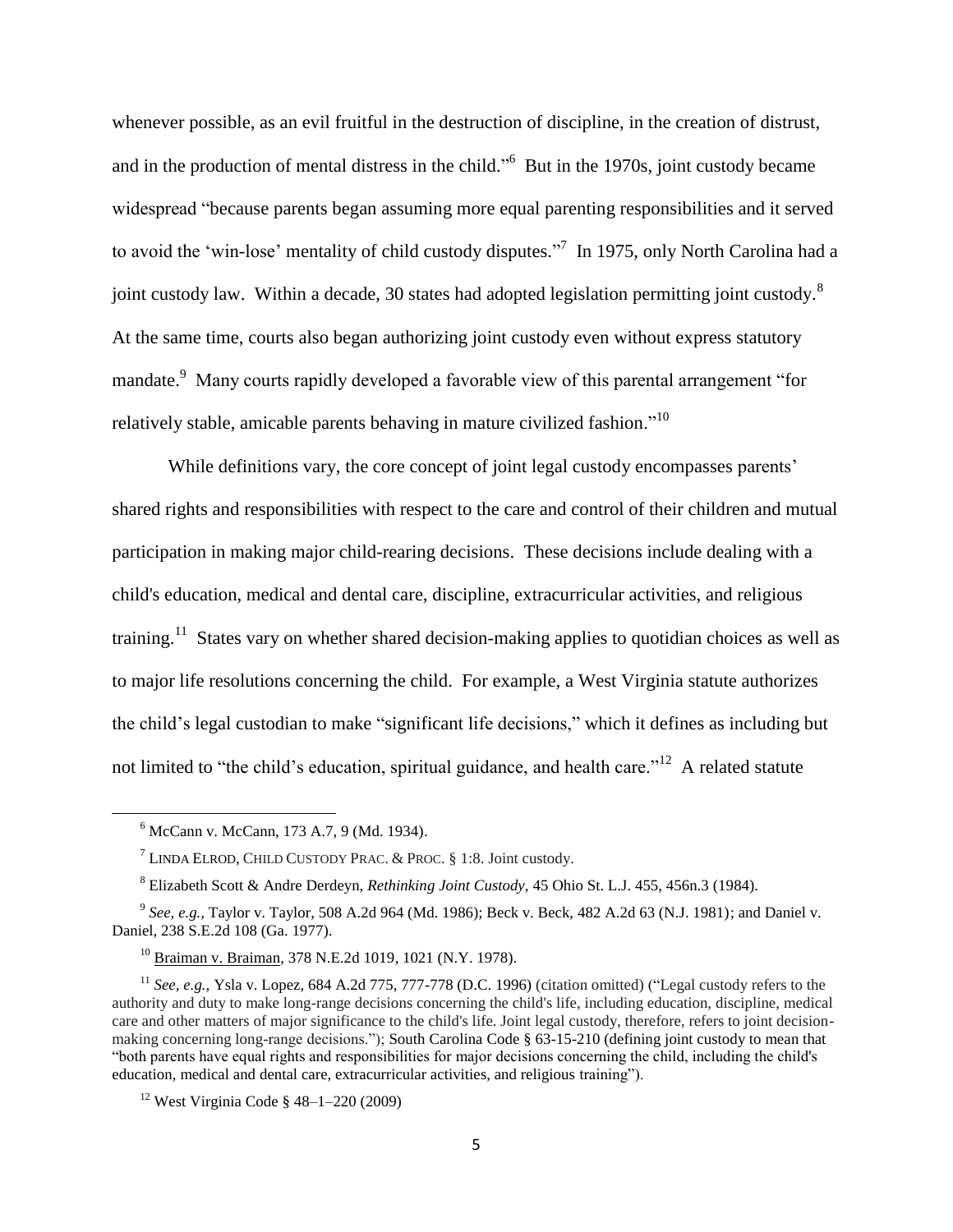provides that "each parent who is exercising custodial responsibility shall be given sole responsibility for day-to-day decisions for the child, while the child is in that parent's care and control, including emergency decisions affecting the health and safety of the child."<sup>13</sup>

#### A. Varieties of Joint Legal Custody Determinations

States interpret joint legal custody in different ways. On one side are those jurisdictions holding that "both parents have an equal voice in making those decisions, and neither parent's rights are superior to the other."<sup>14</sup> That one parent may have residential custody does not countermand the parents' joint authority to make major child welfare decisions.<sup>15</sup> If parents sharing legal custody cannot resolve a dispute regarding a child's education, upbringing, religious training, non-emergency health care, or general welfare, courts in those states believe that the family court must decide the option in the best interest of the child.<sup>16</sup>

But other states do not view the trial court as the default decider in joint legal custody cases where one parent is the residential custodian. These states have concluded that if parents with joint legal custody cannot agree on a major life decision for the child, then the parent with physical custody, not the court, should have the final say.<sup>17</sup> Courts in several states may order joint legal custody but allocate to one parent the "ultimate responsibility" over specific aspects of

l

<sup>13</sup> West Virginia Code § 48-9-207(c) (2009).

<sup>14</sup> Taylor v, Taylor*, supra*, 508 A.2d at 967 (characterizing the Maryland standard).

<sup>15</sup> *See, e.g.,* Anderson v. Anderson*,* 56 S.W.3d 5, 8 (Tenn. App. 1999). In that case, the parents had joint legal custody but the parent with residential custody (the mother) argued that she had the power to decide upon the child's education. The Court of Appeals disagreed: "If Mother has the unilateral right, as she claims, to make the decision of home schooling vis-a-vis public schooling, Father is thereby relegated to a powerless position and joint custody is rendered meaningless." *Id.*

<sup>&</sup>lt;sup>16</sup> See Lombardo v. Lombardo, 507 N.W.2d 788, 792 (Mich. App. 1993) (noting that "where the parents as joint [legal] custodians cannot agree on important matters such as education, it is the court's duty to determine the issue in the best interests of the child.")

 $17$  Griffin v. Griffin, 699 P.2d 407 (Colo. 1985).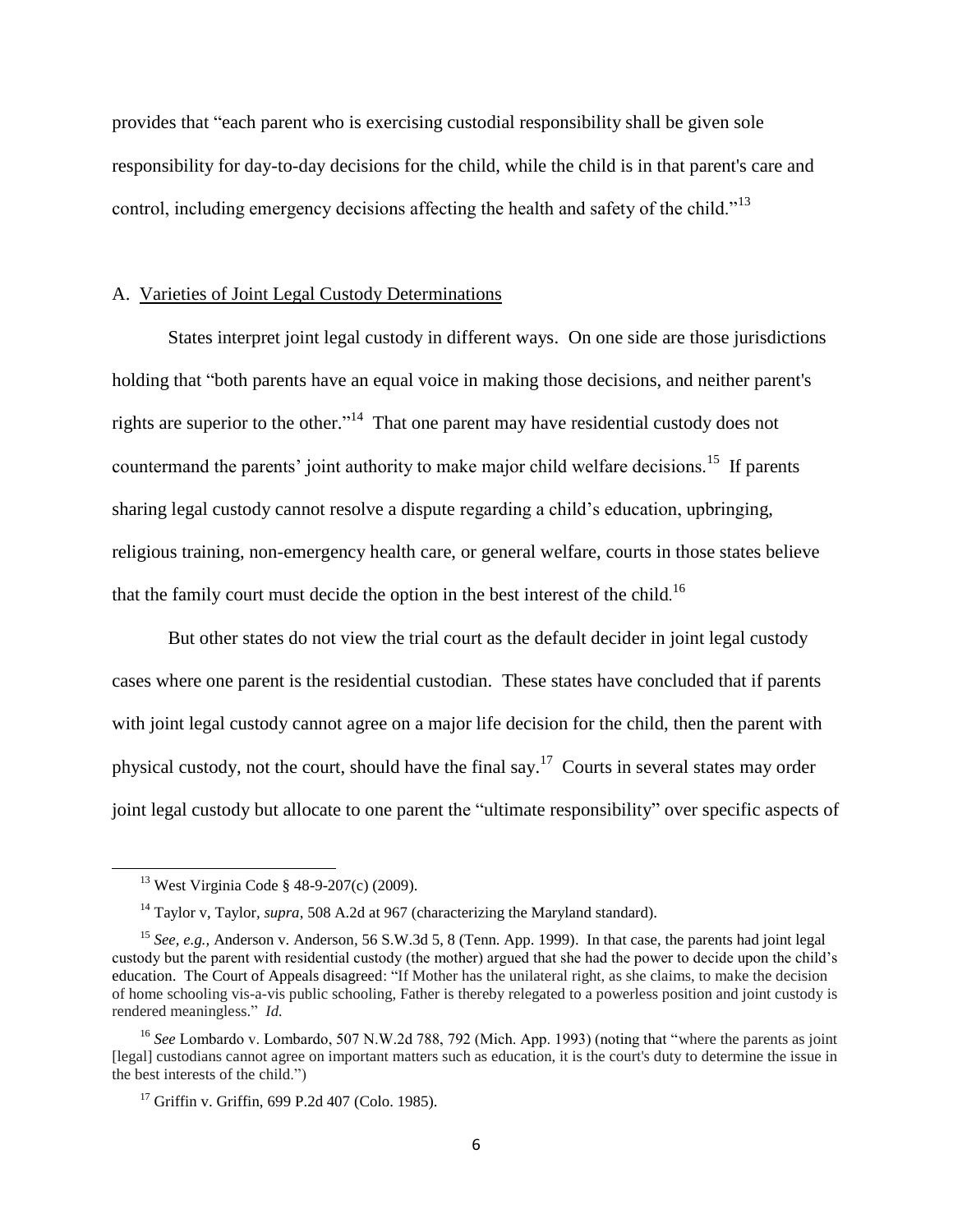the child's welfare.<sup>18</sup> A South Carolina statute defines joint custody as "equal rights and responsibilities for major decisions concerning the child, including the child's education, medical and dental care, extracurricular activities, and religious training."<sup>19</sup> But a judge may "designate one parent to have sole authority to make specific, identified decisions while both parents retain equal rights and responsibilities for all other decisions."<sup>20</sup>

Whether by statute or case law, most states stress the importance of parental communication and consultation in the success of joint custody. For example, Connecticut's child custody statutes require that "the award of joint parental responsibility of a minor child" include "provisions for consultation between the parents and for the making of major decisions regarding the child's health, education and religious upbringing  $\ldots$ <sup>21</sup> Parental cooperation and procedures for present and future dispute resolution are embedded in the state's definition of a "parental responsibility plan."<sup>22</sup> If only one of the parents requests joint custody, the court "may"

 $18$  A South Dakota statute provides that "[i]n ordering joint legal custody, the court may consider the expressed desires of the parents and may grant to one party the ultimate responsibility over specific aspects of the child's welfare or may divide those aspects between the parties based on the best interest of the child." South Dakota Codified Laws § 25-5-7.1; *see* Maine Rev. Stat. 19-A M.R.S.A. § 1501 (providing that parental responsibilities "may be divided exclusively or proportionately"); Louisiana Rev. Stat. § 9:335 (providing that unless the court orders otherwise, the "domiciliary parent shall have authority to make all decisions affecting the child"); Ala.Code 1975 § 30-3-153 (requiring as a condition of joint custody that the parties submit a parenting plan "[d]esignating the parent possessing primary authority and responsibility regarding involvement of the minor child in academic, religious, civic, cultural, athletic, and other activities, and in medical and dental care if the parents are unable to agree on these decisions."; Tucker v. Clarke, 2012 WL 2886713 (Va. App. 2012) (holding that joint custody did not mean "equal decision-making authority" as one parent may have "ultimate decision making authority in matters of education and daycare, but only after consultation with other parent."); Desai v. Desai, 987 A.2d 362 (Conn. App. 2010) (same); Fraizer v. Fraizer, 631S.E.2d 666 (Ga. 2006) (same).

<sup>19</sup> South Carolina Code § 63-15-210.

<sup>&</sup>lt;sup>20</sup> *Id*. This statute thus authorizes a court to allocate final decisional authority in one parent even when both are joint custodians. But it relies on the court's prescience (perhaps in light of a contested hearing) to identify the future areas of dispute best resolved by making one parent supreme. This statutory provision is likely best understood in the context of the legislative scheme mandating that the parents in contested custody matters prepare and file parenting plans. South Carolina Code § 63-15-220.

<sup>21</sup> Conn. Gen. Stat. § 46b-56.

<sup>22</sup> *Id.*, § 46b-56a. Parenting plans are discussed more fully at pp. 28-31, *infra.*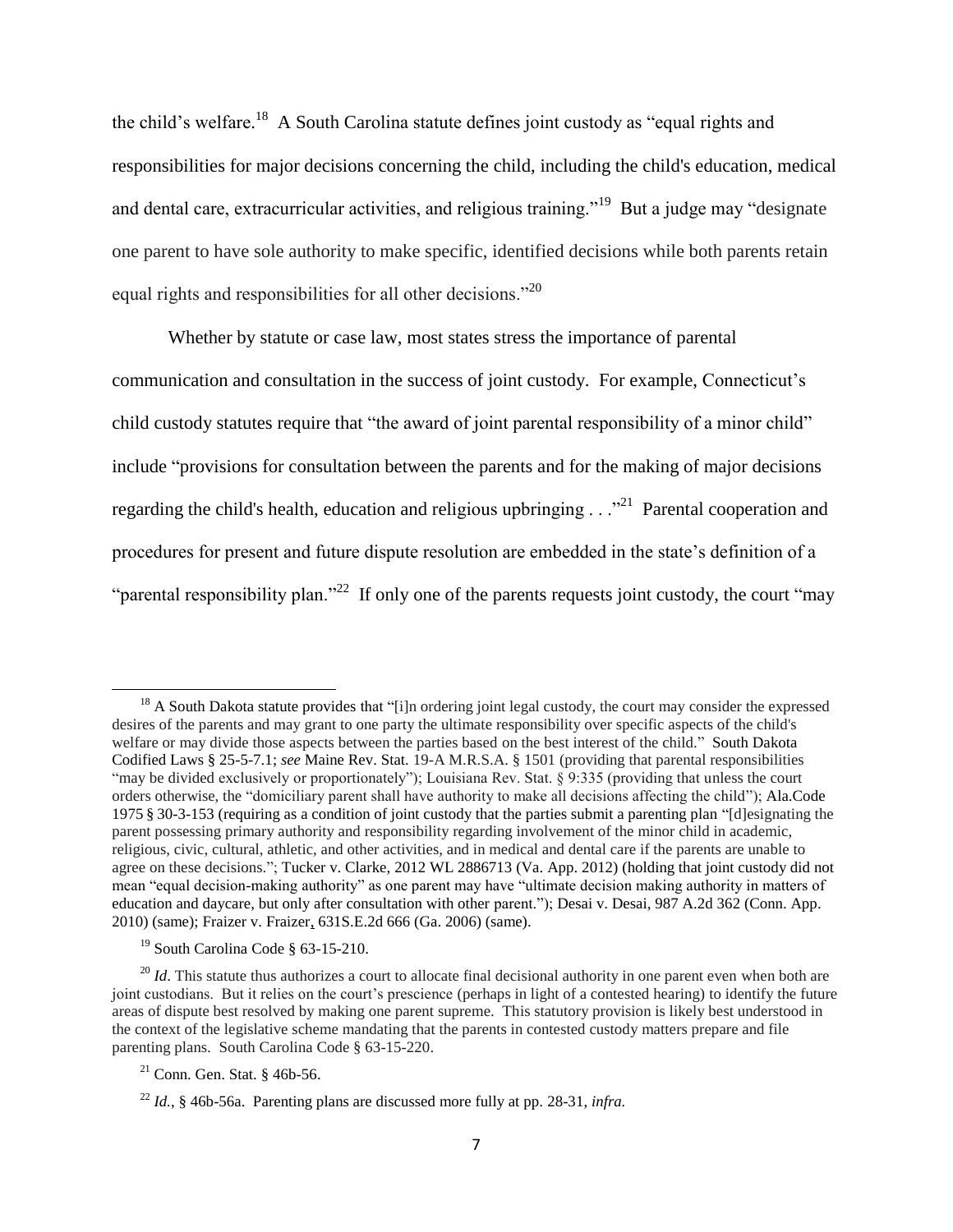order both parties to submit to conciliation."<sup>23</sup> A parenting plan must contain "provisions for the resolution of future disputes between the parents, including, where appropriate, the involvement of a mental health professional or other parties to assist the parents in reaching a developmentally appropriate resolution to such disputes."<sup>24</sup> Similarly, a plan must include provisions "encouraging the parents in appropriate circumstances to meet their responsibilities through agreements  $\ldots$ <sup>25</sup> Cross-notification and prior consultation are stressed in Maine's statute: "Parents who share parental rights and responsibilities shall keep one another informed of any major changes affecting the child's welfare and shall consult in advance to the extent practicable on decisions related to the child's welfare."<sup>26</sup>

The emphasis on mutual consultation as key to joint legal custody has logically led courts to refuse to sanction shared custody when parental cooperation and communication are lacking. A Nebraska appellate case approved the trial court's award of sole custody to one parent, concluding that "because the parents were unable to communicate face-to-face and because there is a level of distrust between the parents, joint decision making by the parents was not in the child's best interests."<sup>27</sup> This principle is abundantly established in case law.<sup>28</sup>

l

Austin v. Austin, 806 A.2d 642, 646 (Me. 2002).

 $27$  Kamal v. Imroz 759 N.W.2d 914, 918 (Neb. 2009).

<sup>28</sup> *See, e.g.,* D.M.P.C.P. v. T.J.C., Jr., 2012 WL 6554383 (Ala. App. 2012); Arndt v. Arndt, 100 A.D.3d 879, 954 N.Y.S.2d 196 (N.Y. App. 2012); Lewis v. Lewis, 734 S.E.2d 322 (S.C. App. 2012); Earley v. Earley, 2012 WL

<sup>&</sup>lt;sup>23</sup> Conn. Gen. Stat. §  $46b-56a(c)$ .

 $^{24}$  *Id.*, § 46b-56a(d)(3).

 $^{25}$  *Id.*, § 46b-56a(d)(6).

<sup>&</sup>lt;sup>26</sup> Maine Rev. Stat., 19-A M.R.S.A. § 1501. The Maine Supreme Court has interpreted this set of obligations in a realistic manner:

Ideally, parents will confer in advance and reach mutual agreements regarding major decisions affecting their child's welfare. Common sense and experience, however, must also inform the law's expectations for parents. Parenting decisions are often reached by cooperation in the form of one parent acceding to the wishes of the other parent in order to avoid parental stalemate and the negative consequences to the child that can flow from it.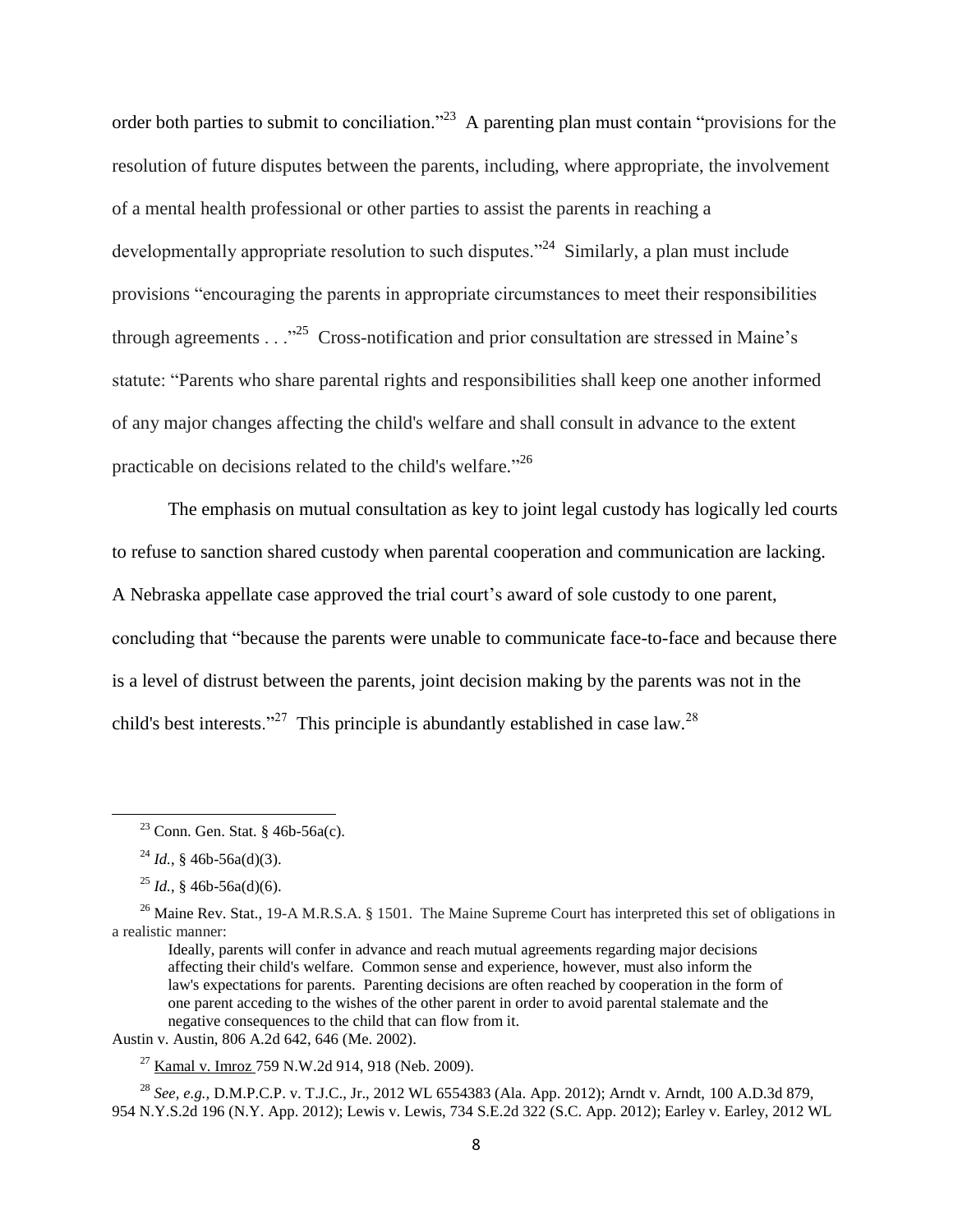But some states do not allow one parent to employ a unilateral veto on joint custody. An Alabama statute provides that a court "may order a form of joint custody without the consent of both parents, when it is in the best interest of the child.<sup>"29</sup> A Louisiana statute establishes a rebuttable presumption that joint custody is in the best interests of the children, and a parent who objects to joint custody bears the burden of rebutting the presumption.<sup>30</sup>

Similarly, the Missouri legislature has determined that "joint physical and joint legal custody … shall not be denied solely for the reason that one parent opposes a joint physical and joint legal custody award."<sup>31</sup> This provision must be read in context, however. Although a trial court must consider joint custody before awarding sole custody to either parent, there is no presumption in favor of joint custody.<sup>32</sup> Joint *legal* custody is defined in the generally accepted manner, applying to broad parental decision-making.<sup>33</sup> Joint *physical* custody is defined as "an order awarding each of the parents significant, but not necessarily equal, periods of time during which a child resides with or is under the care and supervision of each of the parents."<sup>34</sup> The statute itself "declares that it is the public policy of this state that frequent, continuing and meaningful contact with both parents after the parents have separated or dissolved their marriage is in the best interest of the child … and that it is the public policy of this state to encourage parents to participate in decisions affecting the health, education and welfare of their children, and to resolve disputes involving their children amicably through alternative dispute

l

<sup>4862551 (</sup>Ohio Ap. 2012); Shinall v. Carter, 2012 IL App (3d) 110302 (Ill. App. 2012); Pena v. Stoddard, 2011 WL 704324 (Tex. App. 2011).

 $29$  Ala. Code § 30-3-152(b).

<sup>30</sup> Fountain v. Waguespack, 639 So.2d 882, 887 (La. App. 1994) (characterizing La. Civ. Code Ann. art. 132).

 $31$  Mo. Ann. Stat. § 452.375(5)(1) (West).

<sup>32</sup> Chapman v. Chapman, 871 S.W.2d 123, 125 (Mo. App. 1994).

 $33$  Mo. Ann. Stat. § 452.375(1)(2).

<sup>34</sup> *Id.,* § 452.375(1)(3).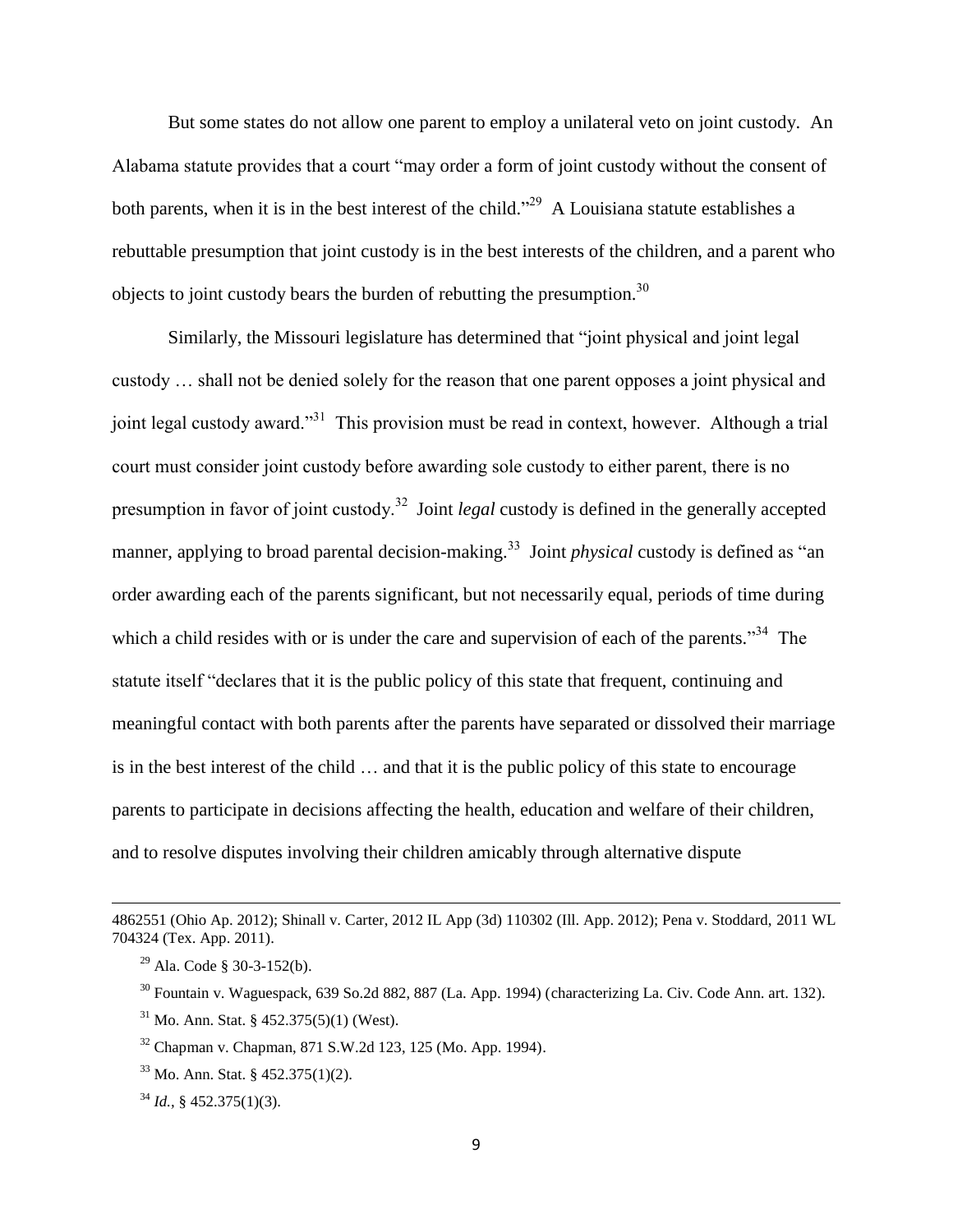resolution."<sup>35</sup> The court is charged with implementing these legislative goals by "determin[ing] the custody arrangement which will best assure both parents participate in such decisions and have frequent, continuing and meaningful contact with their children so long as it is in the best interests of the child."<sup>36</sup>

#### B. Joint Legal Custody and the Best Interests Standard

In all states, the child's best interest is the paramount consideration in a custody determination.<sup>37</sup> Nearly every state has established factors to consider in determining the best interest of the child. Most have a fairly comprehensive set of statutory factors.<sup>38</sup> In some states, case law has substantially expanded the general directions provided by the legislature.<sup>39</sup>

There is no consensus among states as to the exact relationship between a determination regarding the best interests of the child and the ultimate determination regarding joint custody. In other words, there is no clear way to assign weight or value to individual best interest factors in an effort to calculate whether an award of joint custody will be assigned. As the Practice Commentaries to New York's custody statute suggest, "Since the court should always strive to do what is best for the child, the best interest of the child standard does not, on its own, offer

<sup>35</sup> *Id.,* § 452.375(4).

<sup>36</sup> *Id.*

<sup>37</sup> *See, e.g.,* O'Brien v. O'Brien, 704 So. 2d 933, 935 (La. App. 1997) ("Each child custody case must be viewed in light of its unique facts and circumstances with the principal goal of reaching a decision that embodies the best interest of the child.")

<sup>38</sup> *See, e.g.*, La. Civ. Code Ann. art. 134 (setting out 12 factors for the court to consider in determining the best interests of the child).

<sup>&</sup>lt;sup>39</sup> The relevant South Dakota statute commands only consideration of the child's "temporal, mental, and moral welfare." S.D. Codified Laws § 25-5-10. The state supreme court fleshed out those five words into a substantial listing of six multi-faceted factors. Fuerstenberg v. Fuerstenberg, 591 N.W.2d 798, 807 (S.D. 1999).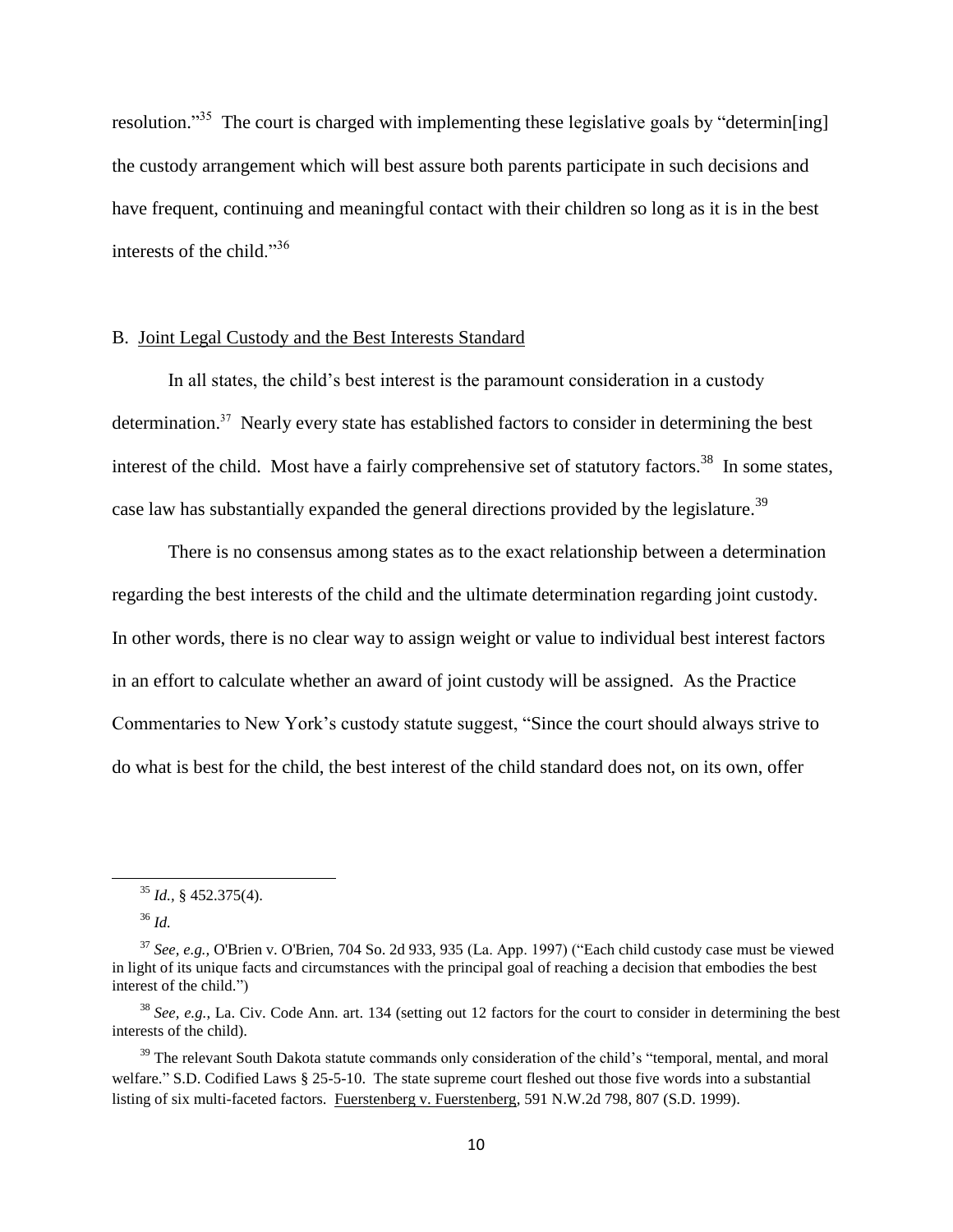much real guidance."<sup>40</sup> Typically, a state's custody statute will list a number of factors for the court to assess, but will not prioritize these factors.<sup>41</sup> The same multi-factor but open-ended analysis attends to child custody standards developed via case law.<sup>42</sup>

Many states have established either a statutory presumption in favor of joint custody or a policy preferring joint custody to sole custody. Behind these presumptions or preferences in favor of joint legal custody stands the public policy of assuring that children will have frequent and continuing contact with parents who have shown the ability to act in their best interests, and to encourage parents to share in the rights and responsibilities of raising their children after postdivorce or separation.<sup>43</sup>

 $\overline{a}$ 

<sup>42</sup> *See, e.g.,* Benal v. Benal, 22 So.2d 369, 372-377 (Ms. App. 2009) (identifying and discussing the 11 factors set out by the state supreme court in Albright v. Albright, 437 So.2d 1003 (Ms. 1983)).

<sup>40</sup> Alan D. Scheinkman, *Practice Commentaries*, N.Y. Dom. Rel. Law § 240 (McKinney). New York's custody statute runs against the grain of most statutes in supplying practically no guidance, noting only that the court "shall enter orders for custody … as, in the court's discretion, justice requires, having regard to the circumstances of the case and of the respective parties and to the best interests of the child …" NY Dom. Rel. Law §240(1)(a). The statute specifies only certain violence and abuse factors as considerations for custody. If allegations of domestic violence "are proven by a preponderance of the evidence, the court must consider the effect of such domestic violence upon the best interests of the child …" *Id.* The court "shall not place a child in the custody of a parent who presents a substantial risk of harm to that child …" *Id.* Nor may the court award custody to a person convicted of the murder of a parent, legal custodian or guardian, or sibling of the child at issue in the proceeding. *Id.* at 1-c.(a). The New York statute provides no distinction between legal and physical custody.

<sup>41</sup> *See, e.g.,* Ind. Code Ann. § 31-14-13-2 (West) (listing eight factors); Fitzsimmons v. Fitzsimmons, 722 P.2d 671, 675 (New Mex. App. 1986) (noting that the child custody statute "does not mandate that the court give greater or lesser weight to any specific factor. That is a matter reserved to the trial court's discretion. It is the trial judge who hears all the evidence, who observes the demeanor of the parties and their witnesses and who is in the best position to exercise his sound judgment.")

<sup>&</sup>lt;sup>43</sup> The Texas statute reflects a common theme in declaring that the "public policy of this state" consists of "assur[ing] that children will have frequent and continuing contact with parents who have shown the ability to act in the best interest of the child; [] provid[ing] a safe, stable, and nonviolent environment for the child; and [] encourag[ing] parents to share in the rights and duties of raising their child after the parents have separated or dissolved their marriage." Tex. Fam. Code Ann. § 153.001 (West).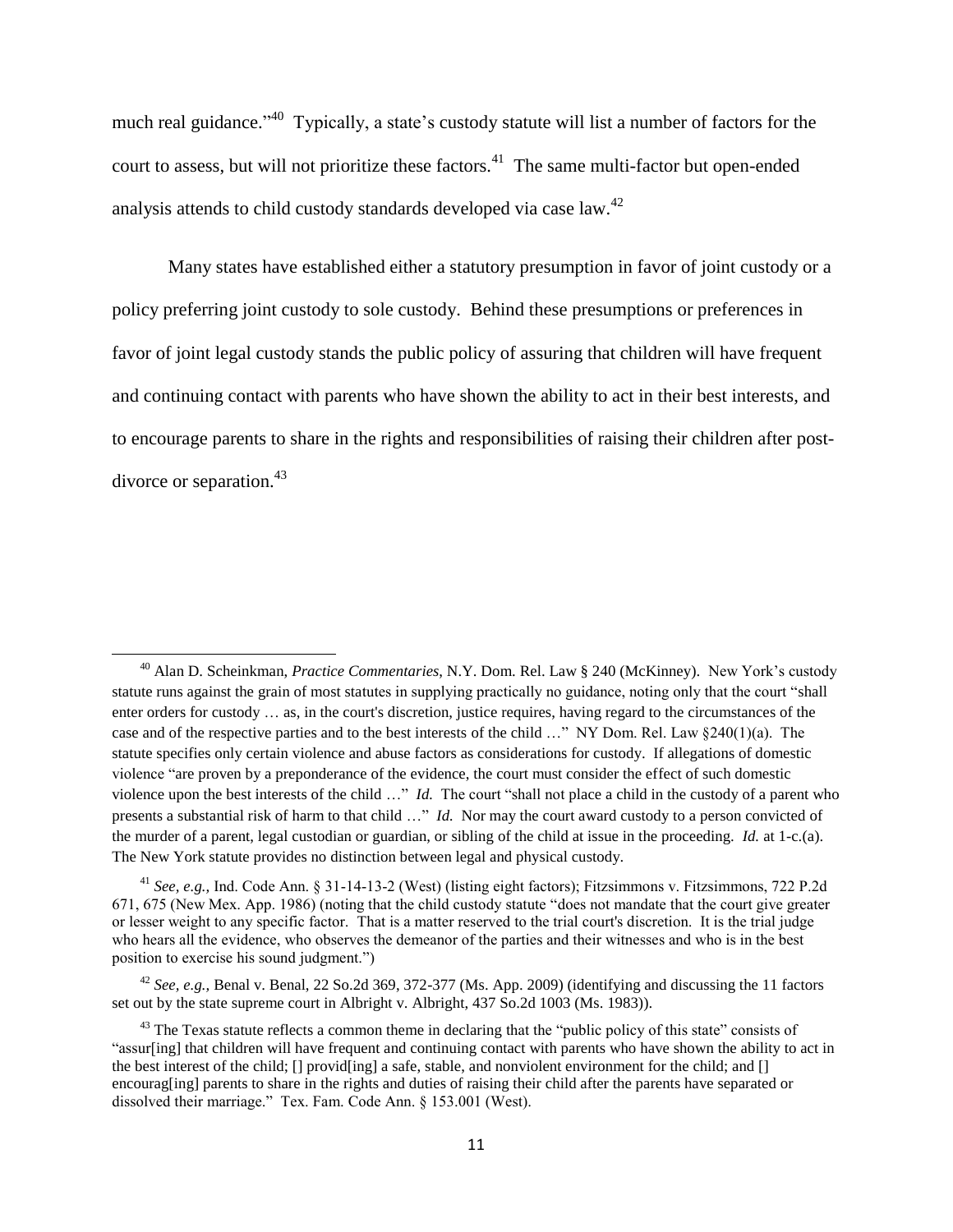#### C. Joint Legal Custody Presumptions

Several states have a rebuttable statutory presumption that an allocation of decisionmaking responsibility to both parents jointly is in the best interest of the child.<sup>44</sup> A parent's domestic violence offense or history of domestic violence will frequently serve to rebut the presumption.<sup>45</sup>

The operation of the joint decision making presumption is a complex process. By way of an extended illustration, consider the New Mexico framework. Its statute mandates "a presumption that joint custody is in the best interest of the child in an initial custody determination."<sup>46</sup> But the statute carefully calibrates this presumption by subjecting it to a number of other provisions. A court considering joint custody is required first to weigh the regular statutory standards for the determination of child custody, and then to consider *nine additional factors* exclusive to joint custody.<sup>47</sup> The court is constrained not to "prefer one parent" as a custodian solely because of gender."<sup>48</sup> If the court does order joint custody, it "may specify the circumstances, if any, under which the consent of both legal custodians is required to be

<sup>44</sup> These include Florida, Idaho, Louisiana, New Mexico, Texas, Washington, D.C., Wisconsin, and Utah. For example, the Idaho statute provides that "absent a preponderance of the evidence to the contrary, there shall be a presumption that joint custody is in the best interests of a minor child or children." Idaho Code § 32-717B(4). The Florida statute similarly provides that the court "shall order that the parental responsibility for a minor child be shared by both parents unless the court finds that shared parental responsibility would be detrimental to the child." Fla. Stat. § 61.13(2)(c)(2) (2009). A recent Florida appellate case has held, however, that even with this statutory presumption *and* with parental agreement, a trial court should have conducted its own best interests analysis prior to entry of a joint custody order. Sparks v. Sparks, Fla. Dist. Ct. App., No. 1D11-3327, 12/20/11.

 $45$  Jurisdictions with these provisions include Idaho, Texas, Utah, Washington, D.C., West Virginia, and Wisconsin. The Idaho statute contains a presumption "that joint custody is not in the best interests of a minor child if one (1) of the parents is found by the court to be a habitual perpetrator of domestic violence." Idaho Code § 32- 717B(5).

<sup>46</sup> N.M. Statute § 40-4-9.1(A).

 $^{47}$  *Id.*, § 40-4-9.1(B).

<sup>48</sup> *Id.,* § 40-4-9.1(C).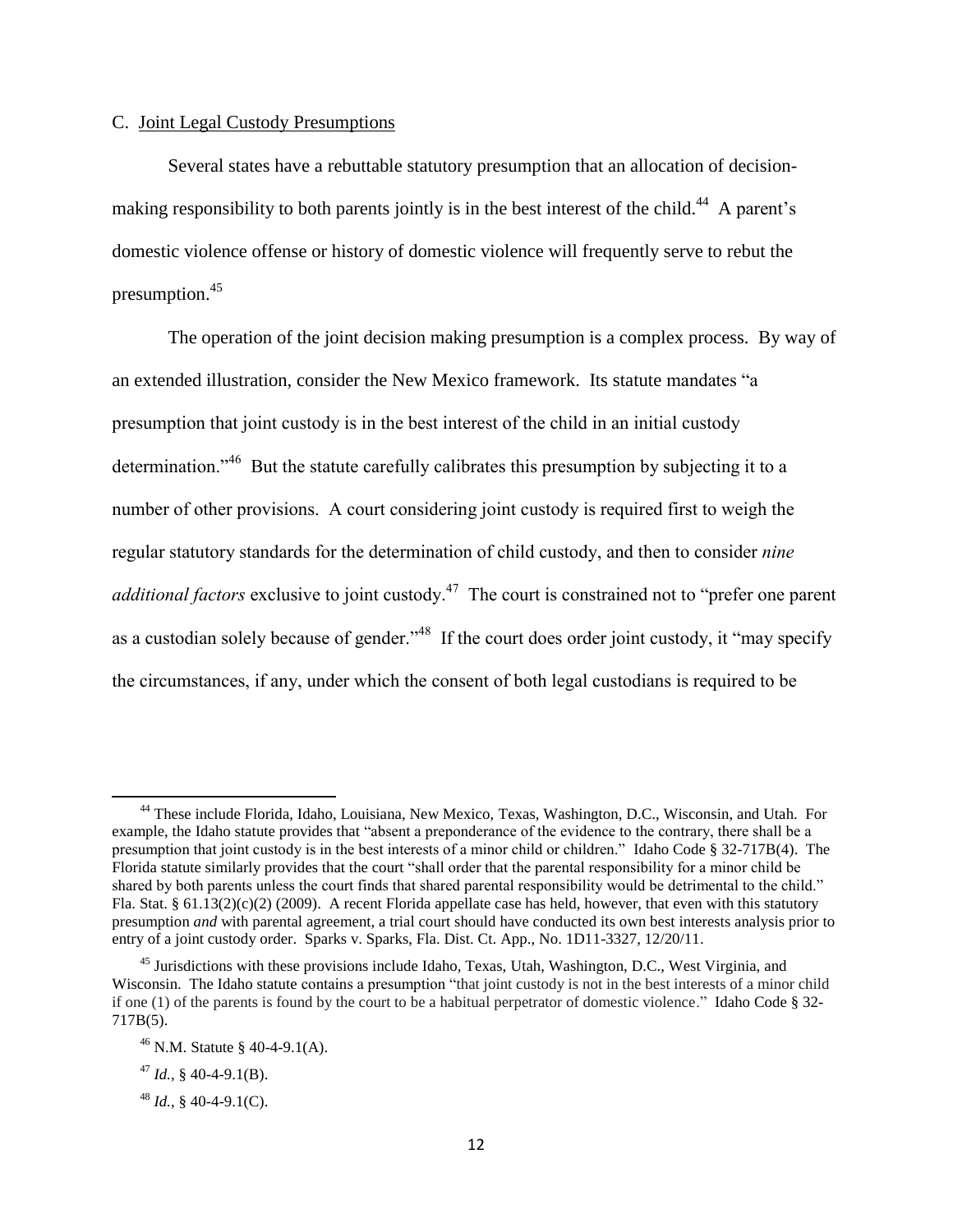obtained in order to exercise legal control of the child and the consequences of the failure to obtain mutual consent."<sup>49</sup>

The New Mexico statute also emphasizes the importance of parenting plans by providing that joint custody may not be ordered unless the court has approved a parenting plan beforehand.<sup>50</sup> The parenting plan must include "a division of a child's time and care into periods of responsibility for each parent."<sup>51</sup> The statute details five other provisions that may be included in the approved parenting plan:

- 1) statements regarding the child's religion, education, child care, recreational activities and medical and dental care;
- 2) designation of specific decision-making responsibilities;
- 3) methods of communicating information about the child, transporting the child, exchanging care for the child and maintaining telephone and mail contact between parent and child;
- 4) procedures for future decision making, including procedures for dispute resolution; and
- 5) other statements regarding the welfare of the child or designed to clarify and facilitate parenting under joint custody arrangements.<sup>52</sup>

An award of joint custody means that "each parent shall have significant, well-defined periods of responsibility for the child,"<sup>53</sup> but "does not imply an equal division of the child's time between the parents or an equal division of financial responsibility for the child."<sup>54</sup> Each parent with joint custody is "expected to carry out [] responsibility for the child's financial, physical, emotional and developmental needs during that parent's periods of responsibility."<sup>55</sup> The parents' obligation to consult with one another before making a major child welfare decision is stated

<sup>51</sup> *Id.*

 $\overline{a}$ 

<sup>52</sup> *Id.*

 $^{54}$  *Id.*, § 40-4-9.1(L)(4).

<sup>49</sup> *Id.,* § 40-4-9.1(E).

 $^{50}$  *Id.*, § 40-4-9.1(F).

 $^{53}$  *Id.*, § 40-4-9.1(J)(1).

 $^{55}$  *Id.*, § 40-4-9.1(J)(2).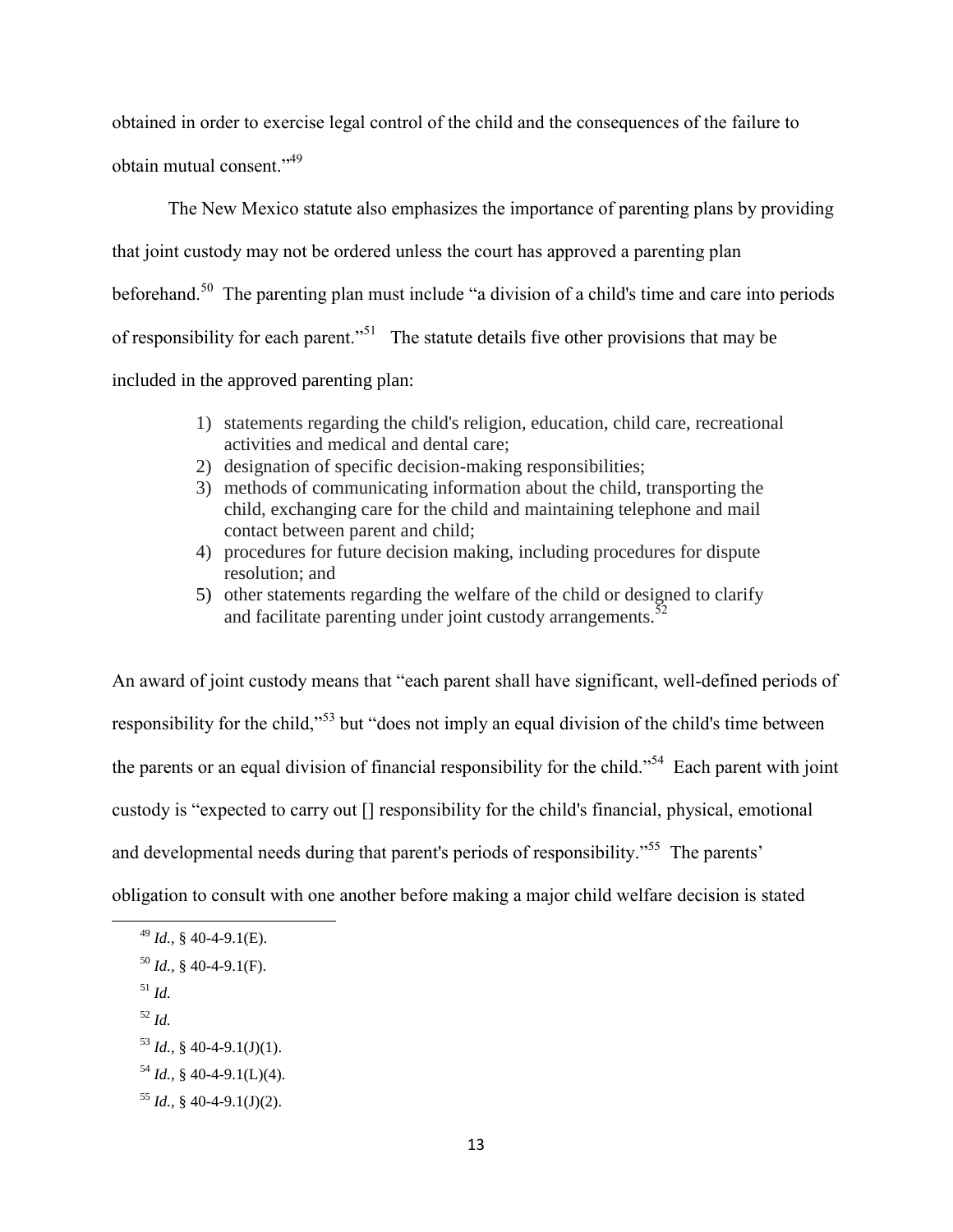explicitly: "[N]either parent shall make a decision or take an action which results in a major change in a child's life until the matter has been discussed with the other parent and the parents agree."<sup>56</sup> Further detailed provisions spell out notification and other requirements regarding parent's change of residence, the child's religious affiliation and activities, educational decisions and access to the child's school records, medical and dental providers, and the child's recreational activities.<sup>57</sup> The statutory scheme also provides seven options for making "decisions" regarding major changes in a child's life."<sup>58</sup> These include mediation and family counseling requirements, allocating final decisional authority on a matter to one party, terminating joint custody, as well as a binding arbitration and court decision option.<sup>59</sup>

In sum, the joint custody presumption in New Mexico is far from straightforward or simple. It requires the trial court to engage in an intricate weighing of numerous statutorily required and fairly detailed factors. It also entails parental commitment to a well-articulated parenting plan for allocating the child's time and activities, as well as to very specific provisions for parental decision making with regard to disputes or major changes to the child's life.

In Idaho, as in some other states with a joint custody presumption, a court awarding *sole* custody must make specific findings describing why joint custody is inappropriate.<sup>60</sup> One appellate court stressed the importance of a high level of specificity; merely alluding to one

 $56$  *Id.*, § 40-4-9.1(J)(3).

 $^{57}$  *Id.*, § 40-4-9.1(J)(4)(a-e).

<sup>58</sup> *Id.*

<sup>59</sup> *Id.*

<sup>60</sup> Idaho Code § 32-717B; *see* Roeh v. Roeh, 746 P.2d 1016, 1020 (Ida. App. 1987) (noting that "if a court determines to award either physical or legal custody solely to one parent, the court is required to state in its decision the reasons why the award is not for joint custody.")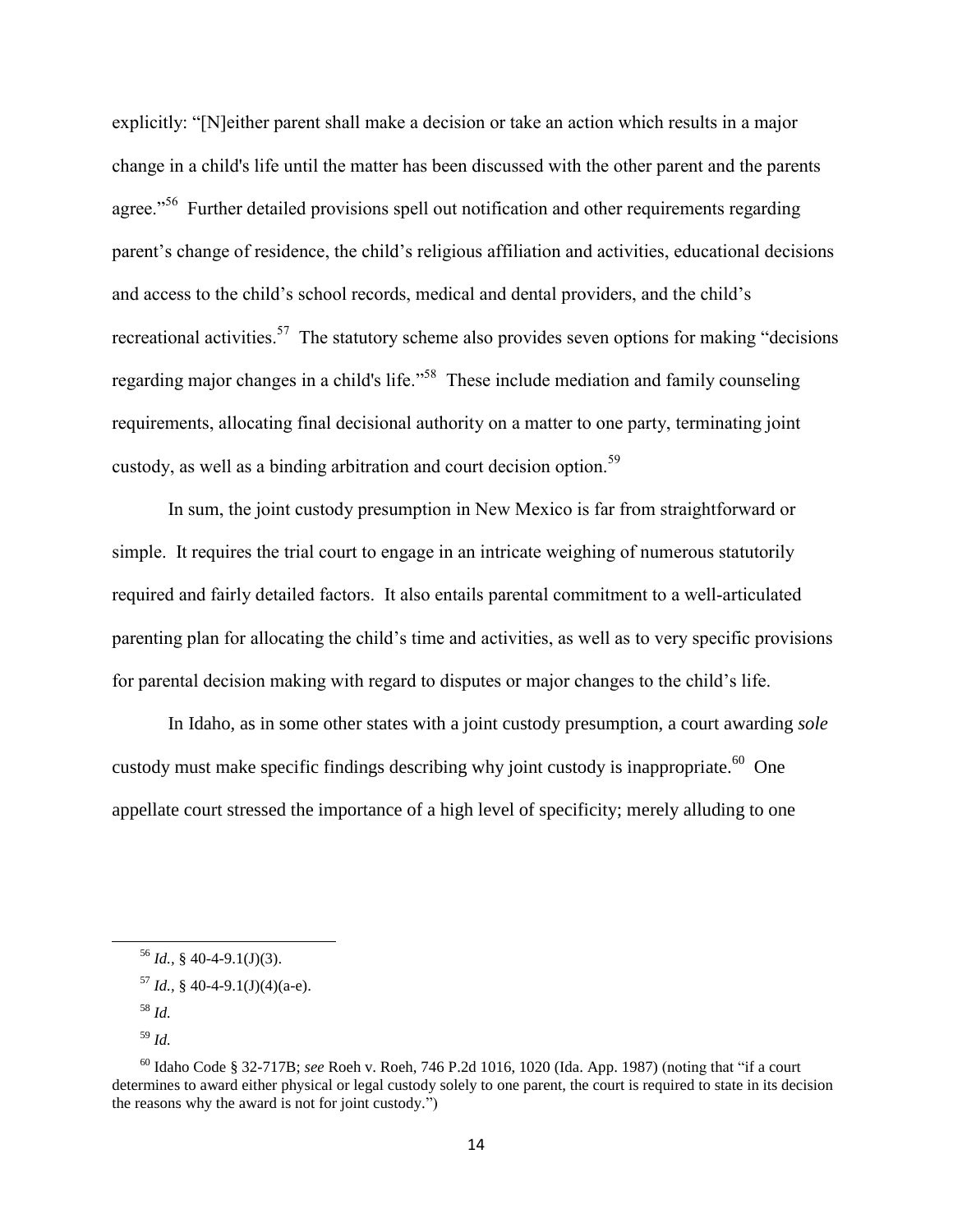party's unfitness or including facts that only implied the court's reasoning was held insufficient to overcome the presumption. $61$ 

In several states, a joint custody presumption is triggered by parental agreement.<sup>62</sup> For example, the Tennessee statute indicates that when parents agree to joint custody, a contrary finding by the court requires "clear and convincing evidence to the contrary."<sup>63</sup> This burden shifting is typical, since the presumption is often phrased in terms of the allocation of the burden of proof.<sup>64</sup> The degree of difficulty in carrying this burden depends on the court's view of the evidence suggesting the likelihood of *continued* parental agreement. But Tennessee courts have interpreted this to mean that joint custody arrangements are appropriate only in "certain limited circumstances<sup>"65</sup> revealing a "harmonious and cooperative relationship between both parents."<sup>66</sup> The traditional hostility to joint custody is still apparent: "While we have stopped short of rejecting this type of custody arrangement outright, divided or split [*i.e.*, joint] custody should

<sup>61</sup> Roeh v. Roeh, *supra*, 746 P.2d at 1018-1021.

<sup>62</sup> *See* Ala. Code 1975 § 30-3-152(c) ("If both parents request joint custody, the presumption is that joint custody is in the best interest of the child."); Cal. Fam. Code §3080 (West 1993) ("There is a presumption, affecting the burden of proof, that joint custody is in the best interest of a minor child ... where the parents have agreed to joint custody or so agree in open court at a hearing for the purpose of determining the custody of the minor child."); Conn. Gen. Stat. §46b-56a(b) ("There shall be a presumption, affecting the burden of proof, that joint custody is in the best interests of a minor child where the parents have agreed to an award of joint custody or so agree in open court."); New Mexico §40-4-9.1(D) ("In any case in which the parents agree to a form of custody, the court should award custody consistent with the agreement unless the court determines that such agreement is not in the best interests of the child.") The New Hampshire custody statute contains a presumption "that joint decision-making responsibility is in the best interest of minor children" which may be triggered either by mutual agreement or by the request of "either parent." N.H. Rev. Stat. § 461-A:5(I-II). In the latter case, joint custody may be awarded in the court's discretion, and the court may appoint a guardian *ad litem* to assist in this determination. In either case, should the court refuse to order joint custody it "shall state in its decision the reasons for the denial." *Id.*

<sup>&</sup>lt;sup>63</sup> Tennessee Code § 36-6-101(a)(2)(A)(i).

<sup>64</sup> *See, e.g.,* Conn. Gen. Stat. §46b-56a(b); Tennessee Code § 36-6-101(a)(2)(A)(i).

 $65$  Darvarmanesh v. Gharacholou, 2005 WL 1684050, at  $*7$  (Tenn. App. 2005).

<sup>66</sup> *Id.* (quoting Dodd v. Dodd, 737 S.W.2d 286, 290 (Tenn. App. 1987)).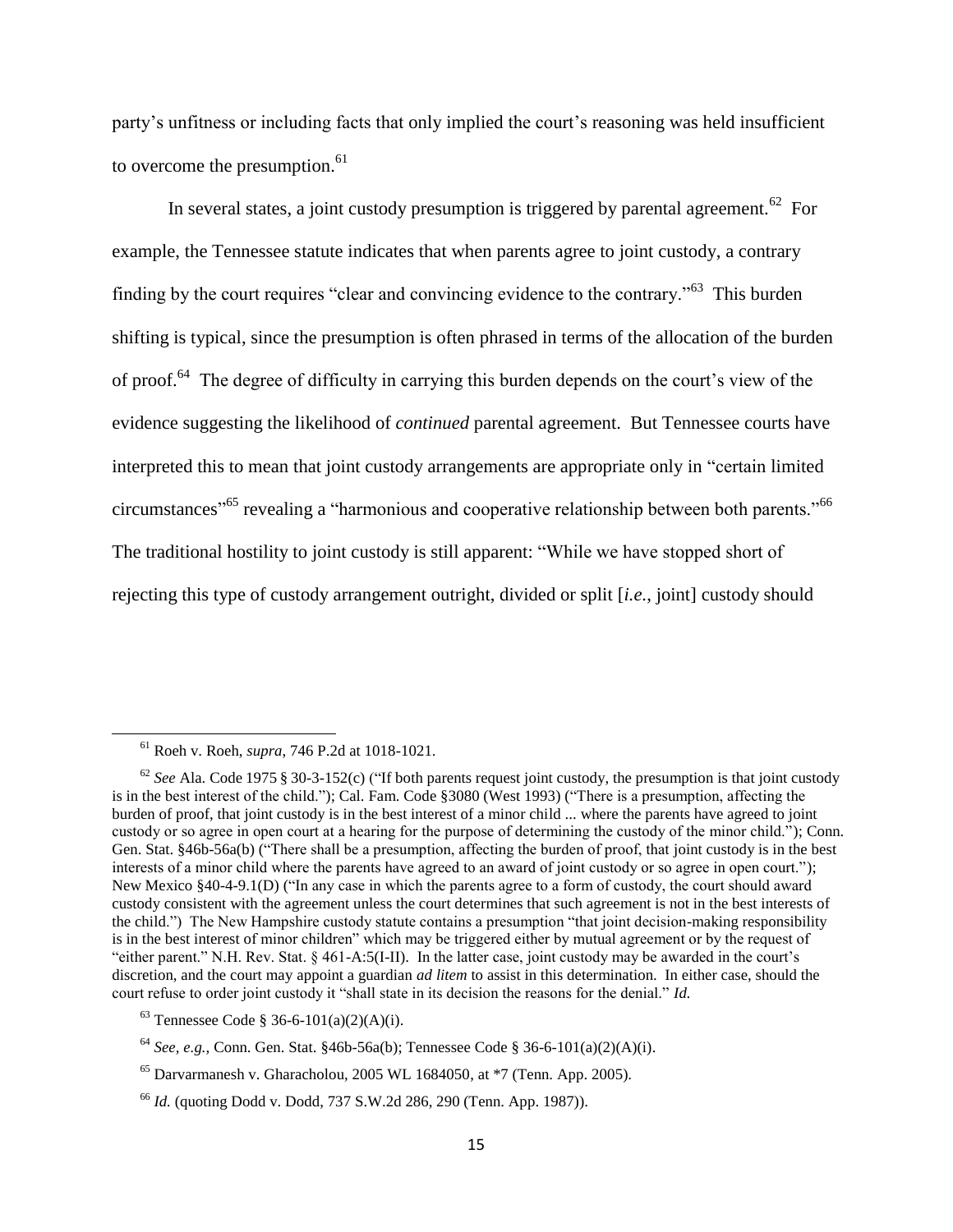only be ordered when there is *specific, direct proof* that the child's interest will be served best by dividing custody between the parents."<sup>67</sup>

West Virginia offers a different condition precedent to a presumption in favor of joint custody. The West Virginia statute holds that if each of the child's parents has been "exercising a reasonable share of parenting functions for the child, the court shall presume" that joint legal custody is in the child's best interests.<sup>68</sup> As with other joint custody presumptions, it can be rebutted if there is a history of domestic abuse or by a showing that joint allocation of decisionmaking responsibility is not in the child's best interest.<sup>69</sup>

Nebraska courts may award "joint physical custody or joint legal custody, or both … regardless of any parental agreement or consent.<sup> $n^{70}$ </sup> The court is authorized to override the wishes of either or both parents as long as it makes the specific finding that the award is in the best interests of the child after a hearing in open court.<sup>71</sup> These provisions were added by the state legislature in 1993 to overrule a state supreme court decision that required the agreement of both parents in order to award joint custody.<sup>72</sup> However, Nebraska appellate courts continue to

<sup>67</sup> *Id.* (quoting Garner v. Garner, 773 S.W.2d 245, 248 (Tenn. App. 1989) (Koch, J., dissenting)).

<sup>68</sup> W. Va. Code § 48-9-207(b) (West). This type of presumption aligns with West Virginia's approximation rule for allocating custodial responsibility: "[T]he court shall allocate custodial responsibility so that the proportion of custodial time the child spends with each parent approximates the proportion of time each parent spent performing caretaking functions for the child prior to the parents' separation …" W. Va. Code Ann. § 48-9-206 (West).

<sup>69</sup> W. Va. Code § 48-9-207(b) (West).

<sup>&</sup>lt;sup>70</sup> Neb. Rev. Stat. § 42-364(3)(b). In 2012, the South Carolina Legislature amended its custody statutes to provide that "[i]f custody is contested or if either parent seeks an award of joint custody, the court shall consider all custody options, including, but not limited to, joint custody …" 2012 South Carolina Laws Act 259 (H.B. 4614), §  $63-15-230(C)$ .

 $71$  Neb. Rev. Stat. § 42-364(3)(b).

<sup>72</sup> *See* Kay v. Ludwig, 686 N.W.2d 619, 628-630 (Neb. App. 2004) (describing the sequence of court decision and legislative enactment.)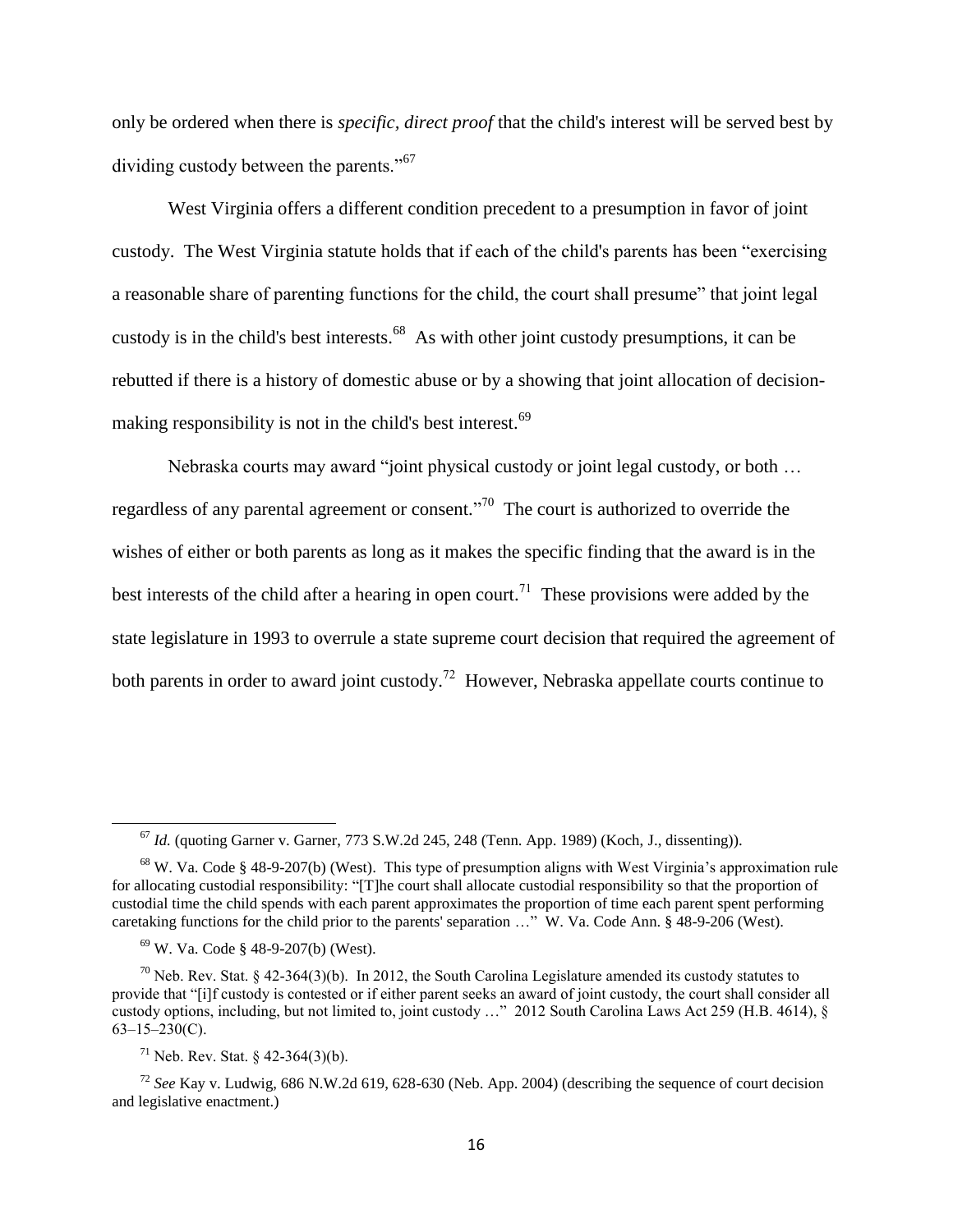insist upon "the longstanding rule that joint custody is not favored by the courts of this state and will be reserved for only the rarest of cases."<sup>73</sup>

Some states explicitly disavow a joint custody presumption.<sup>74</sup> Other states' statutes are silent on the question, implying that the courts have wide discretion to craft a custodial arrangement in the best interest of the children.<sup>75</sup> In either circumstance, trial courts are called upon to apply a multi-factor test in making the "best-interest" custody decisions.

#### D. Joint Legal Custody Preferences and Related Policies

 $\overline{a}$ 

Some states have articulated a preference—not a presumption—for joint legal custody though their statutory schemes, legislative policy declarations, or case law.<sup>76</sup> These expressed preferences require courts to keep joint legal custody "on the table" and encourage parents to share in the responsibilities of rearing their children. Sometimes the language is mildly hortatory: "The court shall assure minor children of frequent and continuing contact with both parents, when appropriate, and encourage parents to share in the responsibilities of rearing their

<sup>73</sup> *Id.*, 686 N.W.2d at 629. In 2007, the Nebraska Supreme Court further narrowed the scope of a trial court's ability to order joint *physical* custody in cases in which neither parent requested it. Zahl v. Zahl, 736 N.W.2d 365 (Neb. 2007).

<sup>74</sup> *See, e.g.,* Tennessee Code § 36-6-101(a)(2)(A)(i) ("[N]either a preference nor a presumption for or against joint legal custody, joint physical custody or sole custody is established . . .")

<sup>75</sup> *See, e.g.,* Wyoming Statute § 20-2-201(a) ("[T]he court may make by decree or order any disposition of the children that appears most expedient and in the best interests of the children."); *id.*, § 20-2-201(d) "Custody shall be crafted to promote the best interests of the children, and may include any combination of joint, shared or sole custody."

<sup>76</sup> *See, e.g.*, South Dakota Codified Laws § 25-5-7.1 ("In any custody dispute between parents, the court may order joint legal custody so that both parents retain full parental rights and responsibilities with respect to their child and so that both parents must confer on, and participate in, major decisions affecting the welfare of the child.").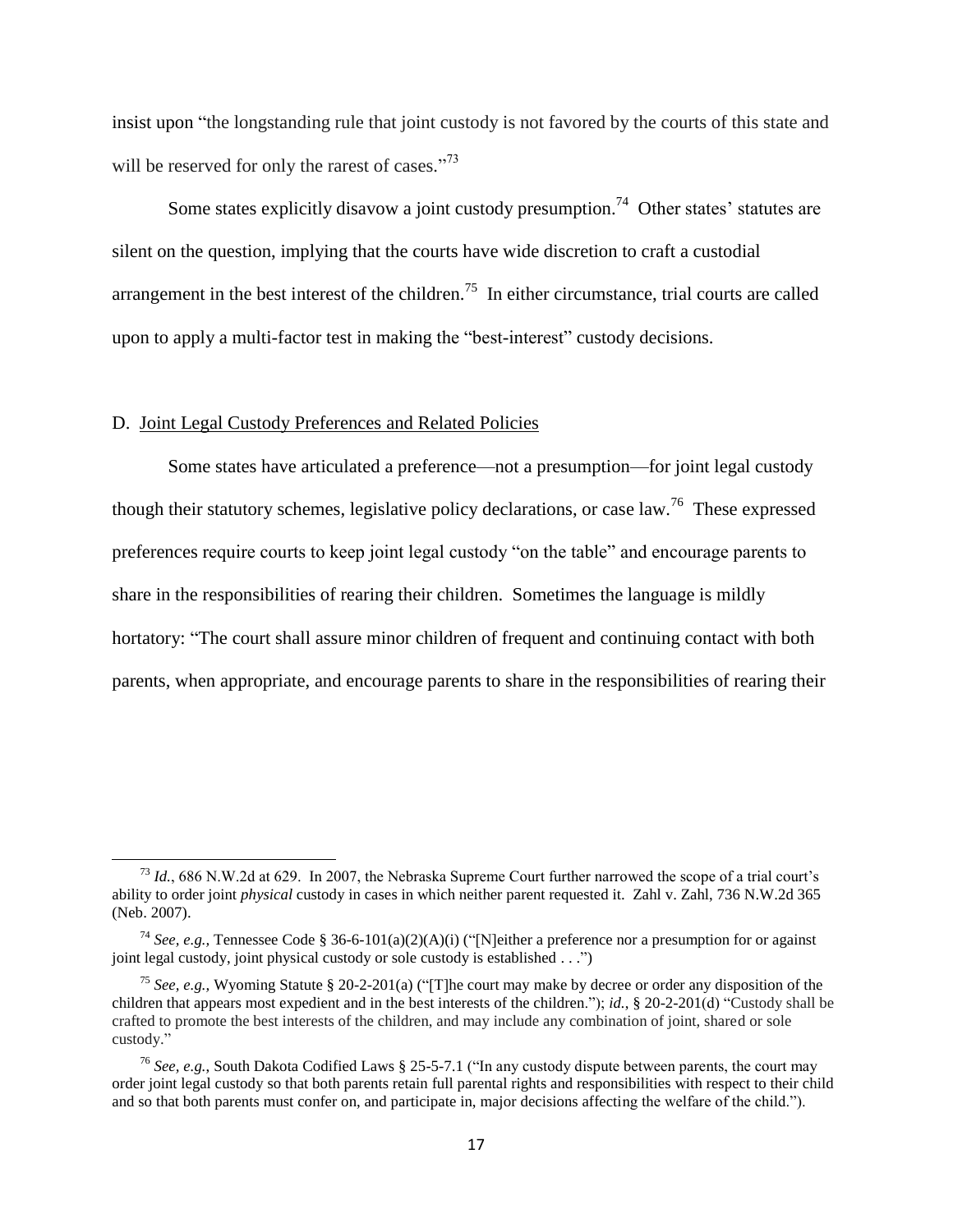children."<sup>77</sup> At other times, the preference is stated directly ("Joint legal custody is preferred."<sup>78</sup>), but conditioned by the common-sense necessity that parents can "cooperate and communicate."<sup>79</sup>

Kansas's custody statute mandates a preference for joint custody by listing joint custody ahead of sole legal custody "in the order of preference."<sup>80</sup> By contrast, Georgia has enacted a statutory preference in favor of joint custody that is less directly expressed but so understood in the case law. The Georgia custody statute begins by disavowing any presumption "in favor of any particular form of custody, legal or physical."<sup>81</sup> But a subsequent provision sets out "the express policy of this state to encourage that a child has continuing contact with parents … and to encourage parents to share in the rights and responsibilities of raising their child after such parents have separated  $\ldots$ <sup>82</sup> The Georgia Supreme Court has held that enforcing the legislative policy favoring shared rights and responsibilities between parents requires the trial court to give "' due consideration' to the feasibility of a joint custody arrangement."<sup>83</sup>

Many states have no presumption or preference with regard to joint legal custody. Hawaii's statutory scheme lays out the issue in neutral terms, directing the court that it should award custody to either or both parents according to the child's best interests' standard, and that it "also may consider frequent, continuing, and meaningful contact of each parent with the child unless the court finds that a parent is unable to act in the best interest of the child  $\ldots$ <sup>84</sup>. A recent

 $\overline{a}$ 

<sup>84</sup> Haw. Rev. Stat. § 571-46(a)(1) (West); *see also* Ind. Code § 31-17-2-13 ("The court may award legal custody of a child jointly if the court finds that an award of joint legal custody would be in the best interest of the child.");

<sup>77</sup> Va. Code Ann. § 20-124.2B.

<sup>78</sup> Peterson v. Swarthout, 214 P.3d 332, 336n.6 (Alaska 2009).

 $79$  *Id.* (noting that while joint legal custody is preferred, it "is only appropriate when the parents can cooperate and communicate in the child's best interest.") (quoting Farrell v. Farrell, 819 P.2d 896, 899 (Alaska 1991)).

<sup>80</sup> Kansas Stat. 23-3206 (West).

 $81$  Ga. Code §19-9-3(a)(1).

 $82$  Ga. Code  $$19-9-3(d)$ .

<sup>83</sup> Wills v. Wills, 707 S.E.2d 344, 347 (Ga. 2011).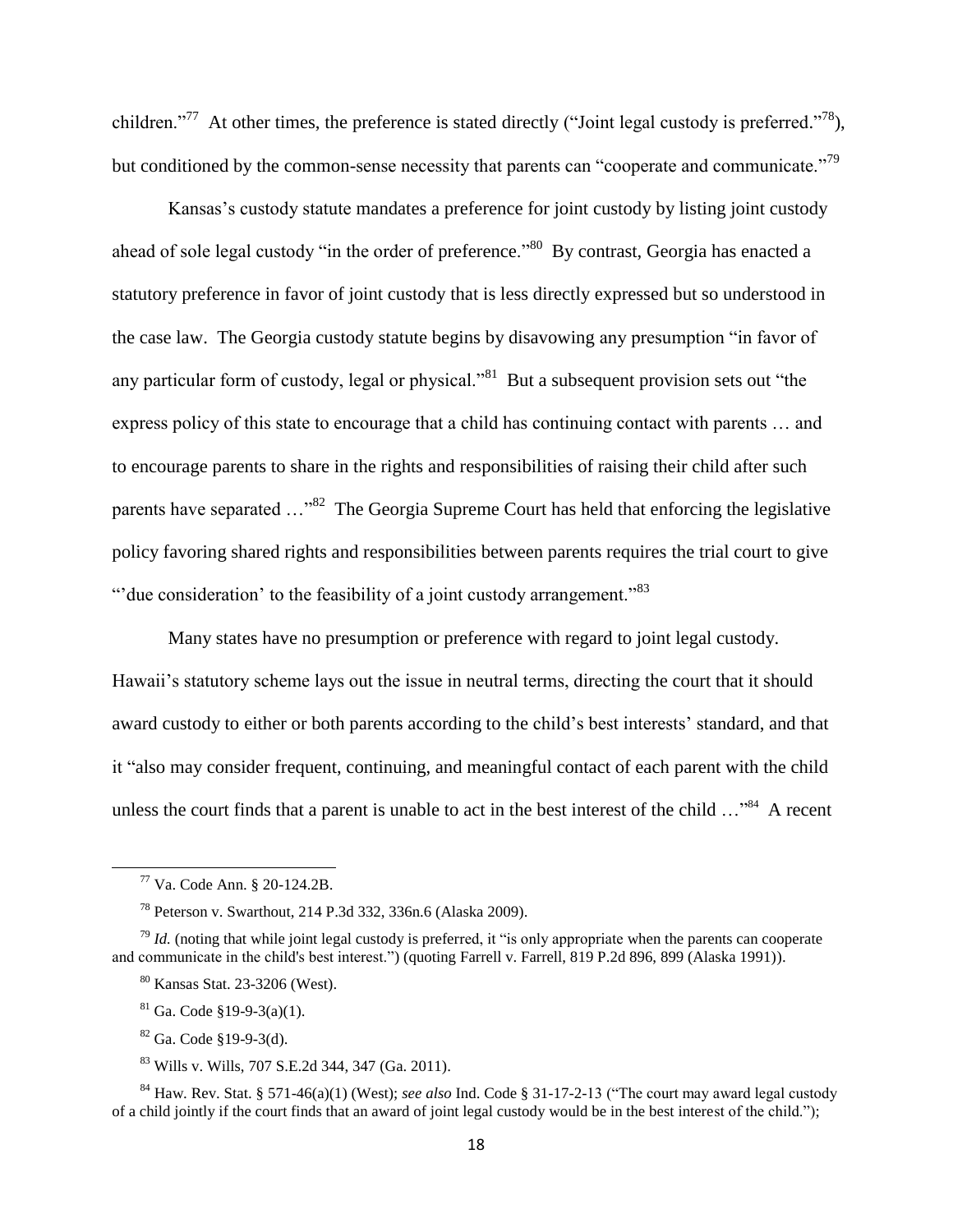Arizona statute evenhandedly states that the court "may order sole legal decision-making or joint legal decision-making."<sup>85</sup> But in "determining the level of decision-making that is in the child's best interests," the court must consider the eleven factors prescribed for the initial legal decisionmaking allocation, as well as four additional factors.<sup>86</sup> Although Arizona's statute expresses no presumption or preference for joint legal custody, it requires the court, "[c]onsistent with the child's best interests" to "adopt a parenting plan that provides for both parents to share legal decision-making regarding their child and that maximizes their respective parenting time."<sup>87</sup> The legislative goal of ensuring that both parties retain their parenting roles as much as possible post dissolution is also apparent in the provision that a "parent who is not granted sole or joint legal decision-making is entitled to reasonable parenting time to ensure that the minor child has substantial, frequent, meaningful and continuing contact with the parent.<sup>788</sup>

Kentucky Rev. Stat. § 403.270 (5) ("The court may grant joint custody to the child's parents … if it is in the best interest of the child."). In the case of Marriage of Gerchak, 2007 WL 5471744 (Ariz. App. 2007), the appellate court explicitly rejected a party's assertion that there was "an unstated presumption in the judicial system" that joint custody is preferred. *Id.* at \*3. The court affirmed that Arizona law called upon the court to determine the appropriate custodial arrangement exclusively upon the best interests of the child. *Id.*; Ariz. Rev. Stat. § 25-403.

 $^{87}$  *Id.*,  $$25-403.02$ (B).

l

The Maryland Court of Appeals carefully articulated its rationale for refusing to adopt any custody preferences:

Formula or computer solutions in child custody matters are impossible because of the unique character of each case, and the subjective nature of the evaluations and decisions that must be made. At best we can discuss the major factors that should be considered in determining whether joint custody is appropriate, but in doing so we recognize that none has talismanic qualities, and that no single list of criteria will satisfy the demands of every case…We emphasize that in any child custody case, the paramount concern is the best interest of the child.

Taylor v. Taylor, 508 .2d 964, 970 (Md. 1986).

 $85$  Ariz. Rev. Stat. §25-403.01(A) (Ariz. Laws 2012, Ch. 309 (effective Jan. 1, 2013)).

<sup>86</sup> *Id.*, §25-403.01(B); *see* §25-403(A) (listing the eleven factors); §25-403.01(B) (listing the four additional factors).

<sup>88</sup> *Id.*, §25-403.01(D). The court need not comply with this directive if after a hearing it finds "that parenting time would endanger the child's physical, mental, moral or emotional health." *Id.*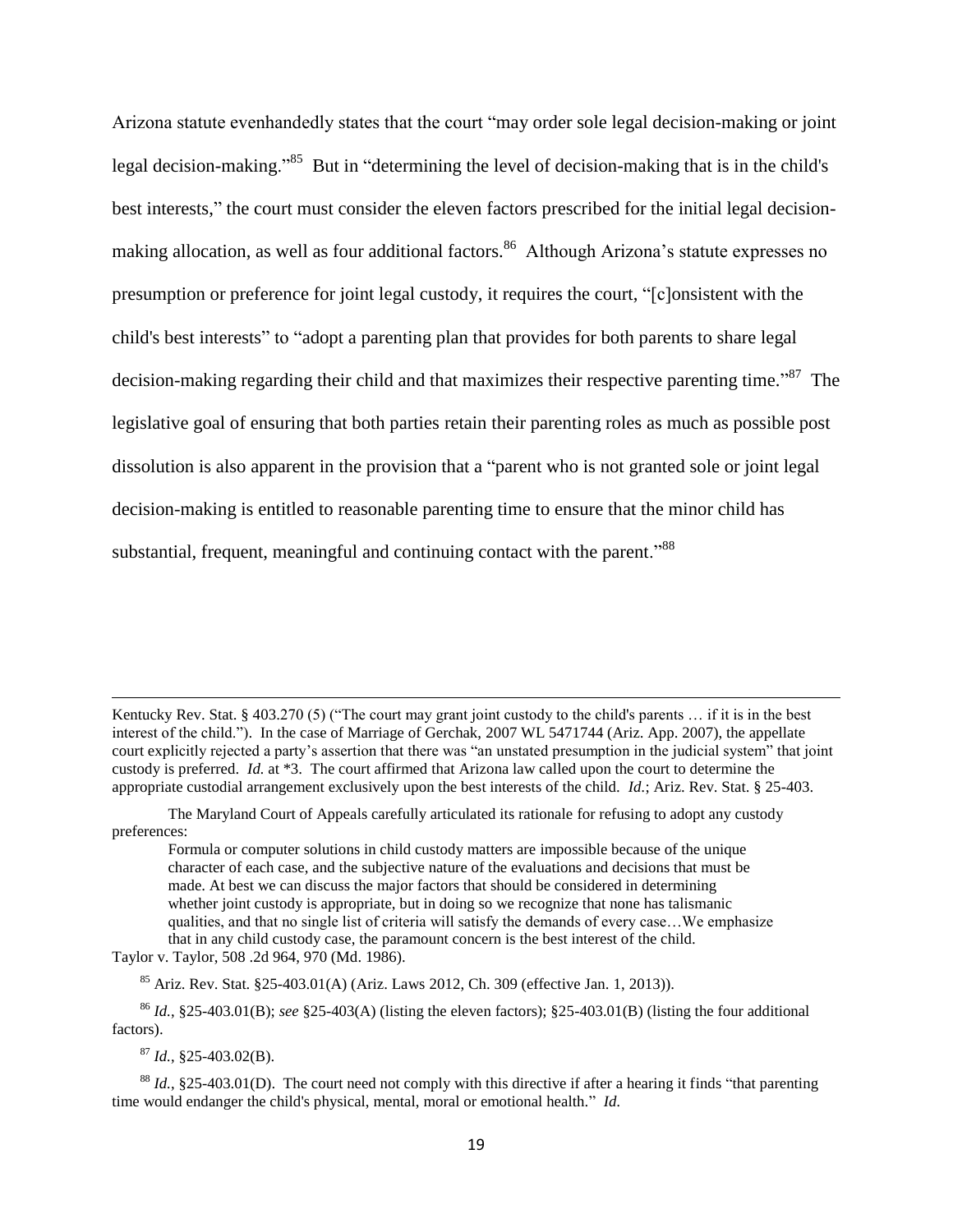Finally, some states have an explicit preference against joint legal custody.<sup>89</sup> Other states make it clear that, absent complete accord between the parents as to joint custody, trial judges are forbidden to allocate custodial responsibility jointly.<sup>90</sup> Courts also view parental pledges of forthcoming good behavior in the light of judicial experience with the conflicts experienced by many divorcing couples. As an Illinois appellate court stated, "we view joint custody as most extraordinary and counsel skepticism when trial courts hear promises from newly divorcing parents that they can surmount the manifest difficulties of a joint-custody order."<sup>91</sup>

#### **III. Joint Physical Custody**

 $\overline{a}$ 

A generation ago, New York's highest court formulated its perspective on joint physical custody in what has come to be known as the "Braiman rule":  $92$ 

<sup>&</sup>lt;sup>89</sup> Word v. Remick, 58 S.W.3d 422, 426 (Ark. App. 2001) ("Joint custody or equally divided custody of minor children is not favored in Arkansas unless circumstances clearly warrant such action.").

<sup>90</sup> *See* Vermont Stat. § 665(a) ("When the parents cannot agree to divide or share parental rights and responsibilities, the court shall award parental rights and responsibilities primarily or solely to one parent."; Cabot v. Cabot, 697 A.2d 644, 649 (Vt. 1997) ("The meaning of § 665(a) is plain: where the parents cannot agree, the court must award primary (or sole) parental rights and responsibilities to one parent.")

<sup>&</sup>lt;sup>91</sup> In re Marriage of Dobey, 258 Ill.App.3d 874, 876 (1994). Maryland's highest court has also emphasized the need for evidence of both present harmonious contact between the parents and a basis for believing the pattern has been set for further cooperation: "Rarely, if ever, should joint legal custody be awarded in the absence of a record of mature conduct on the part of the parents evidencing an ability to effectively communicate with each other concerning the best interest of the child, and then only when it is possible to make a finding of a strong potential for such conduct in the future." Taylor v. Taylor, 508 A.2d 964, 971 (Md. 1986).

Resolving disputes between joint legal custodians has led more than one appellate judge to opine that "[l]ike so many theories which have a noble purpose, [joint legal custody] often prove[s] to be unworkable when tested in a practical world." Matter of Marriage of Debenham, 896 P.2d 1098, 1099-1100 (Kan. App. 1995) (quoting Burchell v. Burchell, 684 S.W.2d 296, 301 (Ky. App. 1984) (Gudgel, J., concurring and dissenting)). The Debenham court reluctantly affirmed the trial judge's resolution of a school placement issue, noting the likelihood that "neither party will find much satisfaction with our decision" and that the parents "may well litigate the school issue on a yearly basis." Debenham, *supra*, 896 P.2d at 1101. The appellate court blamed the legislature for its discomfort: "[O]ur legislature has declared joint custody and equal decisional rights as the public policy of this state. Under such mandate, courts are ill-equipped to decide these questions; but the courts must do so as best they can." *Id.*

<sup>92</sup> Braiman v. Braiman, 378 N.E.2d 1019 (N.Y. 1978); *see* Timothy Tippins, 3 New York Matrimonial Law and Practice § 21:3. Braiman rule (describing the Braiman case as the "premier fount of New York's decisional law relative to joint custody …")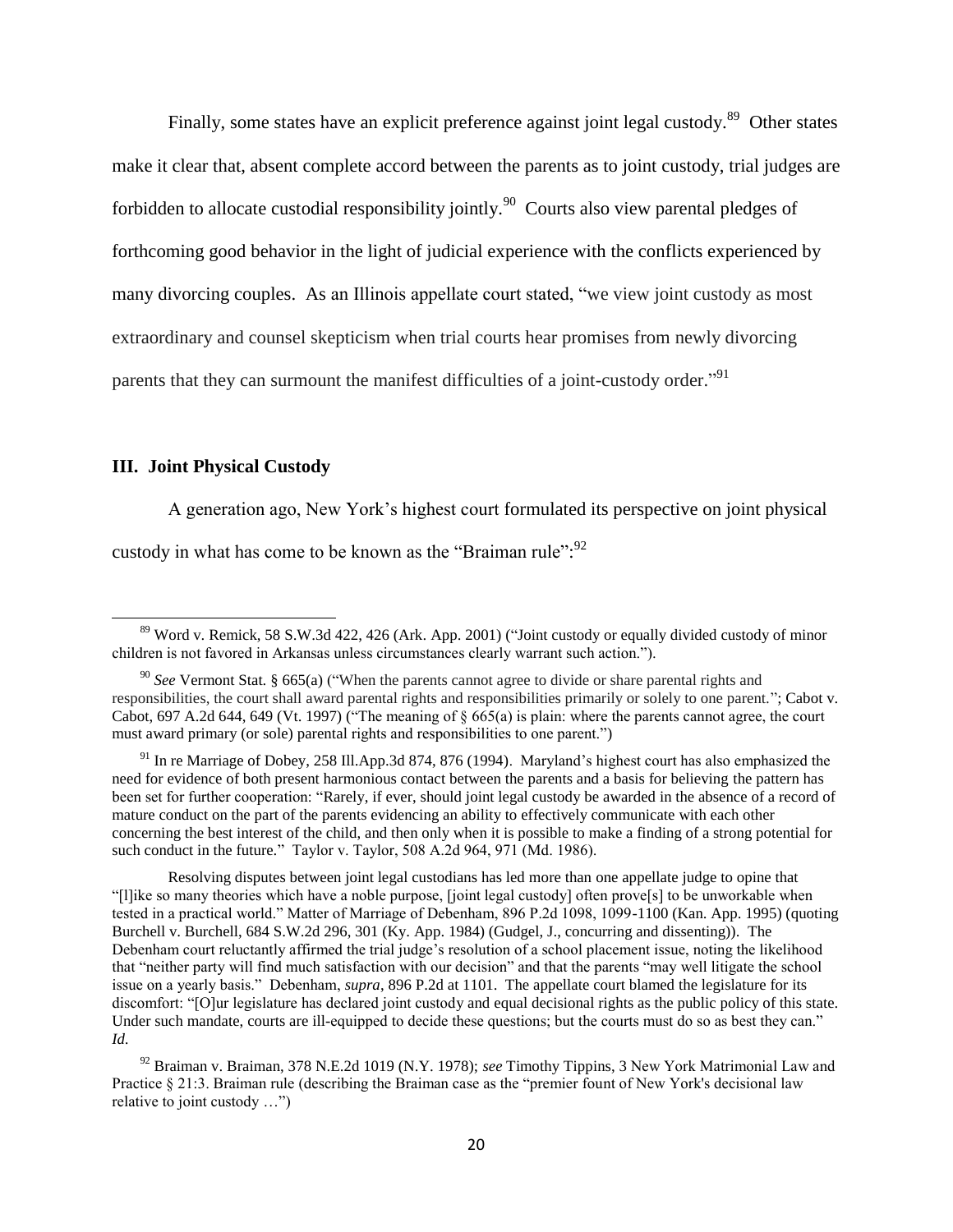Children need a home base. Particularly where alternating physical custody is directed, such custody could, and would generally, further the insecurity and resultant pain frequently experienced by the young victims of shattered families. … It is understandable, therefore, that joint custody is encouraged primarily as a voluntary alternative for relatively stable, amicable parents behaving in mature civilized fashion. As a court-ordered arrangement imposed upon already embattled and embittered parents, accusing one another of serious vices and wrongs, it can only enhance familial chaos.  $93$ 

Although this assessment dates from 1978, New York judicial opinions still consider the gold standard parents for joint physical custody to be those same "relatively stable, amicable parents behaving in mature civilized fashion."<sup>94</sup> The other half of the Braiman rule has also continued in force as the well-established principle "that joint custody is not appropriate where the parties are antagonistic toward each other and have demonstrated an inability to cooperate in matters concerning the child, even if the parties have agreed to the joint custody arrangement."<sup>95</sup>

By contrast with the major decision making components at the heart of legal custody, physical custody generally means "the right and obligation to provide a home for the child and to make the day-to-day decisions required during the time the child is actually with the parent having such custody."<sup>96</sup> When physical custody is entrusted to the parents jointly, it is generally "divided" custody, as each parent normally has a separate residence to which the child travels.<sup>97</sup>

<sup>93</sup> Braiman v. Braiman, *supra*, 378 N.E.2d at 1021.

<sup>94</sup> *See, e.g.,* Martinez v. Hyatt, 86 A.D.3d 571, 927 N.Y.S.2d 375 (N.Y. App. 2011) (quoting Braiman v. Braiman, *supra*); Gorniok v. Zeledon-Mussio, 82 A.D.3d 767, 918 N.Y.S.2d 516 (N.Y. App. 2011) (same); Fiorelli v. Fiorelli, 34 A.D.3d 1216, 824 N.Y.S.2d 695 (N.Y. App. 2006) (same).

<sup>95</sup> TAMMY E. HINSHAW & JUDY E. ZELIN, 19B CARMODY-WAIT 2<sup>D</sup> § 118A:85. Joint custody. *See* Robert Emery, *Joint Physical Custody*, Psychology Today, May 18, 2009, at <http://www.psychologytoday.com/blog/divorced-children/200905/joint-physical-custody> (observing that "joint physical custody is the best and the worst arrangement for children. It's the best when parents can cooperate enough to make joint physical custody work for children. It's the worst when joint physical custody leaves children in the middle of a war zone.")

<sup>96</sup> McCarty v. McCarty, 807 A.2d 1211, 1213 (Md. Spec. App. 2002) (quoting Taylor v. Taylor, 508 A.2d 964, 967 (Md. 1986)).

<sup>97</sup> *See* Mason v. Coleman, 850 N.E.2d 513, 518 (Mass. 2006) ("Shared physical custody necessitates ongoing joint scheduling and provision for supervision and transportation of children between homes, schools, and youth activities.")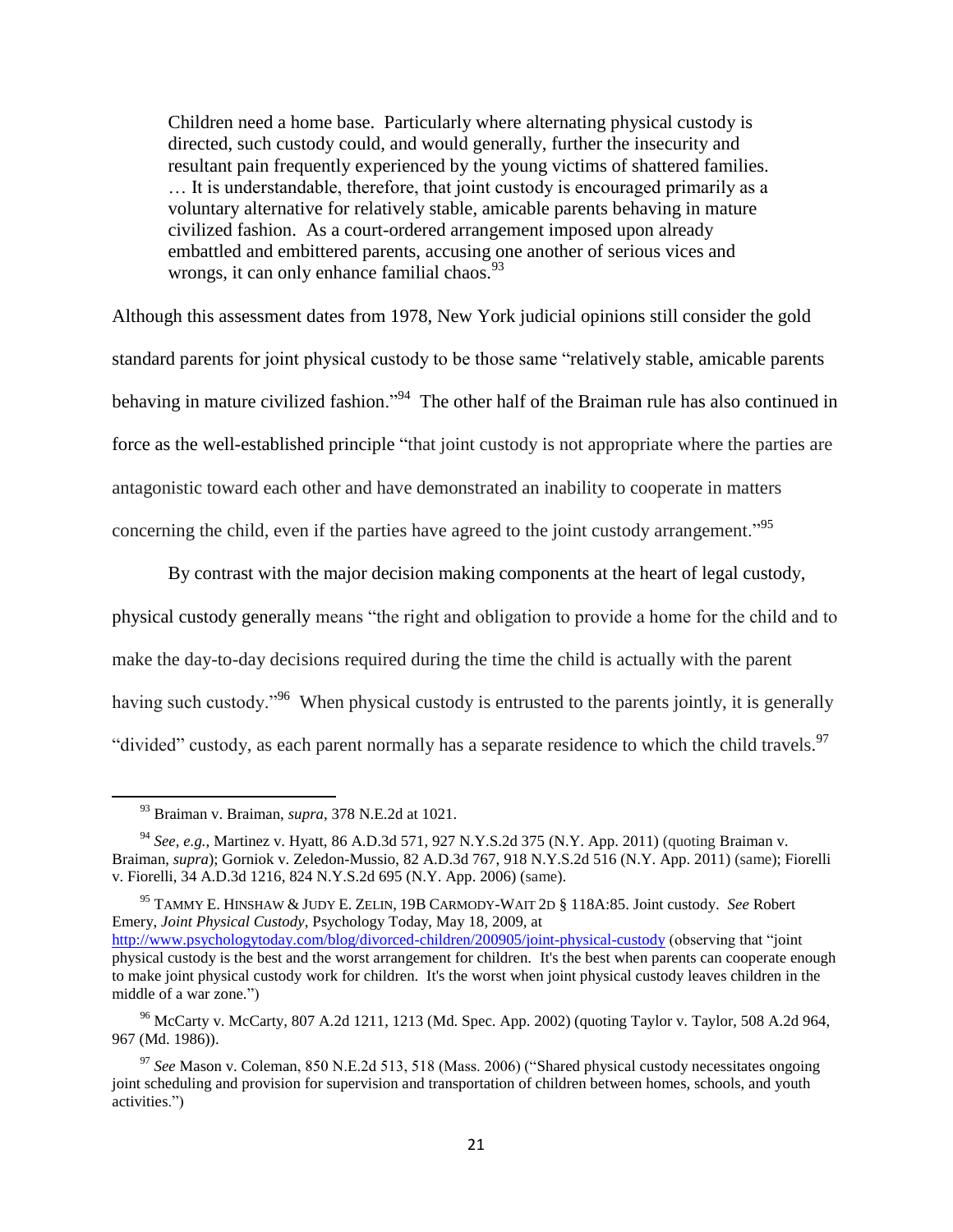Divided physical custody will rarely be *equally* divided, and "most commonly will involve custody by one parent during the school year and by the other during summer vacation months, or division between weekdays and weekends, or between days and nights."<sup>98</sup>

Nor should an award of joint legal custody be seen as a lead-in to joint physical custody. In the words of the recently-enacted Arizona statute, "[s]hared legal decision-making does not necessarily mean equal parenting time."<sup>99</sup> Logistical and other practical reasons generally lead to the far greater frequency of joint legal than joint physical custody awards, especially if the latter involves a  $50/50$  split of the children's time between the parents.<sup>100</sup>

#### A. Joint Physical Custody Awards: Presumptions, Near-Presumptions, and Court Interpretations

Joint physical custody rarely results in an equal sharing of parenting time.<sup>101</sup> Generally,

as in Missouri, the statute defines a joint custody order as one "awarding each of the parents

 $\overline{a}$ 

Summary Report prepared by the state Office of the Administrator for the Courts).

<sup>98</sup> McCarty v. McCarty, *supra*, 807 A.2d at 1213 (quoting Taylor v. Taylor, *supra* 508 A.2d at 967).

<sup>99</sup> Ariz. Rev. Stat. §25-403.02(E). *See also* Conn. Gen. Stat. § 46b-56a (West 2005) (noting that "the court may award joint legal custody without awarding joint physical custody where the parents have agreed to merely joint legal custody."); Hawaii Rev. Stat. § 571-46.1(b) (providing that the court's order "may award joint legal custody without awarding joint physical custody."); Indiana Code § 31-17-2-14 ("An award of joint legal custody ... does not require an equal division of physical custody of the child.")

<sup>100</sup> *See* Bell v. Bell, 794 P.2d 97, 99 (Alaska 1990) ("While actual physical custody may not be practical or appropriate in all cases, it is the intent of the legislature that both parents have the opportunity to guide and nurture their child and to meet the needs of the child on an equal footing beyond the considerations of support or actual custody.") (quoting An Act Relating to Child Custody, ch. 88 § 1(a), SLA 1982). The actual prevalence of joint physical custody is hard to estimate. Two decades ago, a California study found joint legal custody (79% of cases) much more common that joint physical custody (19.6% of cases). Significantly, the study also found that a substantial shift took place in many joint physical custody cases. Within three years of the court order, 45% of the joint physical custody arrangements had become *de facto* sole custody situations, with children living with their mothers. ELEANOR MACCOBY & ROBERT MNOOKIN, DIVIDING THE CHILD: SOCIAL AND LEGAL DILEMMAS OF CUSTODY (1992). A 2009 Washington State study found that "46 percent of children of divorce, statewide, are ordered to spend a minimum of 35 percent parenting time with their biological fathers." Bill Harrington, *Giving Parents Equal Parenting Time by Law*, Seattle Times, Feb. 25, 2009, at [http://seattletimes.com/html/opinion/2008786615\\_opinb26harrington.html](http://seattletimes.com/html/opinion/2008786615_opinb26harrington.html) (discussing the Residential Time

<sup>101</sup> *See, e.g.,* Ill. Comp. Stat. 750 ILCS 5/602.1(d) ("Nothing within this section shall imply or presume that joint custody shall necessarily mean equal parenting time."); Squires v. Squires, 854 S.W.2d 765, 764 (Ky. 1993) ("Equal time residing with each parent is not required, but a flexible division of physical custody of the children is necessary.")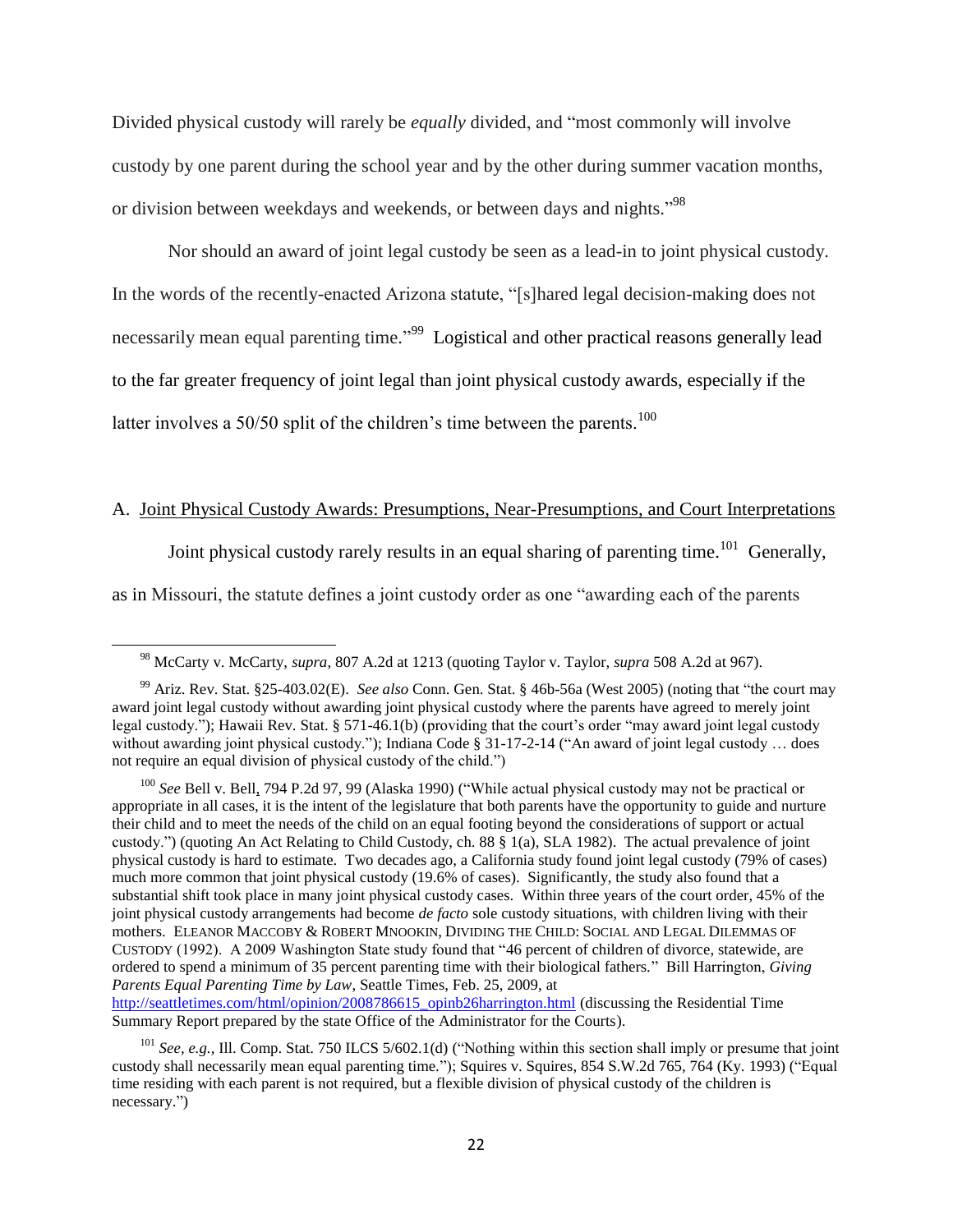significant, but not necessarily equal, periods of time during which a child resides with or is under the care and supervision of each of the parents."<sup>102</sup> The Missouri statute tracks the modern trend in insisting that joint physical custody "shall be shared by the parents in such a way as to assure the child of frequent, continuing and meaningful contact with both parents  $\ldots$ <sup>103</sup> Similarly, the Massachusetts statute aims that a child should have "periods of residing with and being under the supervision of each parent" with the usual proviso "that physical custody shall be shared by the parents in such a way as to assure a child frequent and continued contact with both parents."<sup>104</sup> In Tennessee, the court must decree "a custody arrangement that permits both parents to enjoy the maximum participation possible in the life of the child" consistent with a bevy of factors, including ten specified criteria pertaining to the best interests determination, as well as "the location of the residences of the parents, the child's need for stability and all other relevant factors."<sup>105</sup>

Even where the legislature has created a statutory presumption in favor of joint physical custody, judges retain wide discretion on how to allocate parenting time. For example, California law contains a presumption in favor of "joint custody," a term which encompasses both joint legal and physical custody, when both parties agree.<sup>106</sup> But the presumption is subject

l

<sup>102</sup> Missouri Stat. § 452.375(1)(3).

<sup>103</sup> *Id.*

<sup>104</sup> Mass. Gen. Laws Ann. ch. 208, § 31 (West); *see also* N.J. Stat. § 9:2-4 (declaring "the public policy of this State to assure minor children of frequent and continuing contact with both parents after the parents have separated or dissolved their marriage and that it is in the public interest to encourage parents to share the rights and responsibilities of child rearing in order to effect this policy.")

<sup>&</sup>lt;sup>105</sup> Tenn. Code § 36-6-106(a). Wisconsin has a similar statute which call for the court to "set a placement" schedule that allows the child to have regularly occurring, meaningful periods of physical placement with each parent and that maximizes the amount of time the child may spend with each parent, taking into account geographic separation and accommodations for different households." Wis. Stat. § 767.41(4)(a)(2).

<sup>106</sup> Cal. Fam. Code §§ 3002, 3080 (West 1993).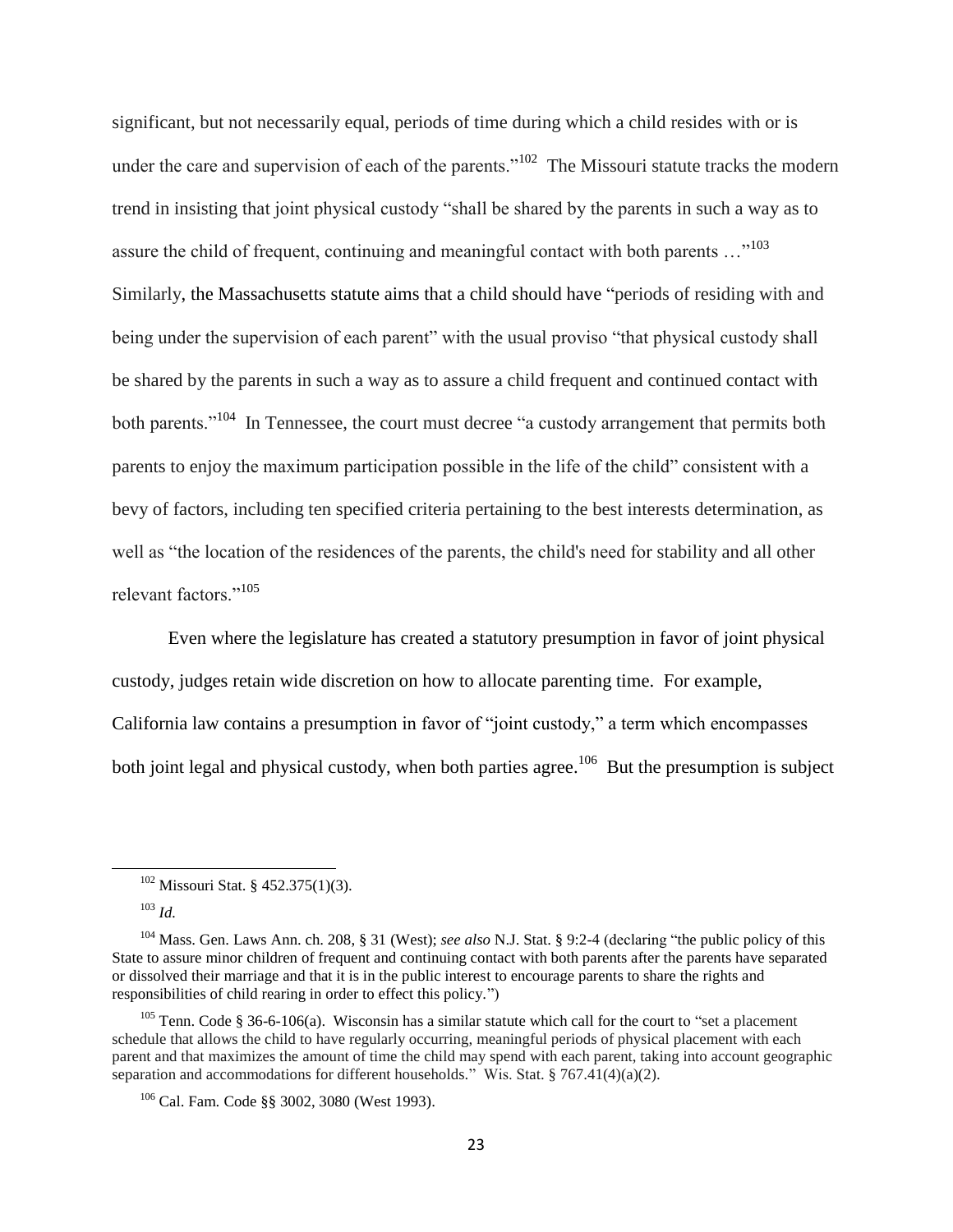to the statutory multi-factor best interests analysis.<sup>107</sup> And joint physical custody "means that each of the parents shall have significant periods of physical custody," and is to be "shared by the parents in such a way so as to assure a child of frequent and continuing contact with both parents ..."<sup>108</sup> Idaho law similarly includes a presumption that joint custody, both legal and physical, is in the best interests of the child "absent a preponderance of the evidence to the contrary."<sup>109</sup> But the legislature made it clear that its focus was not parental equality but rather ensuring "significant periods of time in which a child resides with or is under the care and supervision of each of the parents  $\dots^{110}$  The legislative instructions equip the courts with broad discretion in crafting the actual arrangements:

Joint physical custody shall be shared by the parents in such a way to assure the child a frequent and continuing contact with both parents but does not necessarily mean the child's time with each parent should be exactly the same in length nor does it necessarily mean the child should be alternating back and forth over certain periods of time between each parent. The actual amount of time with each parent shall be determined by the court.<sup>111</sup>

Statutory terms directing that parenting time be allocated equally are often interpreted by the courts to mean less that the words suggest. For example, Louisiana's statute provides that "[t]o the extent it is feasible and in the best interest of the child, physical custody of the children should be shared equally."<sup>112</sup> But the state's appellate courts have held that, despite the "shared"

l

<sup>107</sup> *Id.,* § 3011.

<sup>&</sup>lt;sup>108</sup> *Id.*, § 3004. Another provision gives the court the power to grant joint legal custody without joint physical custody. *Id.*, § 3085.

<sup>109</sup> Idaho Code § 32-717B(4).

<sup>110</sup> *Id.,* § 32-717B(2).

<sup>111</sup> *Id.,* § 32-717B(4); *see also* D.C. Code § 16-914 (providing "a rebuttable presumption that joint custody is in the best interest of the child …" but apparently subsuming it under the authority of the court to "issue an order that provides for frequent and continuing contact between each parent and the minor child or children and for the sharing of responsibilities of child-rearing and encouraging the love, affection, and contact between the minor child or children and the parents")

 $112$  Louisiana Rev. Stat. 9:335(A)(2)(b).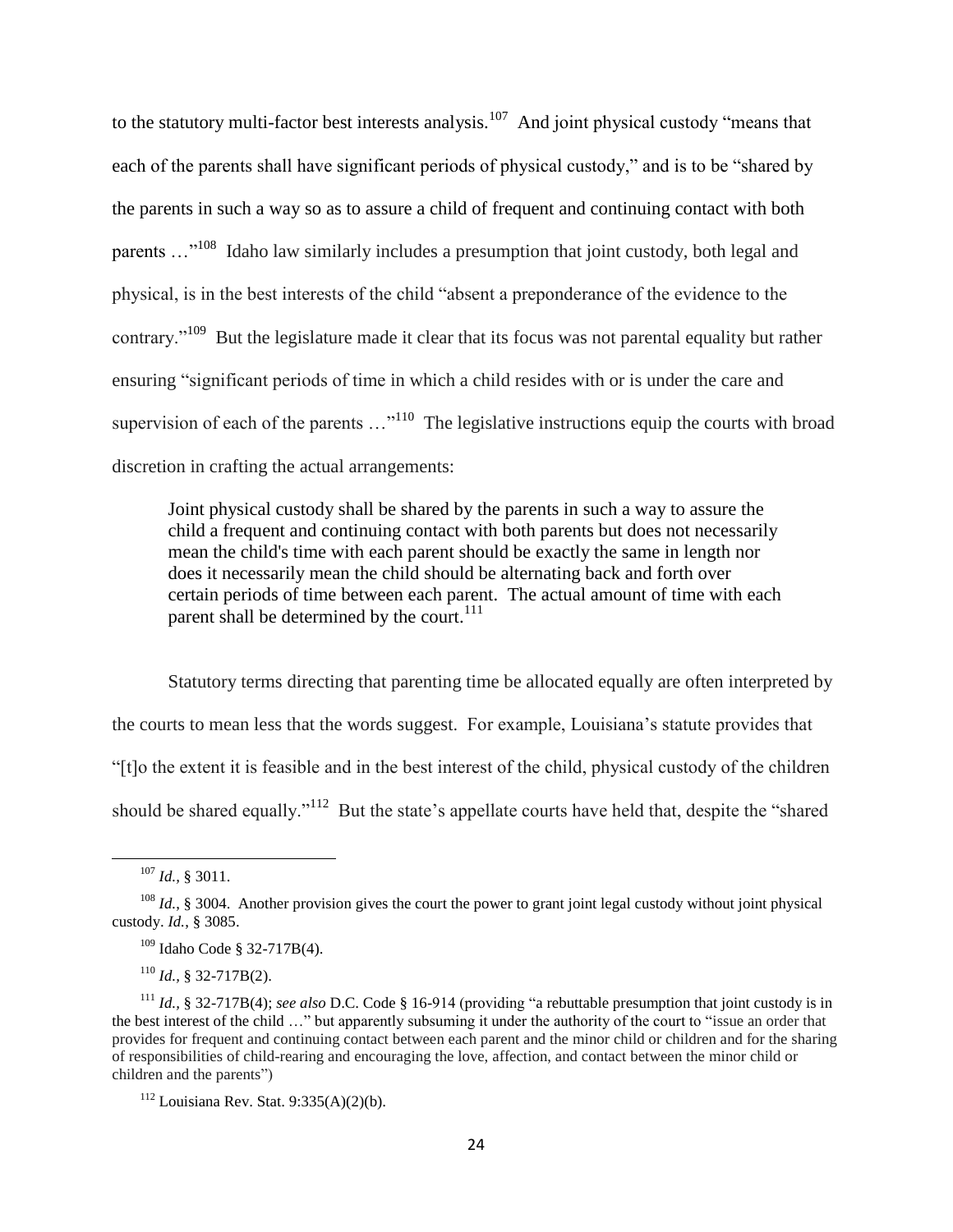equally" language in the statute, "[s]ubstantial time rather than strict equality of time is mandated by the legislative scheme providing for joint custody of children."<sup>113</sup> Substantial rather than literal equality is also at the heart of Georgia's statute, which defines joint physical custody to mean "that physical custody is shared by the parents in such a way as to assure the child of substantially equal time and contact with both parents."<sup>114</sup>

While most states have eschewed temporal formulas, some jurisdictions have mandated specific percentages. Under Utah law, for example, joint physical custody means that "the child stays with each parent overnight for more than 30% of the year," but it can also mean "equal or nearly equal periods of physical custody of and access to the child by each of the parents."<sup>115</sup> The Utah court also has the authority in a joint physical custody order to specify "one parent as the primary caretaker and one home as the primary residence of the child."<sup>116</sup> Minnesota law incorporates a "rebuttable presumption that a parent is entitled to receive at least 25 percent of the parenting time for the child."<sup>117</sup> Calculating what this formula means in the life of a child is not an easy task. The statute provides a method for determining 25 percent of parenting time that allows for alternative counting measures and implies that a strict computation may at times be impracticable:

[T]he percentage of parenting time may be determined by calculating the number of overnights that a child spends with a parent or by using a method other than overnights if the parent has significant time periods on separate days when the child is in the parent's physical custody but does not stay overnight. The court may consider the age of the child in determining whether a child is with a parent for a significant period of time.<sup>118</sup>

<sup>113</sup> Brewer v. Brewer, 895 So.2d 745, 750 (La. App. 2005).

<sup>114</sup> Ga. Code Ann., § 19-9-6(6) (West 2011).

<sup>115</sup> Utah Code § 30-3-10.1(2) (West).

<sup>116</sup> *Id.*

 $117$  Minn. Stat. § 518.175(1)(e).

<sup>118</sup> *Id.*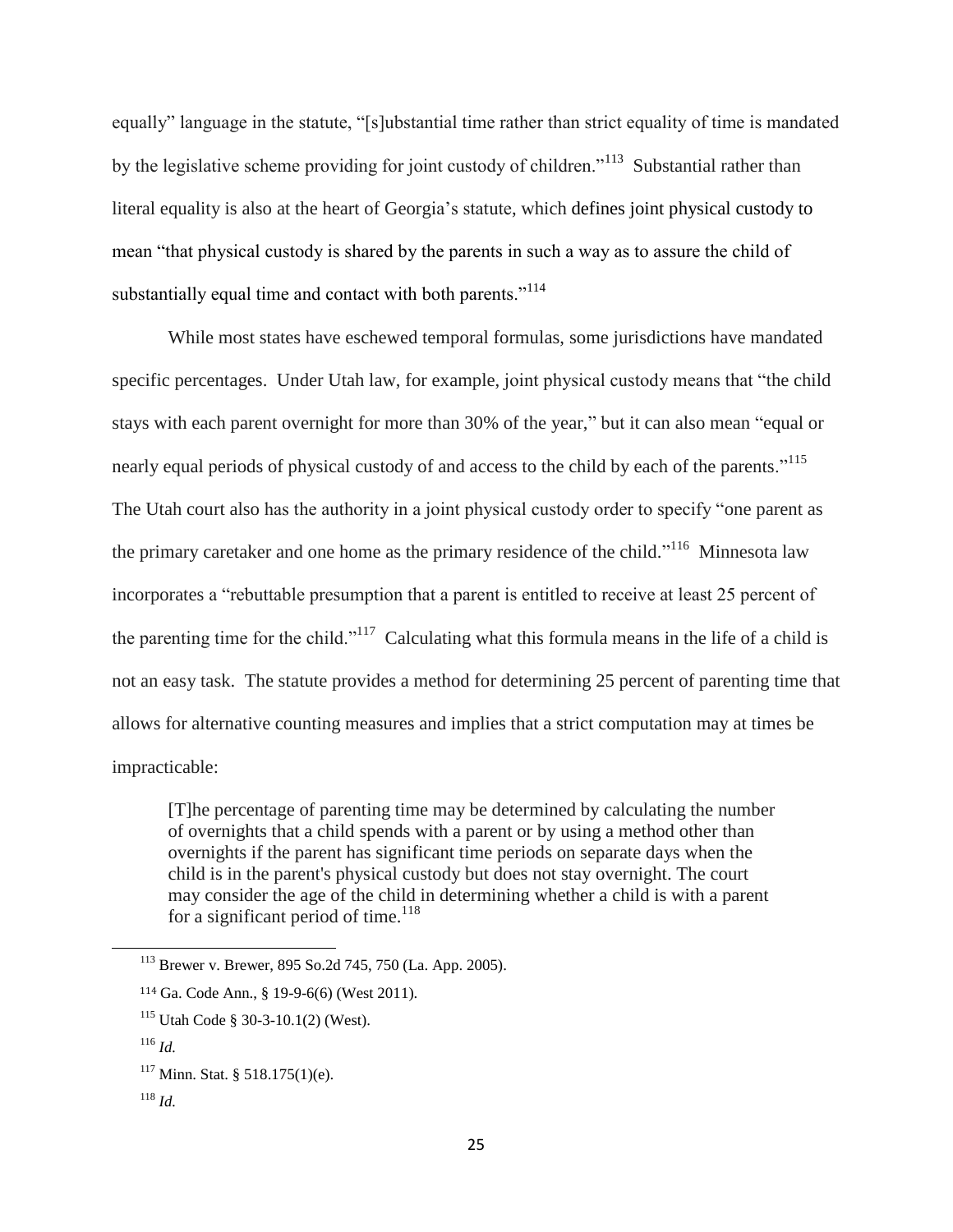West Virginia's approach to joint custody is unusual in that the state has adopted the "approximation" approach to shared parenting proposed by the American Law Institute in its Principles of Family Dissolution.<sup>119</sup> The statute provides that "[u]nless otherwise resolved by agreement of the parents … or unless manifestly harmful to the child, the court shall allocate custodial responsibility so that the proportion of custodial time the child spends with each parent approximates the proportion of time each parent spent performing caretaking functions for the child prior to the parents' separation or, if the parents never lived together, before the filing of the action  $\dots^{120}$  But the statute subjects the approximation rule to a best interests standard with eight specific factors, allowing the court to deviate from the approximation rule as appropriate.<sup>121</sup>

In Texas, if the court appoints the parents as "joint managing conservators" of the child, it must "designate the conservator who has the exclusive right to determine the primary residence of the child  $\ldots$ <sup>122</sup> But the court must also "specify the rights and duties of each parent regarding the child's physical care, support, and education" and "allocate between the parents, independently, jointly, or exclusively, all of the remaining rights and duties of a parent  $\ldots$ <sup>123</sup> The Texas Family Code provides, however, that "[t]he best interest of the child shall always be

<sup>&</sup>lt;sup>119</sup> AMERICAN LAW INSTITUTE, PRINCIPLES OF THE LAW OF FAMILY DISSOLUTION § 2.08 (2002) (proposing that, in the absence of parental agreement, "the court should allocate custodial responsibility so that the proportion of custodial time the child spends with each parent approximates the proportion of time each parent spent performing caretaking functions for the child prior to the parents' separation or, if the parents never lived together, before the filing of the action …")

<sup>120</sup> W.Va. Code § 48-9-206(a).

 $121$  *Id.*, § 48-9-206(a)(1-8).

<sup>&</sup>lt;sup>122</sup> Texas Family Code  $§$  153.134(b)(1)

<sup>123</sup> *Id.,* § 153.134(b)(2) & (b)(4).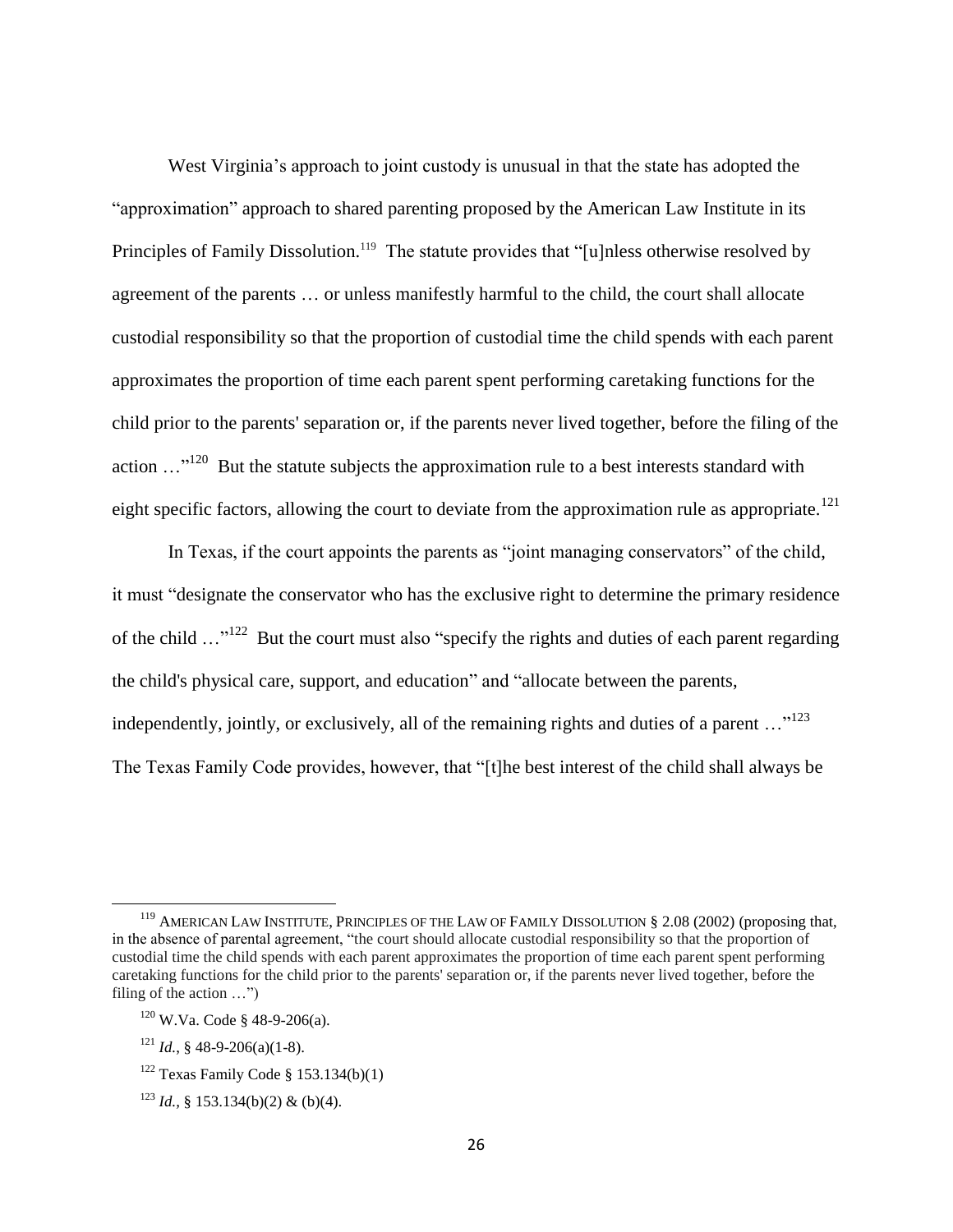the primary consideration of the court in determining the issues of conservatorship and possession of and access to the child."<sup>124</sup>

#### B. Recent Unsuccessful Legislative Measures Regarding Joint Physical Custody

Bills intended either to mandate joint custody presumptions or preferences, or to lift the parenting-time "floor" in joint physical custody cases have been a regular if generally unsuccessful feature of recent legislative sessions in a number of states. In 2011, a bill was introduced in the Minnesota Legislature to increase the minimum percentage of parenting time applicable to the joint custody presumption. As initially introduced, the bill would have required that parents share time with the child equally, and specified a minimum of "45.1 percent parenting time for each parent."<sup>125</sup> During the legislative process, the bill was amended to adjust the required minimum parenting time to 35 percent.<sup>126</sup> It passed the state legislature with that formula, but was vetoed by the Governor.<sup>127</sup> In South Dakota, on Feb. 4, 2013 the state senate committee responsible for state affairs reported out a bill (passed by a 5-4 vote) providing that if joint legal custody is awarded, "there is a rebuttable presumption that both parents have joint physical custody of their child," and defining joint physical custody as "equal time sharing."<sup>128</sup> The bill is still pending as of this writing.

Other recent unsuccessful legislative efforts include the following: A bill mandating a joint custody presumption and providing that "the child resides alternately for specific and

l

<sup>124</sup> *Id.,* § 153.002.

<sup>&</sup>lt;sup>125</sup> Minnesota H.F. No. 322, 1<sup>st</sup> Engrossment, 87<sup>th</sup> Legislative Session (2011-2012).

<sup>&</sup>lt;sup>126</sup> Minnesota H.F. No. 322,  $5<sup>th</sup>$  Engrossment,  $87<sup>th</sup>$  Legislative Session (2011-2012).

<sup>127</sup> *See* Sasha Aslanian, *Dayton Vetoes Bill That Would Have Given Divorced Parents More Presumed Custody*, MPR News, May 24, 2012, at [http://minnesota.publicradio.org/display/web/2012/05/24/joint-custody-bill-veto.](http://minnesota.publicradio.org/display/web/2012/05/24/joint-custody-bill-veto)

<sup>128</sup> South Dakota S.B. 125 (2013), at [http://legis.state.sd.us/sessions/2013/Bill.aspx?File=SB125P.htm;](http://legis.state.sd.us/sessions/2013/Bill.aspx?File=SB125P.htm) *see* Sammi Bjelland, *Joint Custody Bill Moves Through Pierre*, Keloland.com, at <http://www.keloland.com/newsdetail.cfm/joint-custody-bill-moves-through-pierre/?id=143468> (Feb. 5, 2013).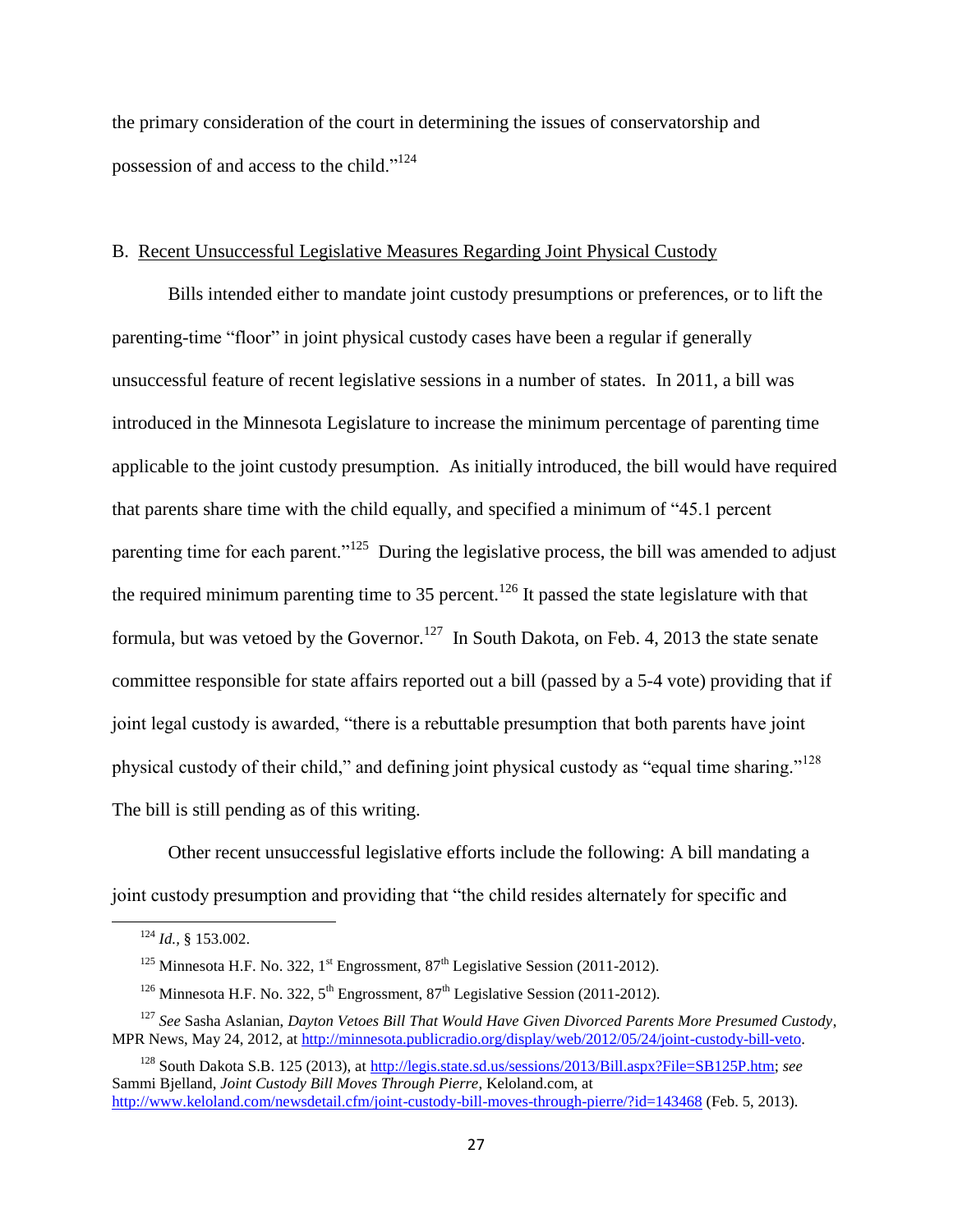substantially equal periods of time with each parent" was introduced in the Michigan legislature in 2005.<sup>129</sup> Several unsuccessful measures have been introduced in the Maryland legislature in recent years with the aim of creating a statutory preference for or rebuttable presumption of joint legal and physical custody.<sup>130</sup> In 2011, a bill introduced in the Alabama Senate would have required the court to order "equal parenting time with each of the two fit parents ..."<sup>131</sup> A similar bill had been introduced in the Tennessee Legislature in  $2010$ <sup>132</sup> In 2012, a bill was introduced in the Utah Legislature to create a presumption for both joint legal and joint physical custody.<sup>133</sup> Only the joint legal custody presumption was enacted into law.<sup>134</sup> On Jan. 15, 2013, a bill was introduced in the Nebraska legislature providing for "a rebuttable presumption that each parent is entitled to at least forty-five percent of the annual parenting time."<sup>135</sup>

#### **IV. Parenting Plans**

l

Development of a parenting plan is a significant family law mechanism created in response to the "persistent dissatisfaction with the traditional adversarial divorce process" and intended to encourage "models emphasizing self-determination and problem solving

<sup>&</sup>lt;sup>129</sup> Mich. H.B. 5267, a[t http://www.legislature.mi.gov/documents/2005-2006/billintroduced/House/pdf/2005](http://www.legislature.mi.gov/documents/2005-2006/billintroduced/House/pdf/2005-hIB-5267.pdf) [hIB-5267.pdf.](http://www.legislature.mi.gov/documents/2005-2006/billintroduced/House/pdf/2005-hIB-5267.pdf)

<sup>&</sup>lt;sup>130</sup> See [Maryland] Dep't of Legislative Services, Child Custody: Background and Policy Implications of a Joint Custody Presumption 4 (2011), at [http://dls.state.md.us/data/polanasubare/polanasubare\\_coucrijusncivmat/Child-](http://dls.state.md.us/data/polanasubare/polanasubare_coucrijusncivmat/Child-Custody.pdf)[Custody.pdf](http://dls.state.md.us/data/polanasubare/polanasubare_coucrijusncivmat/Child-Custody.pdf) (describing the failed bills).

<sup>&</sup>lt;sup>131</sup> Alabama S.B. 196 (2011 Session).

<sup>&</sup>lt;sup>132</sup> Tennessee Equal Parenting Time Bill, H.B. 2916, at [http://www.capitol.tn.gov/Bills/106/Bill/HB2916.pdf.](http://www.capitol.tn.gov/Bills/106/Bill/HB2916.pdf)

<sup>&</sup>lt;sup>133</sup> Utah H.B. 107 (2012 General Session), at [http://le.utah.gov/~2012/bills/hbillint/hb0107.htm.](http://le.utah.gov/~2012/bills/hbillint/hb0107.htm)

<sup>134</sup> 2012 Utah Laws Ch. 271 (H.B. 107); *see* Utah Code § 30-3-10(1)(b).

<sup>&</sup>lt;sup>135</sup> Nebraska LB 212 (2013), a[t http://nebraskalegislature.gov/FloorDocs/Current/PDF/Intro/LB212.pdf.](http://nebraskalegislature.gov/FloorDocs/Current/PDF/Intro/LB212.pdf) The bill was referred to the Judiciary Committee.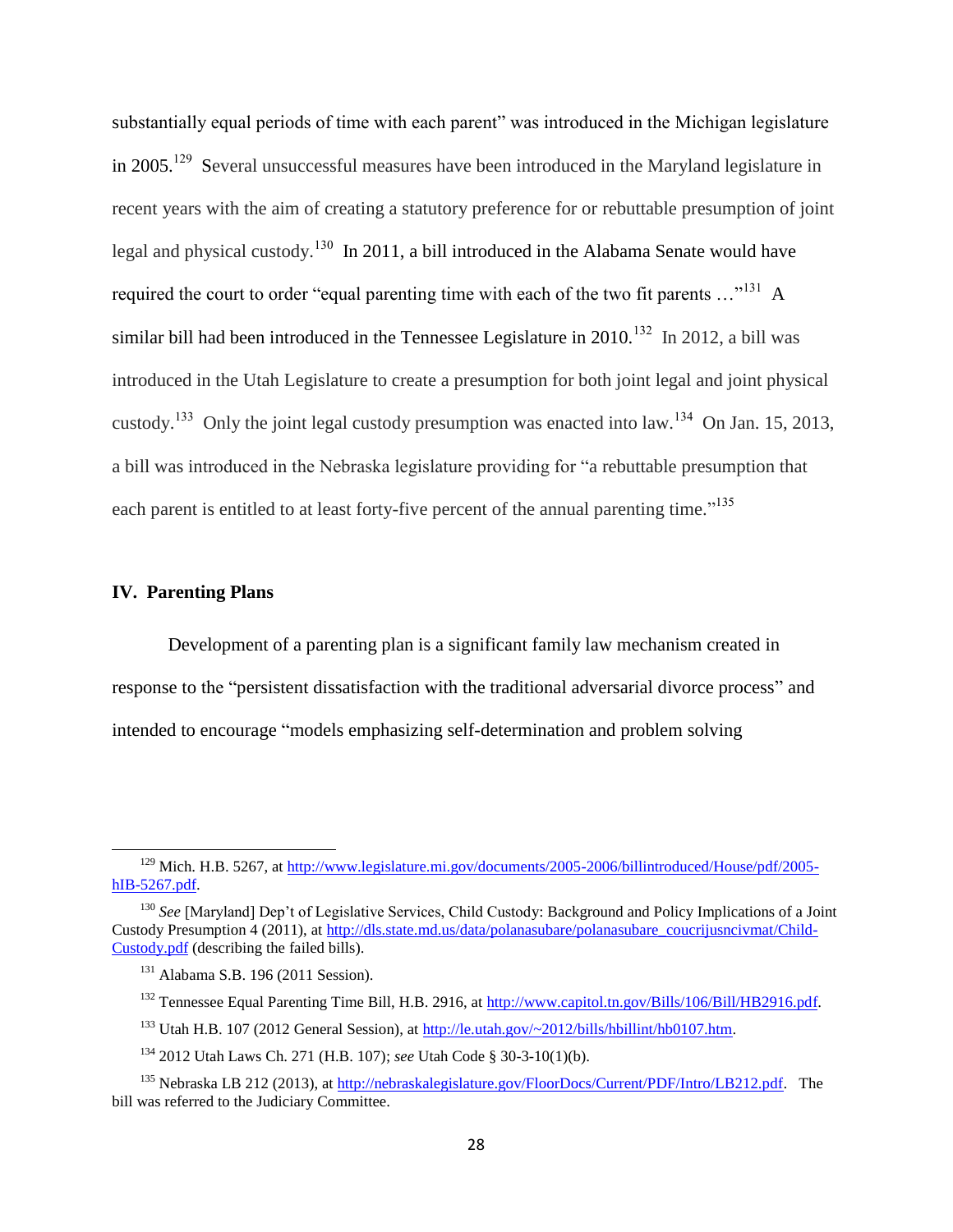approaches."<sup>136</sup> In the last generation, family courts have moved "towards a philosophy that supports collaborative, interdisciplinary, interest-based dispute resolution processes and limited use of traditional litigation."<sup>137</sup> In general, parenting plans are aimed at providing the responsibility of each parent in providing for the child's physical care and emotional stability, now and as the child ages and matures.<sup>138</sup> Minimizing "the child's exposure to harmful parental conflict" is another objective, as is commitment to a dispute resolution process "other than court action."<sup>139</sup> Allocating decision-making authority and incorporating residential provisions for the child are also critical.<sup>140</sup>

Many state statutes require a parenting plan as part of the process of obtaining joint custody.<sup>141</sup> Additionally, some state courts may require the parents to submit a plan to implement a joint custody order.<sup>142</sup> Some jurisdictions have instituted parenting coordination

<sup>138</sup> *See, e.g.,* Wash. Stat. § 26.09.184(1)(a) through (1)(d). The statute mentions counseling, mediation, and arbitration as among the alternative methods. *Id.*, § 26.09.184(4).

<sup>139</sup> *Id.*, Wash. Stat. § 26.09.184(1)(e) & (4).

<sup>140</sup> *Id.*, Wash. Stat. § 26.09.184(5) & (6).

l

<sup>136</sup> Nancy Ver Steegh, *Family Court Reform and ADR: Shifting Values And Expectations Transform The Divorce Process*, 42 Fam. L.Q. 659 (2008). Within the last decade, several alternative dispute resolution (ADR) approaches have emerged to assist in the resolution of child custody disputes. *See* Daniel J. Pickar & Jeffrey J. Kahn, *Settlement-Focused Parenting Plan Consultations: An Evaluative Mediation Alternative To Child Custody Evaluations*, 49 Fam. Ct. Rev. 59, 59-60 (2011) (discussing collaborative divorce, parenting coordination, impassedirected mediation for high-conflict divorces, early neutral evaluation, mediation-arbitration, and meditative evaluations). Without a cooperative problem-solving approach, "[p]arents involved in litigation move from being the decision-makers in matters pertaining to their children, to risking the disempowerment that can occur when a third party decides their children's future.") *Id.* at 59.

<sup>137</sup> Peter Salem, *The Emergence of Triage in Family Court Services: The Beginning of the End for Mandatory Mediation?*, 47 Fam. Ct. Rev. 371, 371 (2009); *see generally* J. Herbie DiFonzo, *From Dispute Resolution to Peacemaking: A Review of Collaborative Divorce Handbook: Helping Families without Going to Court by Forrest S. Mosten,* 44 Fam. L.Q. 95 (2010); John Lande & Gregg Herman, *Fitting the Forum to the Fuss: Choosing Mediation, Collaborative Law, or Cooperative Law for Negotiating Divorce Cases*, 42 Fam. Ct. Rev. 280 (2005).

<sup>141</sup> *See* LINDA ELROD, CHILD CUSTODY PRACTICE AND PROCEDURE, § 5:10 n.1 (listing statutes from Colorado, District of Columbia, Florida, Illinois, Kansas, Missouri, Montana, Nebraska, New Mexico, Oregon, Tennessee, Utah, Washington, and West Virginia). *See* Trubetzkoy v. Trubetzkoy, 205 P.3d 891 (Utah App. 2009) (reversing the trial court's joint legal custody order because neither parent had filed a parenting plan as required by statute).

<sup>142</sup> *See* ELROD, *supra*, at § 5:10 n.2.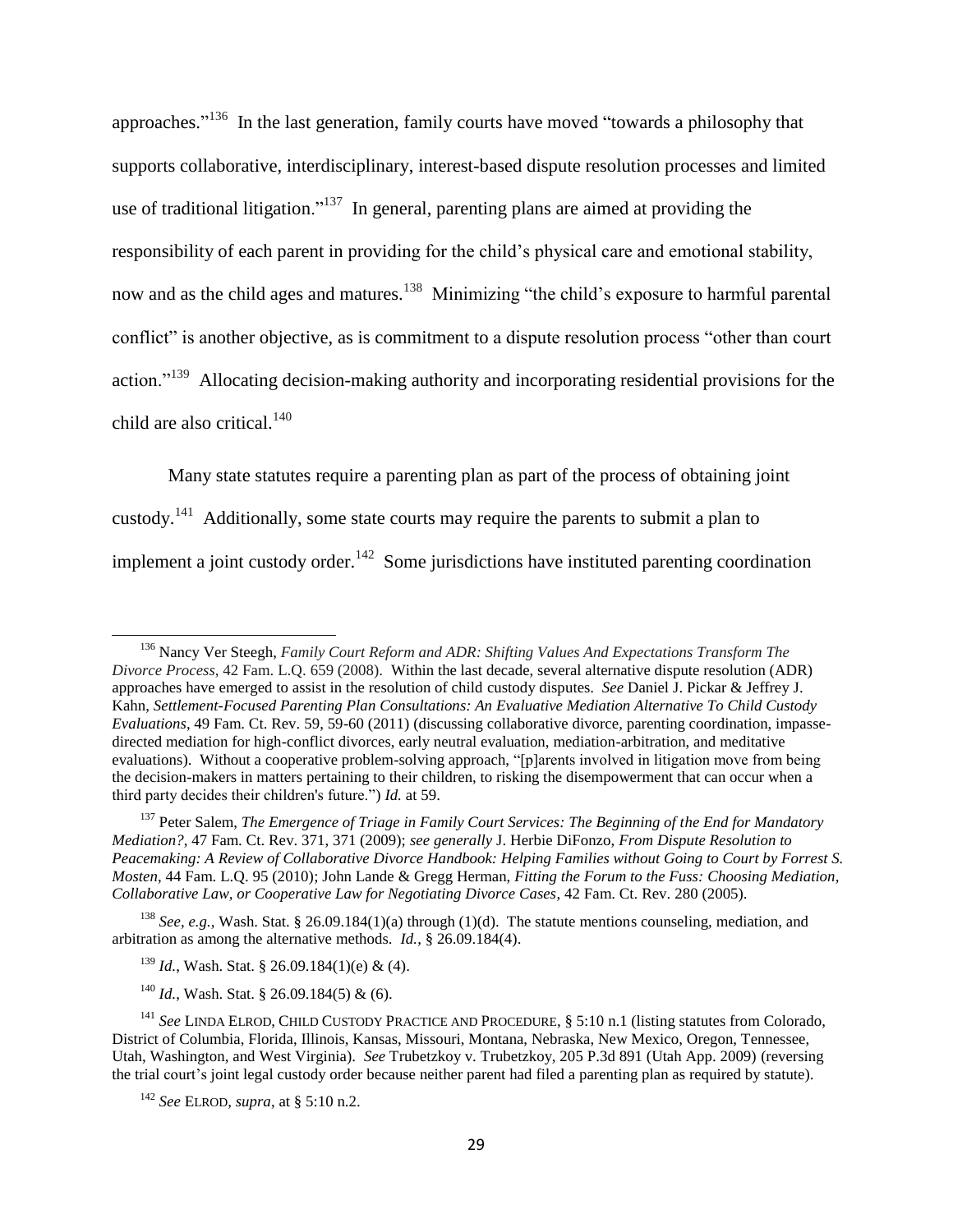programs "to provide a child-focused alternative dispute resolution process …"<sup>143</sup> In Florida, the parenting coordinator has a variety of duties, including "assist[ing] the parents in creating or implementing a parenting plan by facilitating the resolution of disputes between the parents by providing education, making recommendations, and, with the prior approval of the parents and the court, making limited decisions within the scope of the court's order of referral.<sup>144</sup>

The range and comprehensiveness of parenting plan provisions may be seen in the

Arizona law requiring inclusion of the following:

1. A designation of the legal decision-making as joint or sole …

2. Each parent's rights and responsibilities for the personal care of the child and for decisions in areas such as education, health care and religious training.

3. A practical schedule of parenting time for the child, including holidays and school vacations.

4. A procedure for the exchanges of the child, including location and responsibility for transportation.

5. A procedure by which proposed changes, disputes and alleged breaches may be mediated or resolved, which may include the use of conciliation services or private counseling.

6. A procedure for periodic review of the plan's terms by the parents.

7. A procedure for communicating with each other about the child, including methods and frequency.

8. A statement that each party has read, understands and will abide by the notification requirements [pertaining to the sexual offenders registration  $\text{law}$ ].<sup>145</sup>

l

Florida Stat. § 61.13(2)(b).

<sup>143</sup> Florida Stat. § 61.125(1).

<sup>144</sup> *Id.*

<sup>&</sup>lt;sup>145</sup> Ariz. Rev. Stat. § 25-403.02(C). In similar fashion, a Florida statute sets out the minimum standards required for a court-approved parenting plan:

A parenting plan [must] describe in adequate detail how the parents will share and be responsible for the daily tasks associated with the upbringing of the child; the time-sharing schedule arrangements that specify the time that the minor child will spend with each parent; a designation of who will be responsible for any and all forms of health care, school-related matters including the address to be used for school-boundary determination and registration, and other activities; and the methods and technologies that the parents will use to communicate with the child.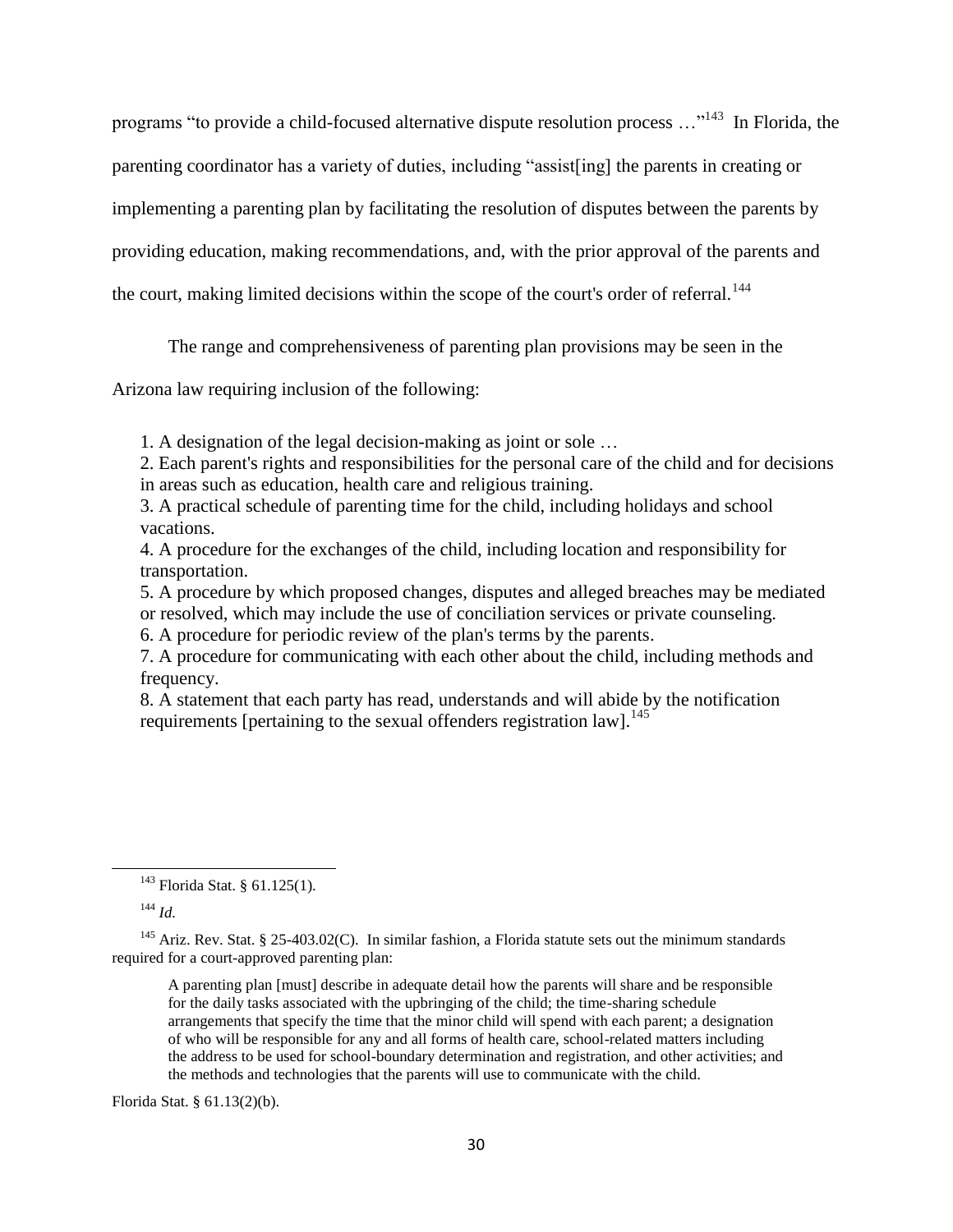Many state statutes contain similarly detailed provisions for parenting plans.<sup>146</sup> In short, parenting plans have become an integral component for millions of custody resolutions nationwide. $147$ 

#### **V. Other Presumptions and Legal Doctrines Relevant to Joint Custody Determinations**

#### A. Domestic Violence Presumptions

States have frequently enacted a statutory presumption against awarding legal or physical custody to a parent found to have perpetrated domestic violence.<sup>148</sup> Joint custody can be quite problematic in families with a history of domestic abuse.<sup>149</sup> For example, a Texas court may not award joint custody if credible evidence is presented of a "history or pattern" of past or present child neglect, or physical or sexual abuse by one parent directed against the other parent, a spouse, or a child.<sup>150</sup> An Arizona statute provides for "a rebuttable presumption that an award of sole or joint legal decision-making to the parent who committed the act of domestic violence is

<sup>146</sup> *See, e.g.,* Ga. Code § 19-9-1; Minn. Stat. 518.1705; Utah Stat.§ 30-3-10.7. The purposes of the Minnesota Legislature in enacting the parenting plan statute included reducing the number of costly legal conflicts over custody and visitation, decreasing the emotional harm resulting from this type of litigation, enhancing future parental relations, and maximizing both parents' continued involvement in raising their children. Peter V. Rother, *Balancing Custody Issues: Minnesota's New Parenting Plan Statute*, 57-DEC Bench & B. Minn. 27, 27 (2000).

<sup>147</sup> *See generally* Salem, *supra;* John Lande, *The Revolution in Family Law Dispute Resolution*, 24 J. Am. Acad. Matrim. Law. 411 (2012).

<sup>148</sup> *See* IRA M. ELLMAN, *ET AL.*, FAMILY LAW: CASES, TEXT, PROBLEMS 640 (5th ed. 2010); *see also* Linda D. Elrod & Milford D. Dale, *Paradigm Shifts and Pendulum Swings in Child Custody: The Interests of Children in the Balance*, 42 Fam. L.Q. 381 (2008) (noting that in all states, evidence of domestic violence is relevant in custody disputes, and 24 states have a rebuttable presumption against custody in the abusive partner).

<sup>149</sup> *See* Peter G. Jaffe, *et al*., *Custody Disputes Involving Allegations of Domestic Violence: Toward a Differentiated Approach to Parenting Plans*, 56 Fam. Ct. Rev. 500 (coparenting involving either joint decisionmaking or joint caretaking is generally not appropriate in case involving domestic violence).

<sup>150</sup> Tex. Fam. Code § 153.004(b).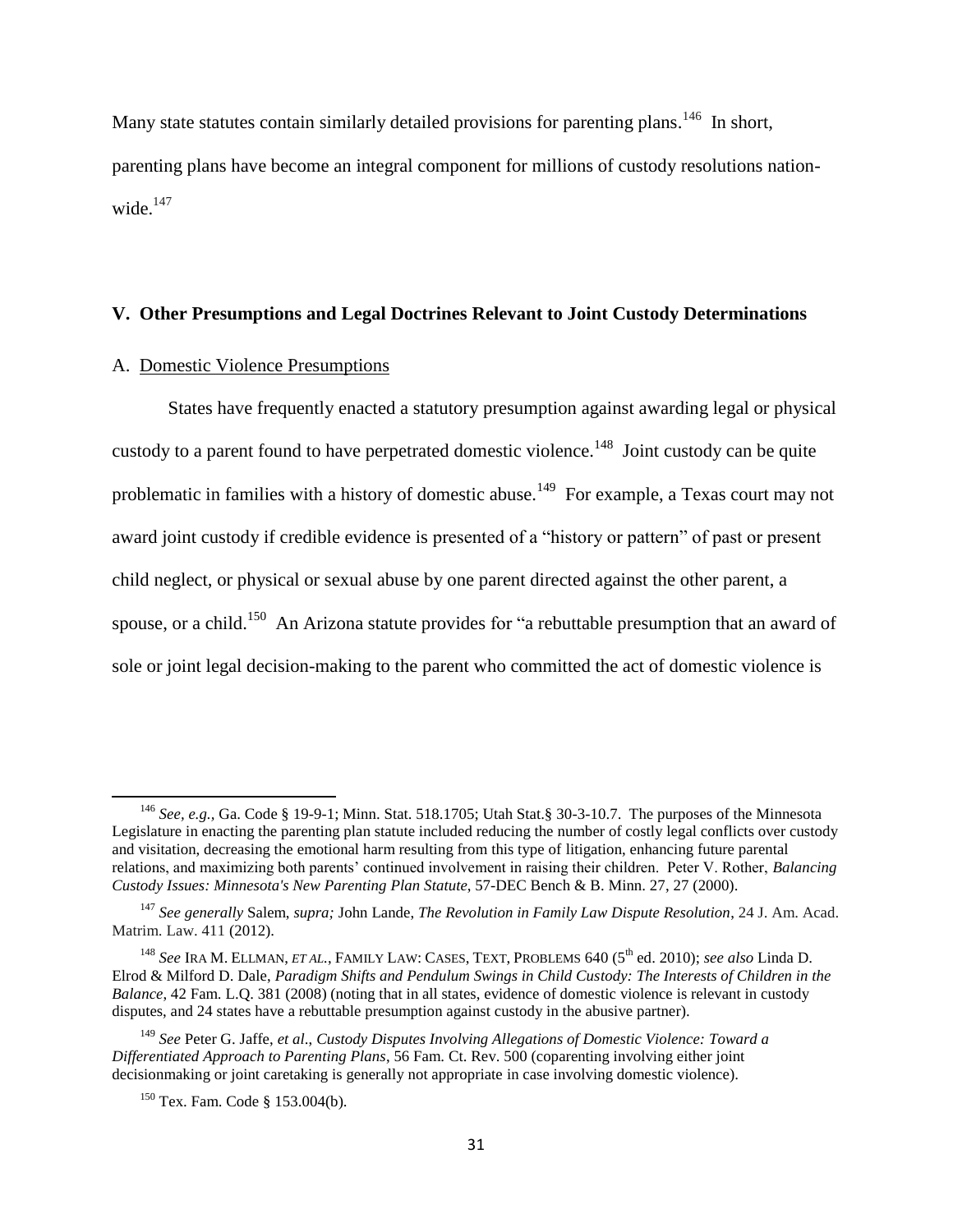contrary to the child's best interests."<sup>151</sup> Nor in some states may a court approve a joint custody parenting plan if one of the parties is a domestic abuser.<sup>152</sup>

Recently, domestic violence scholars have "increasingly have come to believe it is wrong to treat all domestic violence as having the same potential relevance to custody decisions."<sup>153</sup> The range and detail of this literature is beyond the scope of this Memorandum, but it is important to note that the inter-relationship among child custody, presumptions, and domestic violence is quite complex.<sup>154</sup>

#### B. The Tender Years Presumption and the Primary Caretaker Factor

The "tender years" doctrine affords a preference to the mother of a child of tender years in determining custody.<sup>155</sup> The doctrine is largely but not entirely an anachronism, having been either repealed by statute<sup>156</sup> or eliminated by case law.<sup>157</sup> A handful of jurisdictions have

retained it in an attenuated form.<sup>158</sup> Even in jurisdictions that have parted ways with the doctrine,

l

<sup>155</sup> *See* Dinkel v. Dinkel, 322 So.2d 22 (Fla. 1975) ("other essential factors being equal, the mother of the infant of tender years should receive prime consideration for custody.")

<sup>156</sup> *See, e.g.,* So. Caro. Code 1976 § 63-15-10 ("Tender Years" Doctrine Abolished).

<sup>157</sup> *See, e.g.,* Ex parte Devine, 398 So.2d 686 (Ala.1981) (abolishing the tender years presumption as an unconstitutional gender-based classification which discriminates between fathers and mothers in child custody proceedings solely on the basis of sex.); State ex. rel Watts v. Watts, 77 Misc.2d 178, 350 N.Y.S.2d 285 (Family Court N.Y. County 1973) (same).

<sup>151</sup> Ariz. Rev. Stat. § 25-403.03(D).

<sup>152</sup> *See, e.g.,* Caven v. Caven, 966 P.2d 1247 (Wash. 1998) (mutual decision-making power under parenting plan prohibited where there is a history of domestic violence).

<sup>153</sup> ELLMAN, *ET AL.*, *supra* at 642.

<sup>154</sup> *See* Nancy Ver Steegh, *Differentiating Types of Domestic Violence: Implications for Child Custody*, 65 La. L. Rev. 1379 (2005); *see also* Special Issue on Domestic Violence, 46 Fam. Ct. Rev. 431-570 (2008).

<sup>158</sup> *See, e.g.,* Clair v. Clair, 281 P.3d 115, 120 (Ida. 2012) (noting that "the preference for the mother as custodian over the father of a child of 'tender years' is considered only where all other considerations are found to be equal."); Davis v. Stevens, 85 So.3d 943, 949 (Miss. App. 2012) (the tender years doctrine has been weakened but the court may still consider the young age of a child as a factor that favors the mother).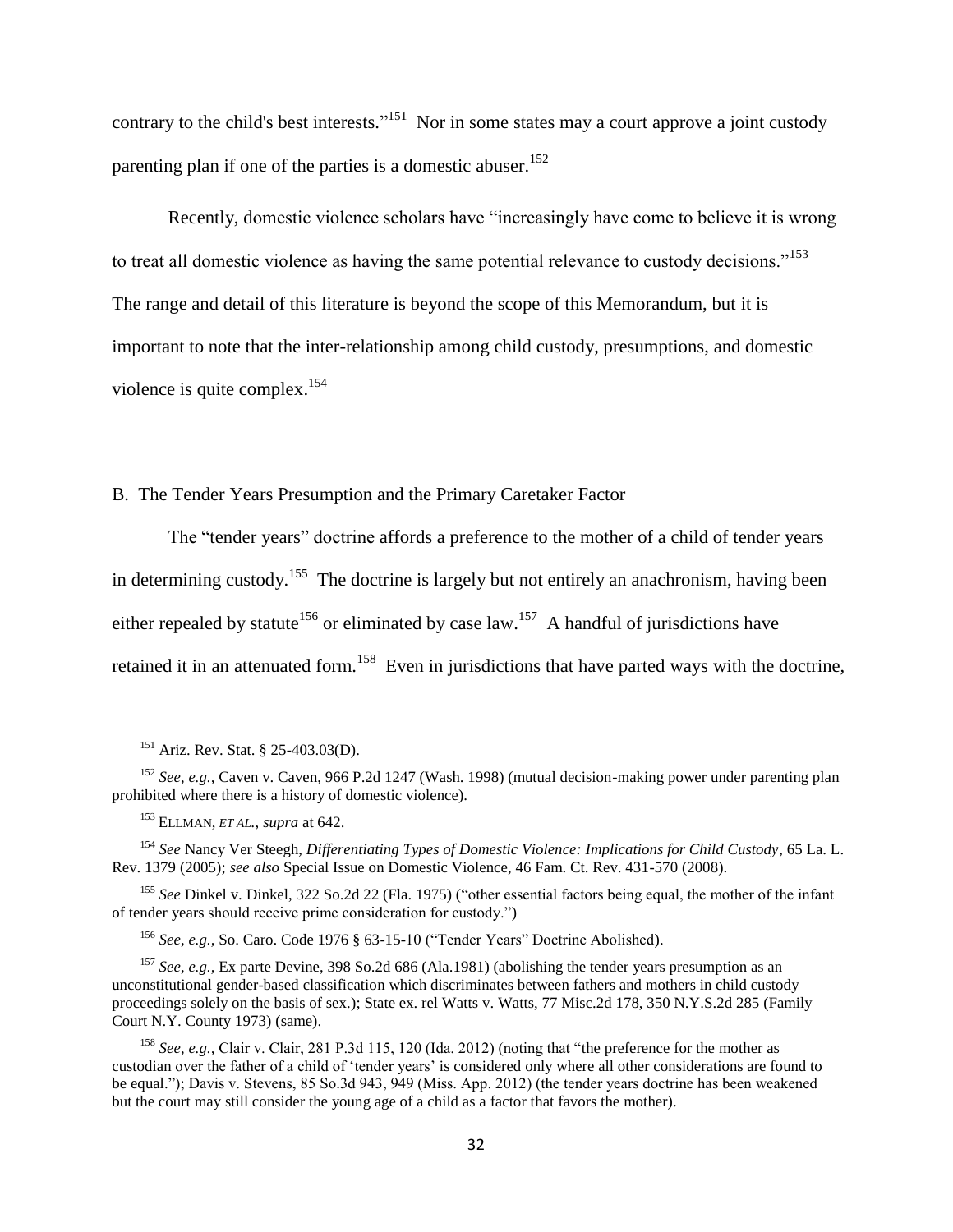courts may still consider a child's age in connection with the other evidence in a case in deeming whether "the emotional ties between a child and one particular parent may be stronger because of the child's age."<sup>159</sup> Despite the abolition of the presumption, "there remains among some judges a tendency to prefer that custody of young children be placed in the mother."<sup>160</sup> A relic of the common law, it seems that the tender years doctrine is forgotten but not gone.

While the tender years presumption has formally fallen into desuetude, states will weigh the primary caretaker's role in child rearing as a factor in making custody determinations in varying degrees. At one time, two state supreme courts experimented with a primary caretaker *presumption*, <sup>161</sup> only to have their state legislature enact statutes rejecting the rule.<sup>162</sup> Some states have a primary caretaker *preference*. The Oregon statute, for example, lists "[t]he preference for the primary caregiver of the child, if the caregiver is deemed fit by the court" as one factor among several considerations to be weighed in the best interests calculus.<sup>163</sup> The South Carolina Supreme Court has stated that while "there is no rule of law requiring custody be awarded to the primary caretaker, there is an assumption that custody will be awarded to the primary caretaker."<sup>164</sup>

<sup>159</sup> Cherradi v. Lavoie, 662 So.2d 751, 753 (Fla. App. 1995).

<sup>160</sup> Scheinkman, *supra*, Practice Commentaries, N.Y. Dom. Rel. Law § 240, at C240:9.

<sup>161</sup> *See, e.g.,* Garska v. McCoy, 278 S.E.2d 357 (W.Va. 1981); Pikula v. Pikula, 374 N.W.2d 705 (Minn. 1985).

<sup>&</sup>lt;sup>162</sup> See W.Va Code § 48-9-206 (replacing the primary caretaker presumption with the approximation rule proposed by the American Law Institute); Minn. Stat.  $\S$  518.17(1)(a)(3) (listing the "child's primary caretaker" as but one factor for the court to weigh in determining the best interests of the child). *See* Gary Crippen, *Stumbling Beyond Best Interests of the Child: Reexamining Child Custody Standard-Setting in the Wake of Minnesota's Four Year Experiment with the Primary Caretaker Preference*, 75 Minn. L. Rev. 427 (1990) (analyzing the Minnesota experience with this short-lived rule).

<sup>&</sup>lt;sup>163</sup> Ore. Rev. Stat. § 107.137(1). The statute emphasizes that "best interests and welfare of the child in a custody matter shall not be determined by isolating any one of the relevant factors referred to in subsection (1) of this section, or any other relevant factor, and relying on it to the exclusion of other factors." *Id.*, § 107.137(2).

<sup>&</sup>lt;sup>164</sup> Patel v. Patel, 599 S.E.2d 114, 120 (S.C. 2004).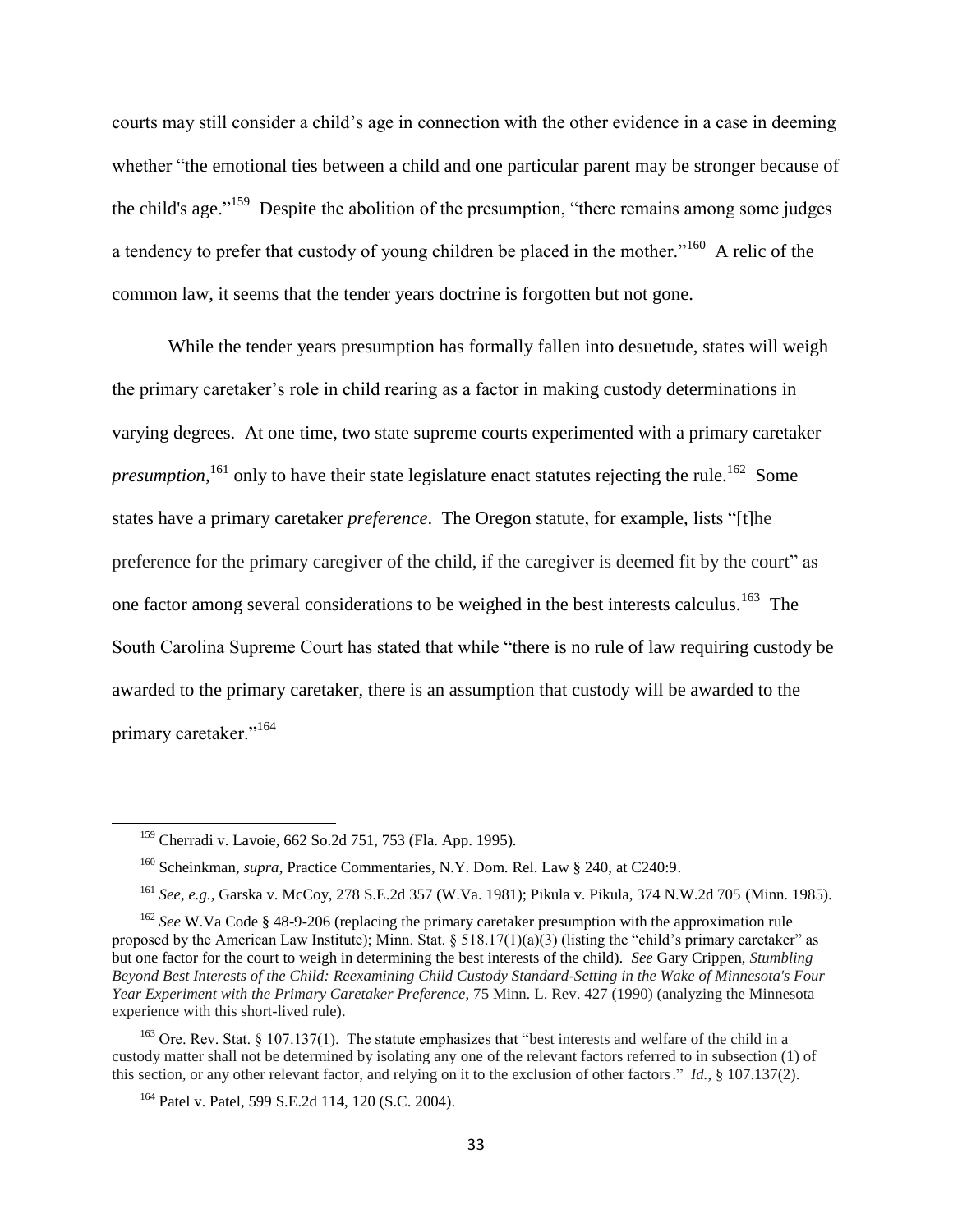Most jurisdictions will consider the fact that one parent served as the child's primary caretaker until the parents separated as one factor in the best interests calculus.<sup>165</sup> Both legislatures and courts have concluded that "[t]he fact that one parent has successfully been the primary care parent in the past obviously speaks to the issue of that party's continued ability to exercise care of the child in a custodial situation."<sup>166</sup> Some statutes more generally include "the prior involvement of each parent in the child's life" as a factor for the court to consider.<sup>167</sup> With regard to joint legal custody, the Texas statute directs the court to consider, *inter alia*, "whether both parents participated in child rearing before the filing of the suit."<sup>168</sup>

#### **VI. Conclusion**

 $\overline{a}$ 

No clear consensus has emerged among the states regarding how joint custody is defined, how it is awarded, or how precisely joint physical and joint legal custody interact. All insist that the child's best interest is of paramount concern. The principal effect of this fundamental doctrine upon joint custody determinations is to cut against presumptions and preferences in

<sup>&</sup>lt;sup>165</sup> *See, e.g.*, Pohlmann v. Pohlmann, \_\_N.W.2d\_\_, 20 Neb. App. 290 (2012) (noting that a finding that the mother was the primary caretaker was an allowable consideration under the statutory factor directing the court to weigh "[t]he relationship of the minor child to each parent prior to the commencement of the action ...") (citing Neb. Rev. Stat. § 43–2923(6)). One appellate court has described the characteristics of the primary caretaker:

Which party is the primary caregiver may be determined by considering which party has nurtured the child and has taken care of the child's basic needs, for example by feeding the child, nursing the child when he or she is sick, scheduling daycare and doctor's appointments, and spending time disciplining, counseling, and interacting with the child.

Nice v. Townley, 274 P.3d 227, 230 (Or. App. 2012).

<sup>&</sup>lt;sup>166</sup> Charles P. Kindregan & Monroe L. Inker, Massachusetts Practice Series, Family Law and Practice § 47:12, at 440 (3d ed. 2002); *see also* Peter N. Swisher, *et al.*, Va. Prac. Family Law § 15:8(b)(3) (2012 ed.) (positing that "no one would dispute the positive nature of proof that one parent or guardian has been a primary caretaker and has been successful in such a role as a basis for arguing the continuance of such a role in whatever formal custody arrangement may be decided by the court."). The Vermont statute calls for the court to consider "the quality of the child's relationship with the primary care provider, if appropriate given the child's age and development …" (15 Vermont Stat. § 665(b)(6)).

 $167$  D.C. Code § 16-914(a)(3)(I).

<sup>168</sup> Texas Code § 153.134(a)(4).